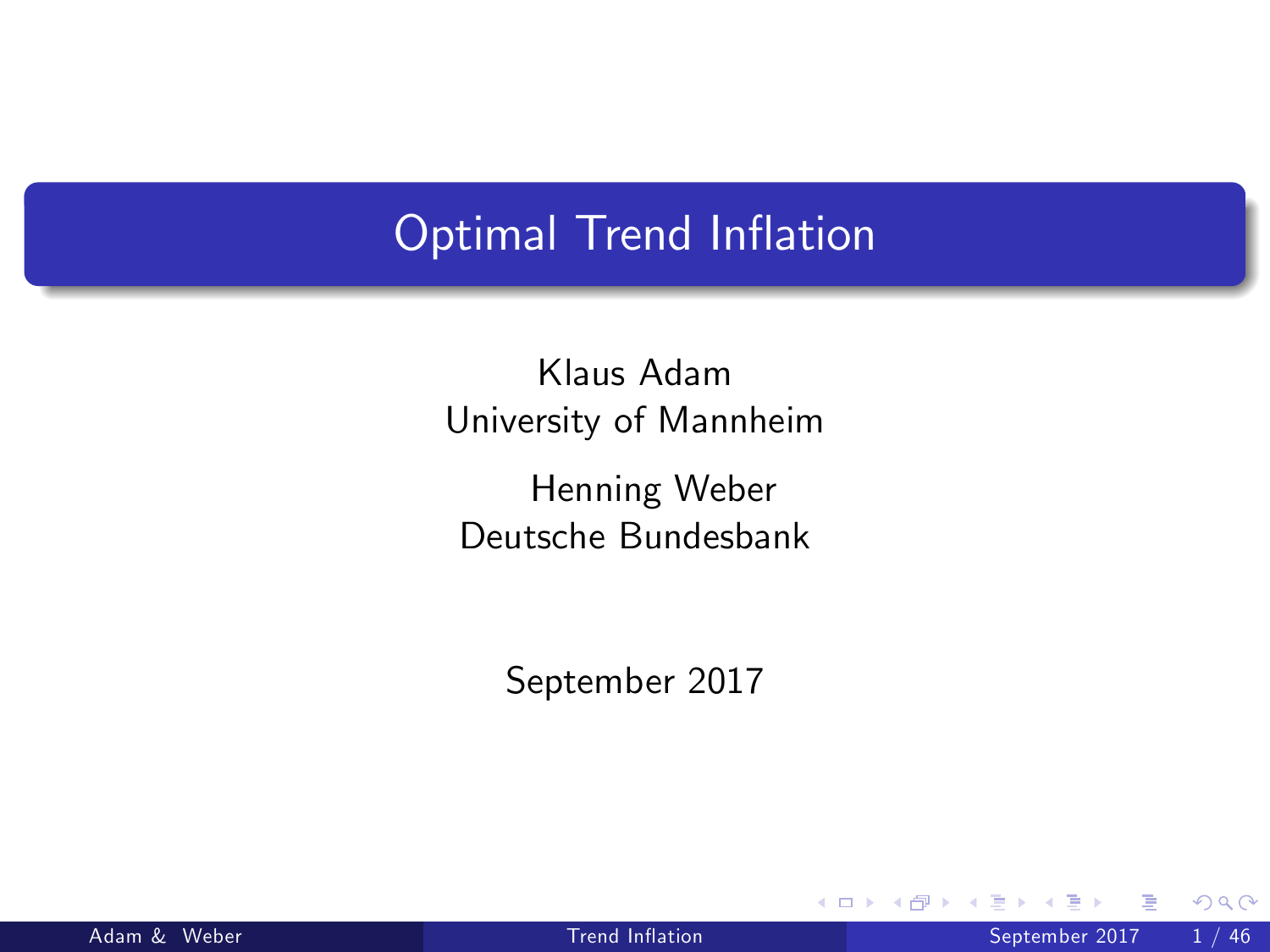• Add firm heterogeneity (productivity) to otherwise standard sticky price economy

4 0 8

 $QQ$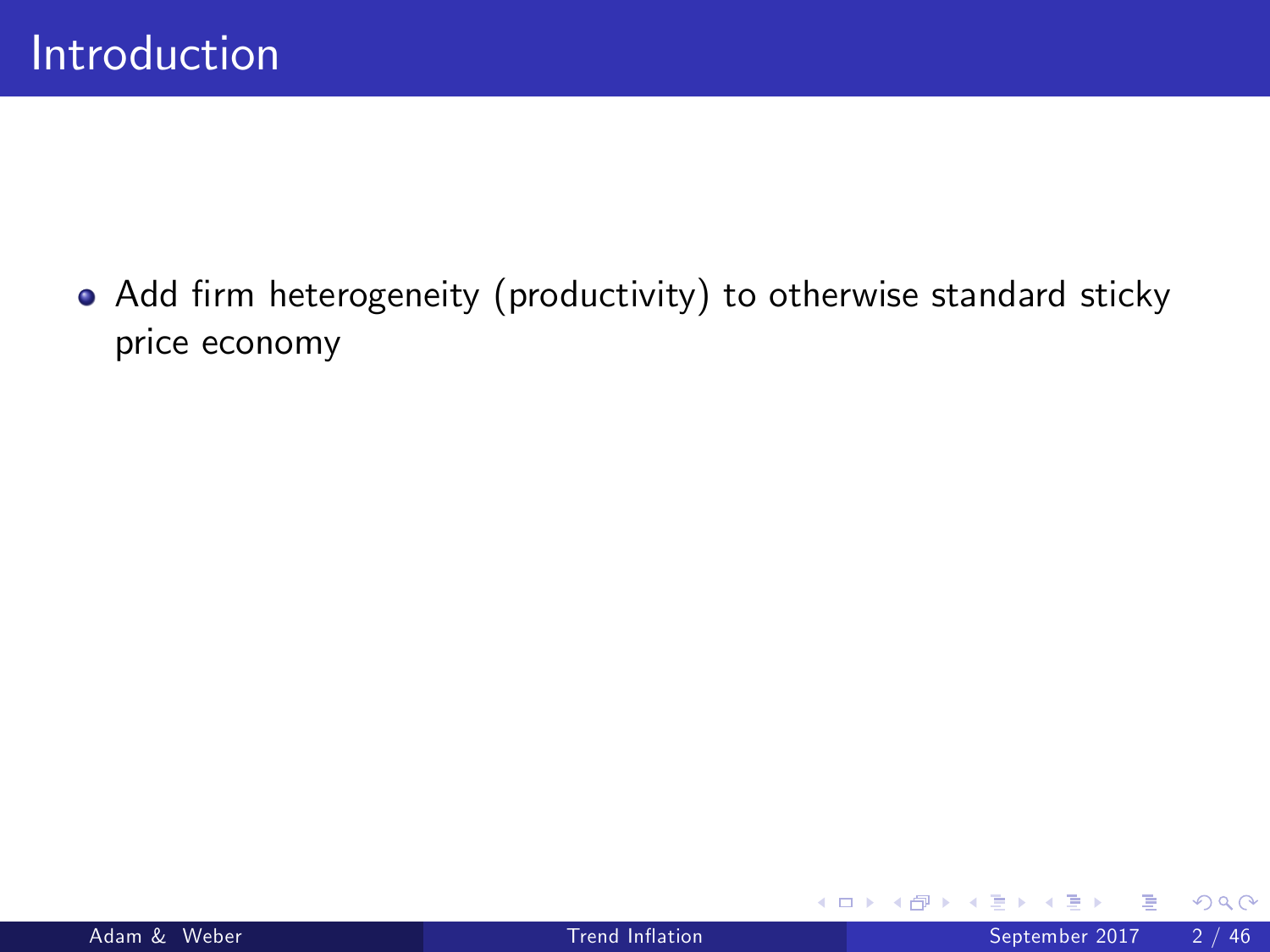- Add firm heterogeneity (productivity) to otherwise standard sticky price economy
- Productivity at firm level displays systematic trends:
	- life cycle: firms start small/unproductive, become productive, exit
	- product life cycle: new products, higher quality, initially higher price

つひひ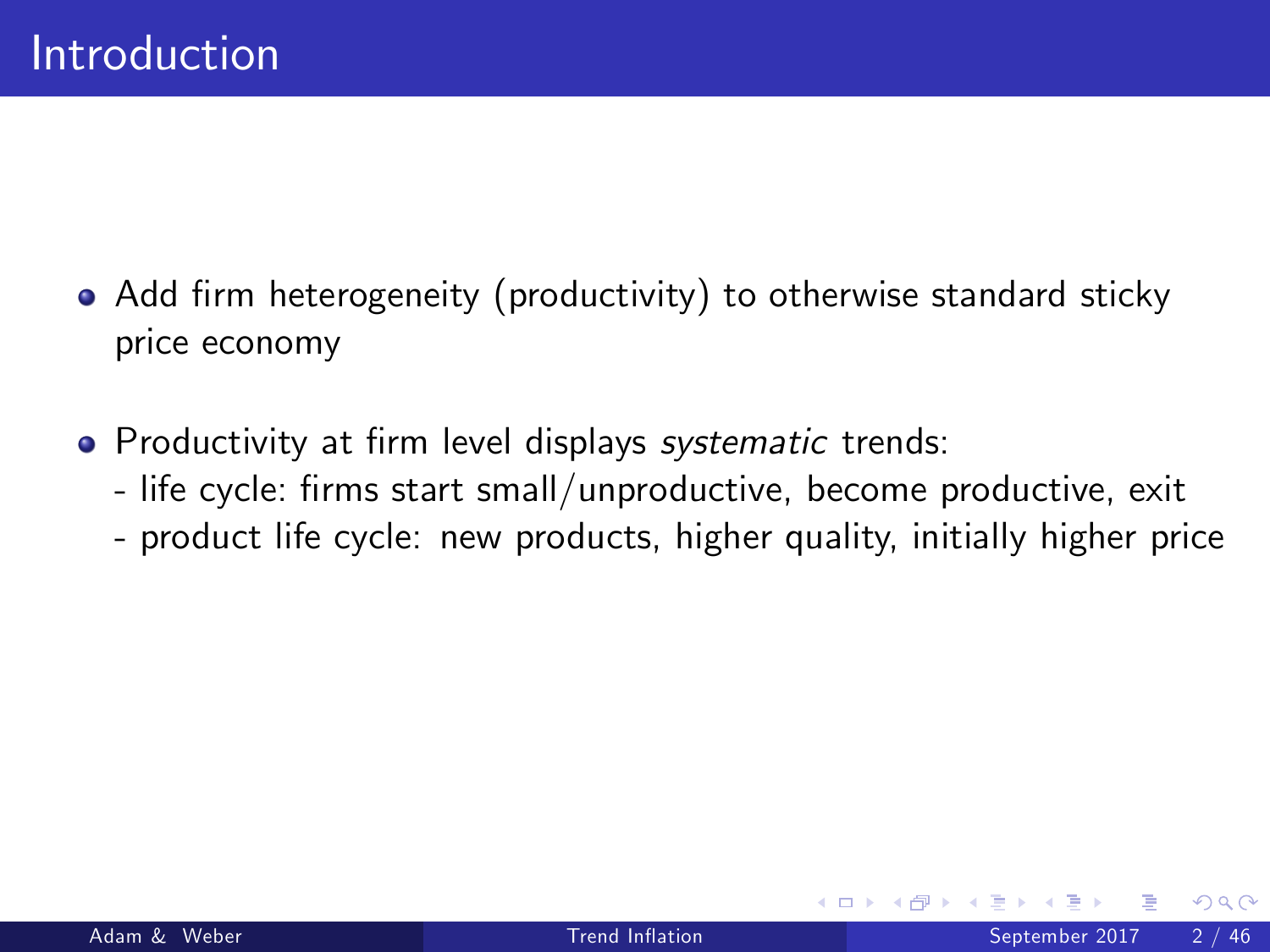- Add firm heterogeneity (productivity) to otherwise standard sticky price economy
- Productivity at firm level displays systematic trends:
	- life cycle: firms start small/unproductive, become productive, exit
	- product life cycle: new products, higher quality, initially higher price
- Productivity trends at the firm level
	- $\implies$  strongly affect optimal inflation dynamics
		- $&$  rationalizes positive steady state inflation

つひひ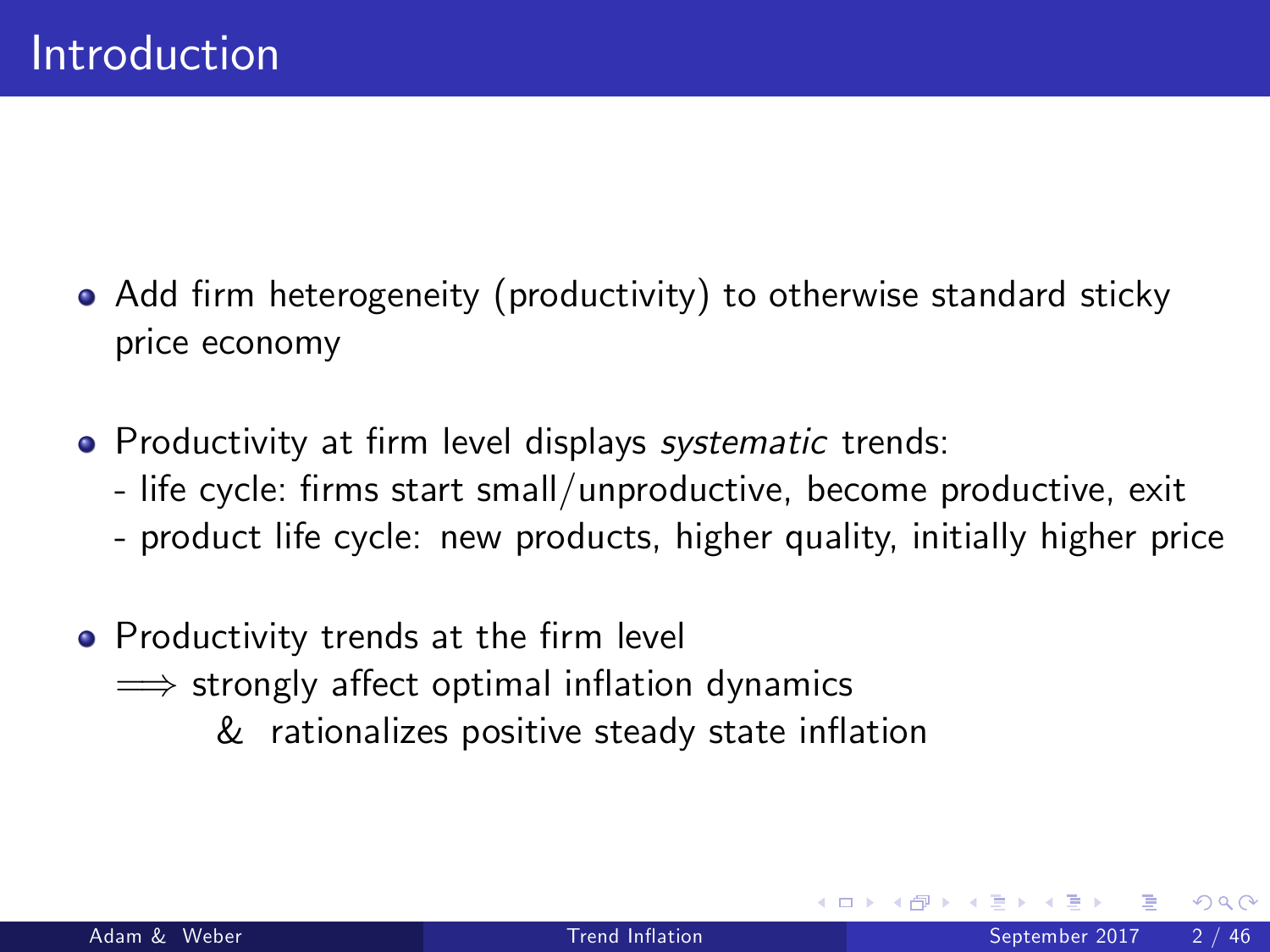Large part of existing sticky price literature:

abstracts from firm level heterogeneity, except for price heterogeneity

4 0 8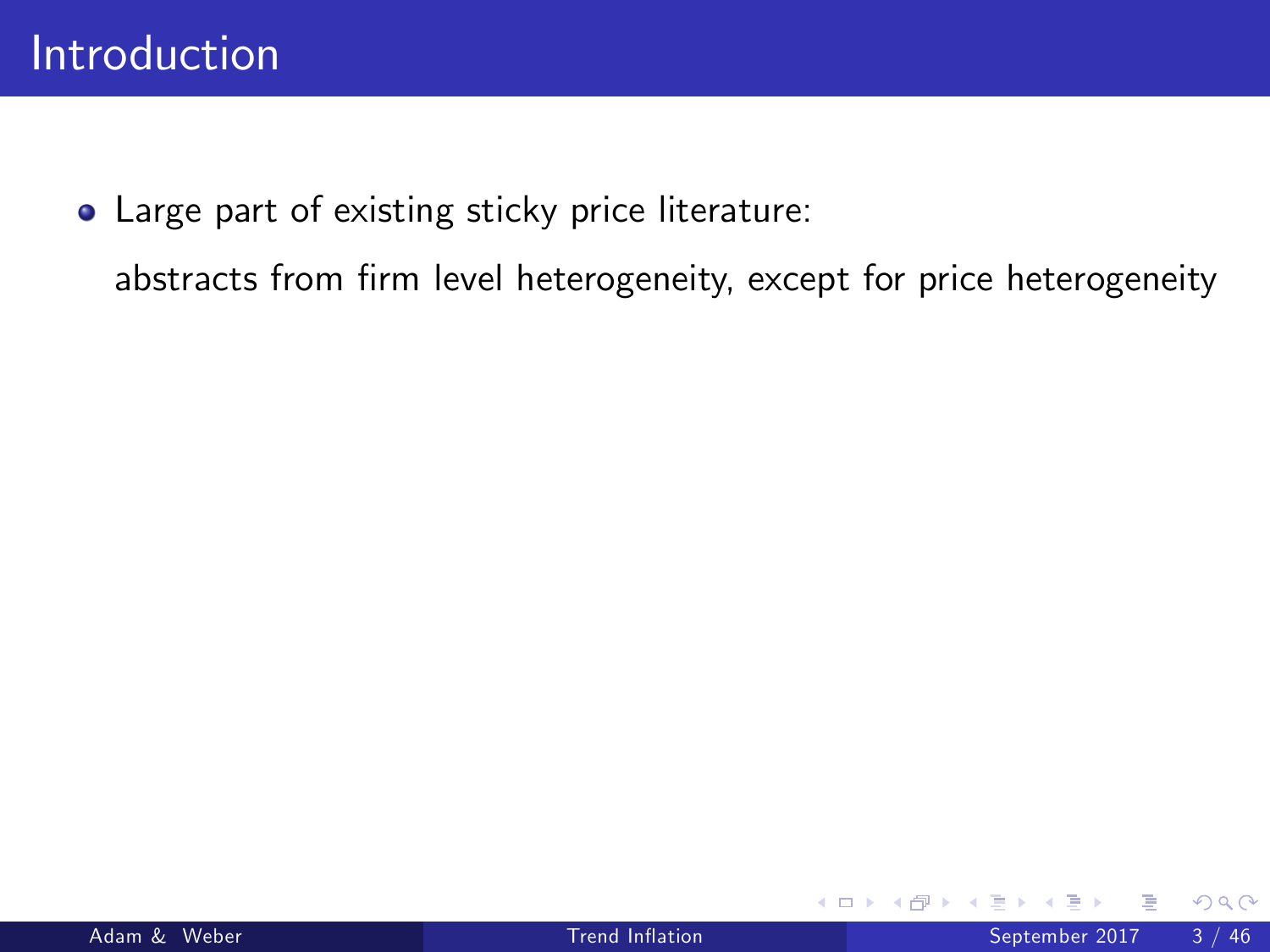- Large part of existing sticky price literature: abstracts from firm level heterogeneity, except for price heterogeneity
- Technically motivated: aggregating 2-dim. heterogeneity a challenge Strong economic implications: zero inflation optimal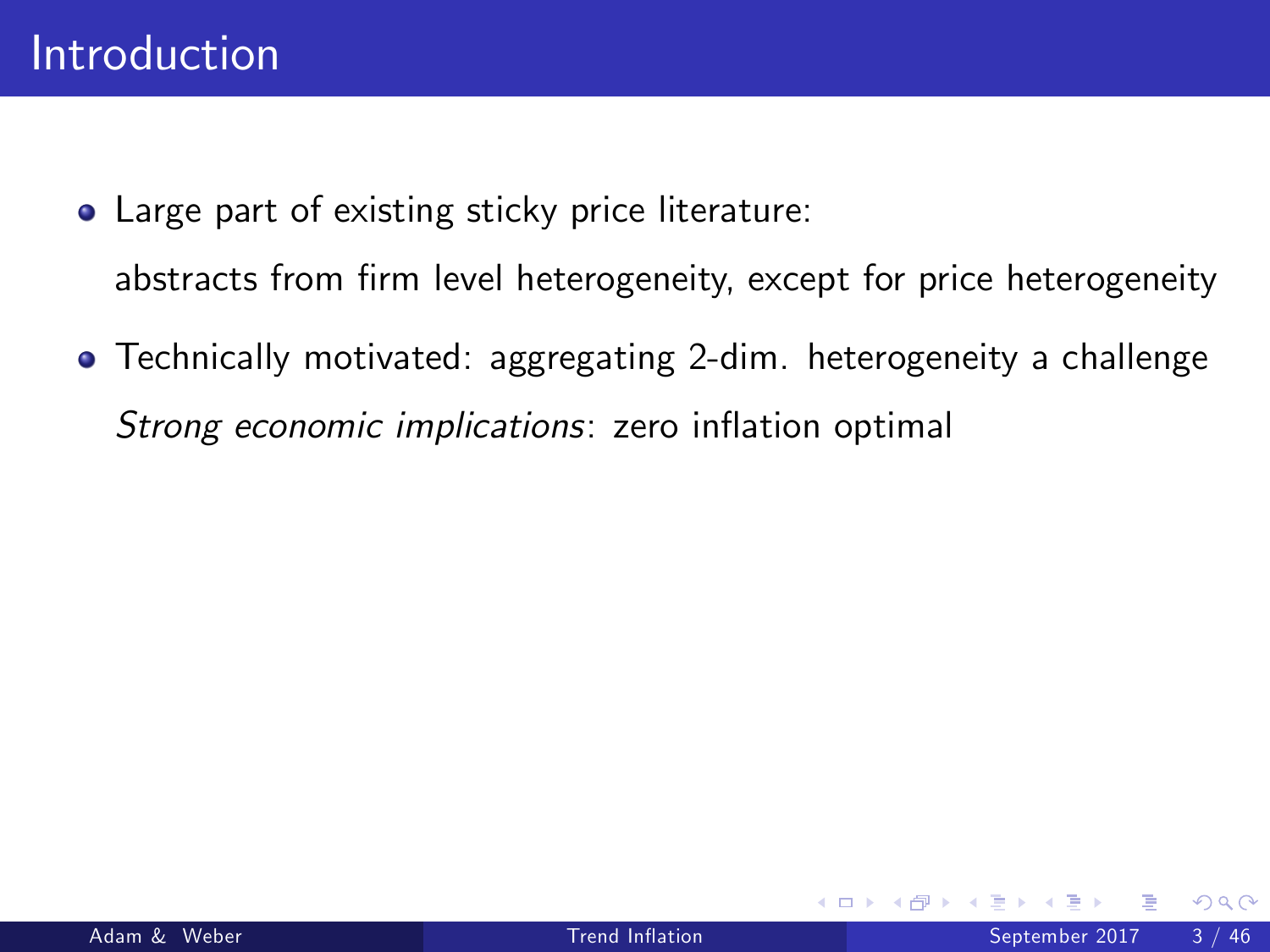- Large part of existing sticky price literature: abstracts from firm level heterogeneity, except for price heterogeneity
- Technically motivated: aggregating 2-dim. heterogeneity a challenge Strong economic implications: zero inflation optimal
- Productivity of price adjusting firms equal to productivity of non-adjusting firms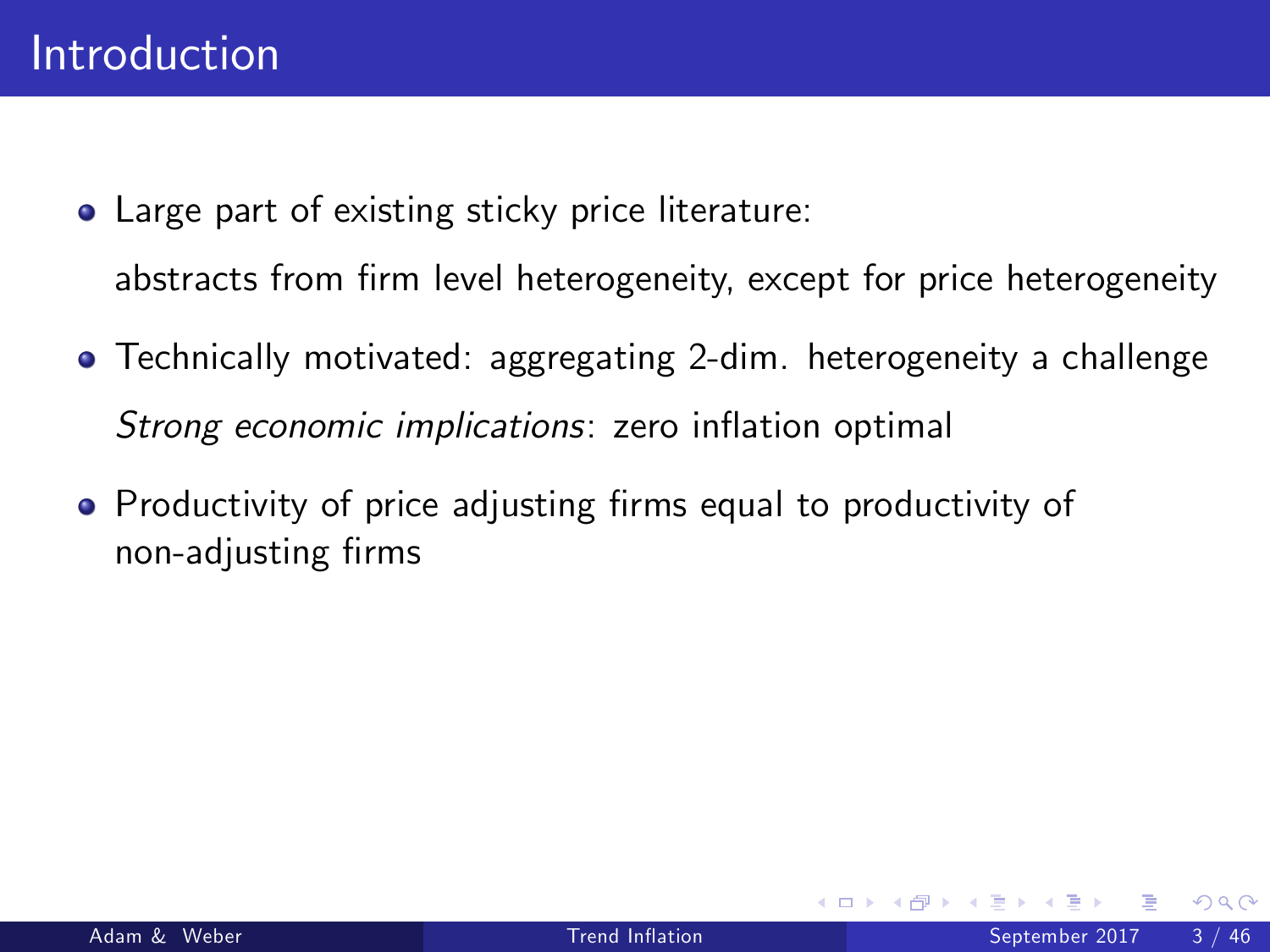- Large part of existing sticky price literature: abstracts from firm level heterogeneity, except for price heterogeneity
- Technically motivated: aggregating 2-dim. heterogeneity a challenge Strong economic implications: zero inflation optimal
- Productivity of price adjusting firms equal to productivity of non-adjusting firms
- Adjusting firms' price  $=$  price of non-adjusting firms



Woodford(2003), Kahn, King & Wolman(2003), Schmitt-GrohÈ & Uribe(2010)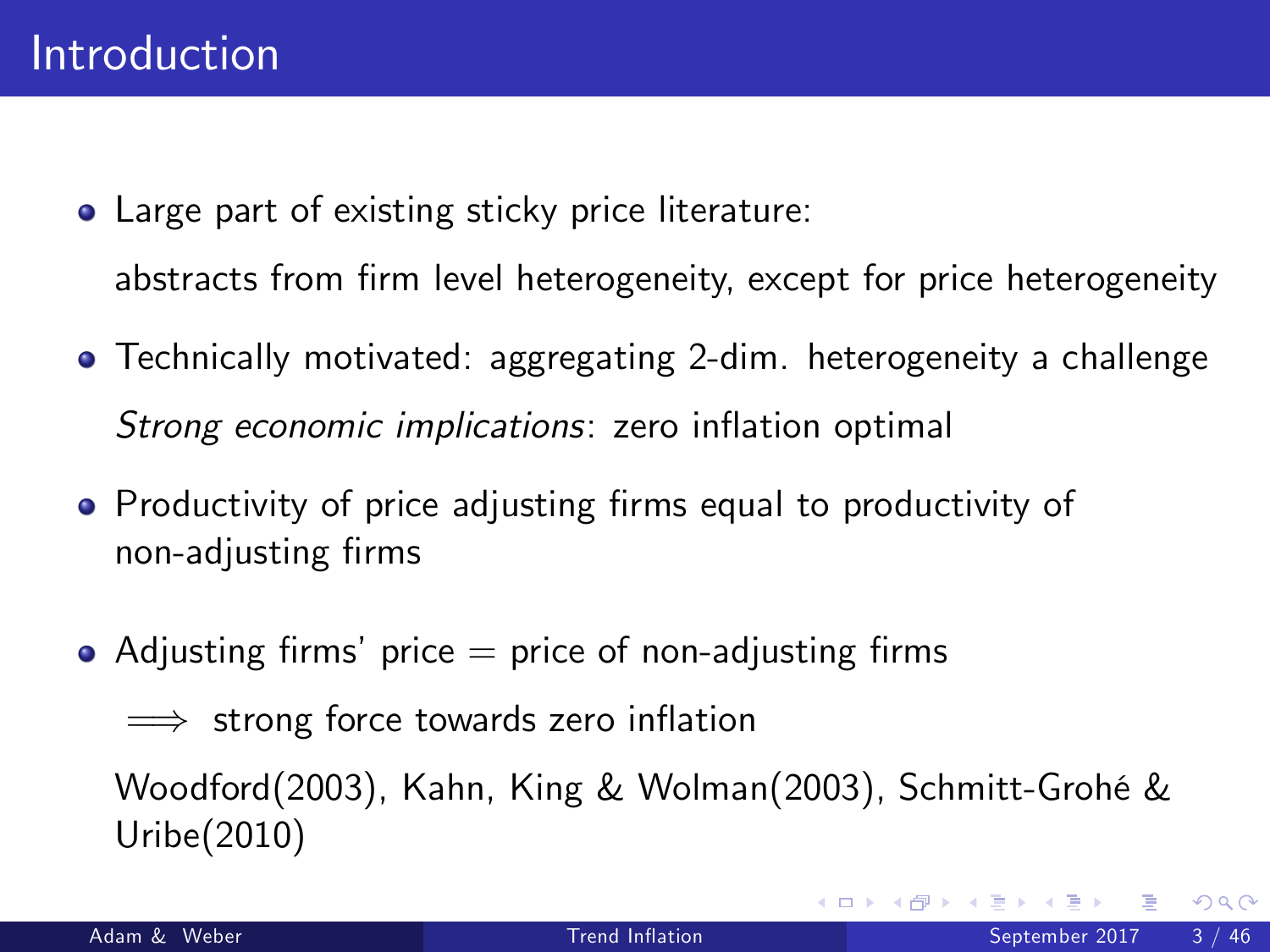- Golosov&Lucas (2007), Nakamura&Steinsson (2010) idiosyncratic firm level productivity  $\Leftrightarrow$  without systematic trend
- Do not look at optimal inflation
- Results sugests zero inflation optimal: av. prod. of adjusting firm  $\approx$  av. prod. of non-adjusting firm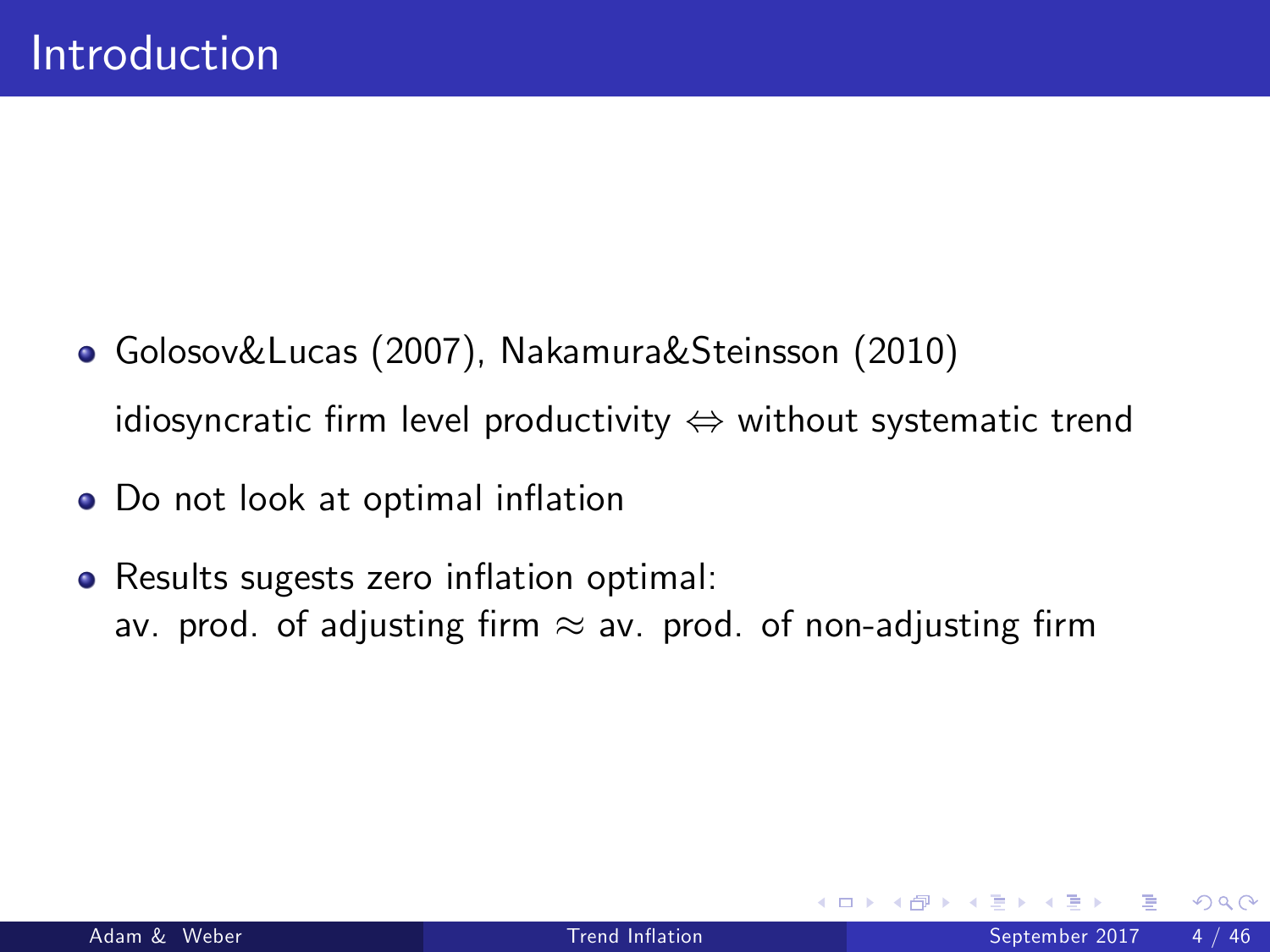Enrich basic homogeneous firm setup by adding:

- **•** Firm entry & exit
- Measure  $\delta$  of randomly selected firms: very negative productivity shock & exit
- Exiting firms replaced by same measure of newly entering firms
- Alternative interpretations of setup possible (product substitution, quality improvements)

つひひ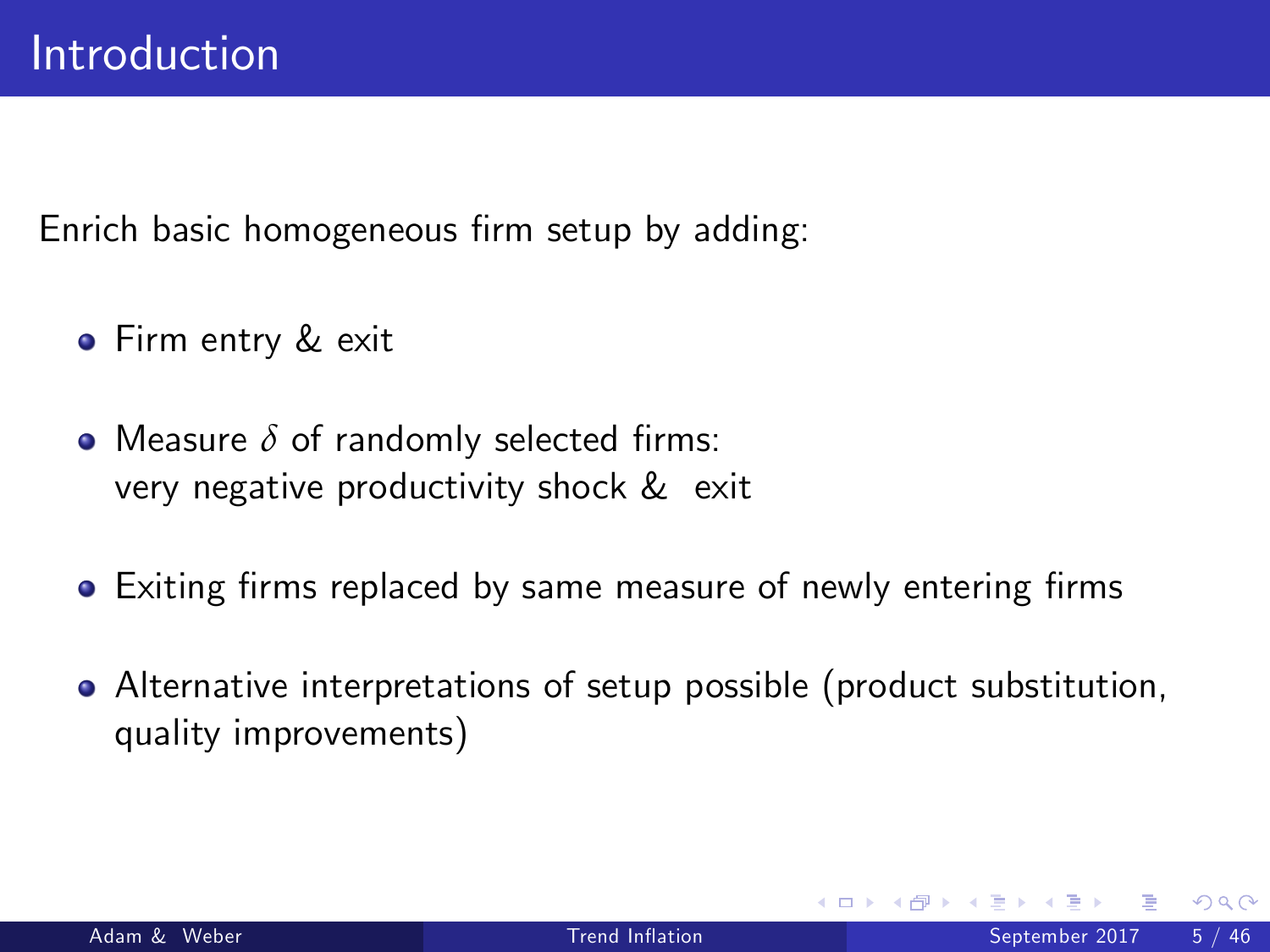#### Firm-level productivity trends driven by 3 underlying trends:

- aggregate trend: productivity gains experienced by all firms
- **experience trend:** firms become more productive over time
- **o cohort trend:** productivity level for new cohort of firms

<span id="page-10-0"></span>4 0 8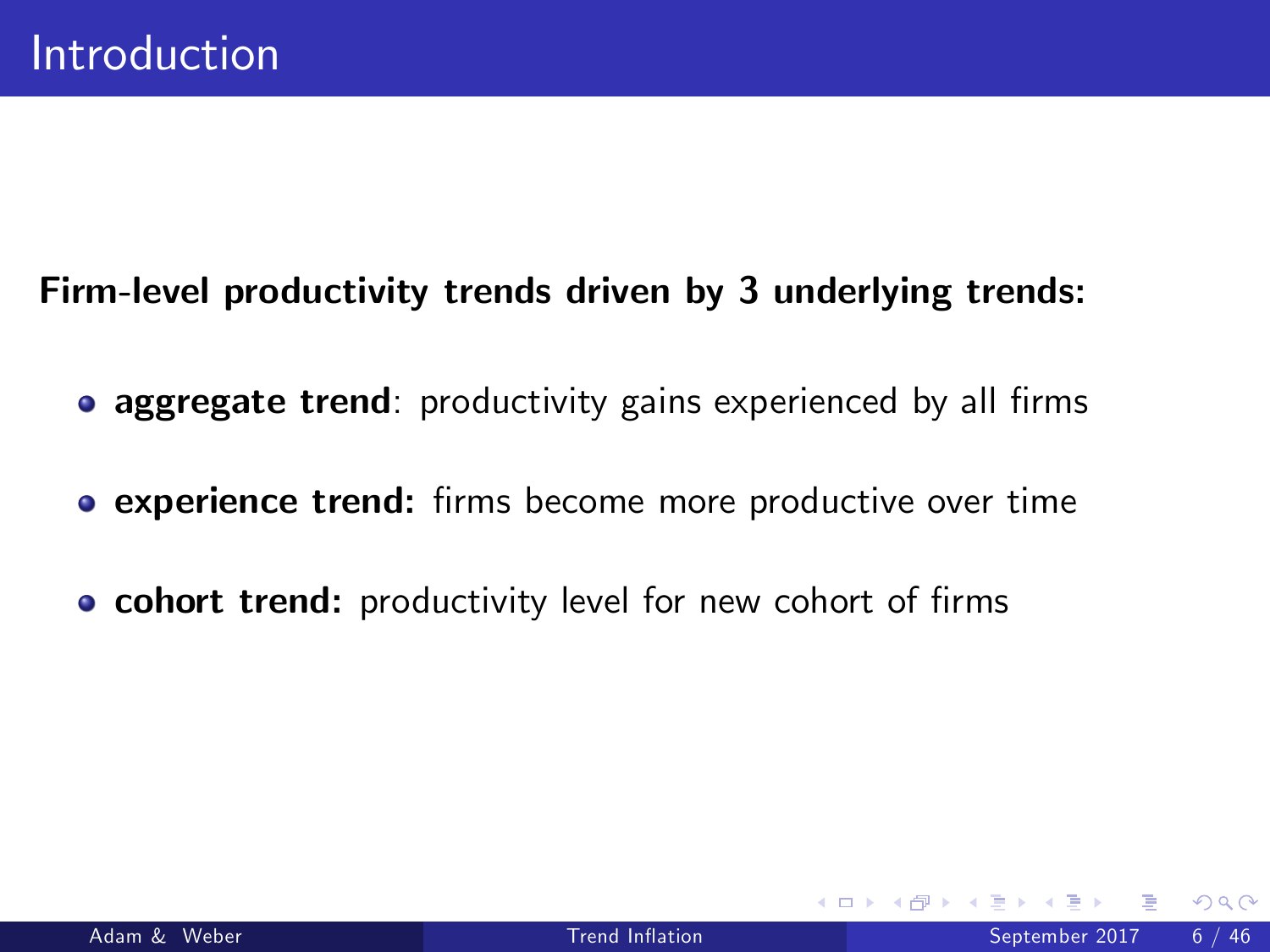• Production function of firm  $j \in [0, 1]$ :

$$
Y_{jt} = A_t Q_{t-s_{jt}} G_{jt} \left( K_{jt}^{1-\frac{1}{\phi}} L_{jt}^{\frac{1}{\phi}} - F_t \right),
$$

where  $s_{it}$  is time since last  $\delta$ -shock

$$
A_t = a_t A_{t-1},
$$
  
\n
$$
Q_t = q_t Q_{t-1},
$$
  
\n
$$
G_{jt} = \begin{cases} 1 & \text{if } s_{jt} = 0, \\ g_t G_{jt-1} & \text{otherwise.} \end{cases}
$$

 $\left( \textit{a}_t, q_t, g_t \right)$  arbitrary stationary process w mean  $\textbf{a}, \textbf{q}, \textbf{g}$ 

<span id="page-11-0"></span>4 0 8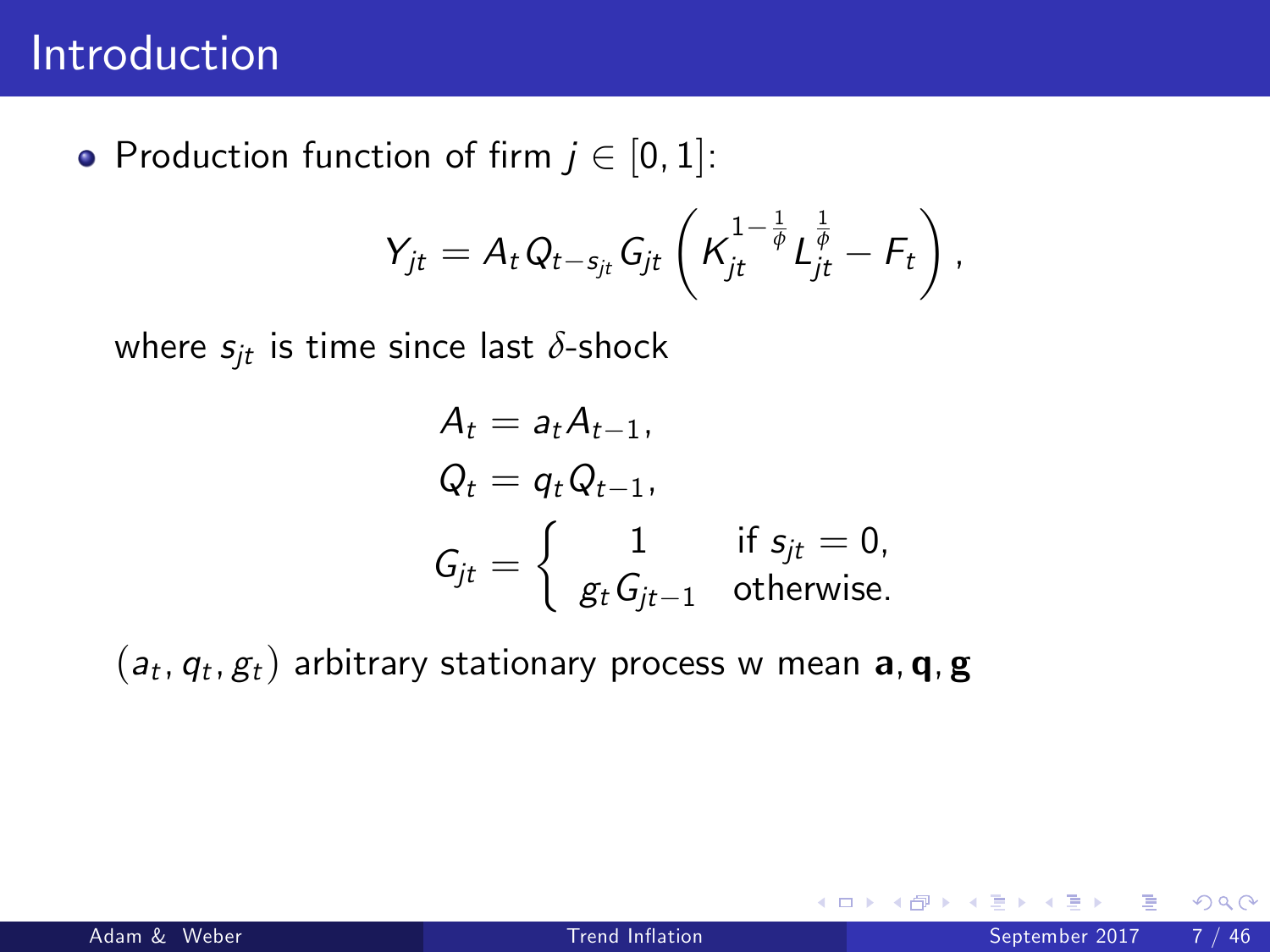• Production function of firm  $j \in [0, 1]$ :

$$
Y_{jt} = A_t Q_{t-s_{jt}} G_{jt} \left( K_{jt}^{1-\frac{1}{\phi}} L_{jt}^{\frac{1}{\phi}} - F_t \right),
$$

where  $s_{it}$  is time since last  $\delta$ -shock

$$
A_t = a_t A_{t-1},
$$
  
\n
$$
Q_t = q_t Q_{t-1},
$$
  
\n
$$
G_{jt} = \begin{cases} 1 & \text{if } s_{jt} = 0, \\ g_t G_{jt-1} & \text{otherwise.} \end{cases}
$$

 $\left( \textit{a}_t, q_t, g_t \right)$  arbitrary stationary process w mean  $\textbf{a}, \textbf{q}, \textbf{g}$ 

• Three productivity trends: **a**, **q** and **g**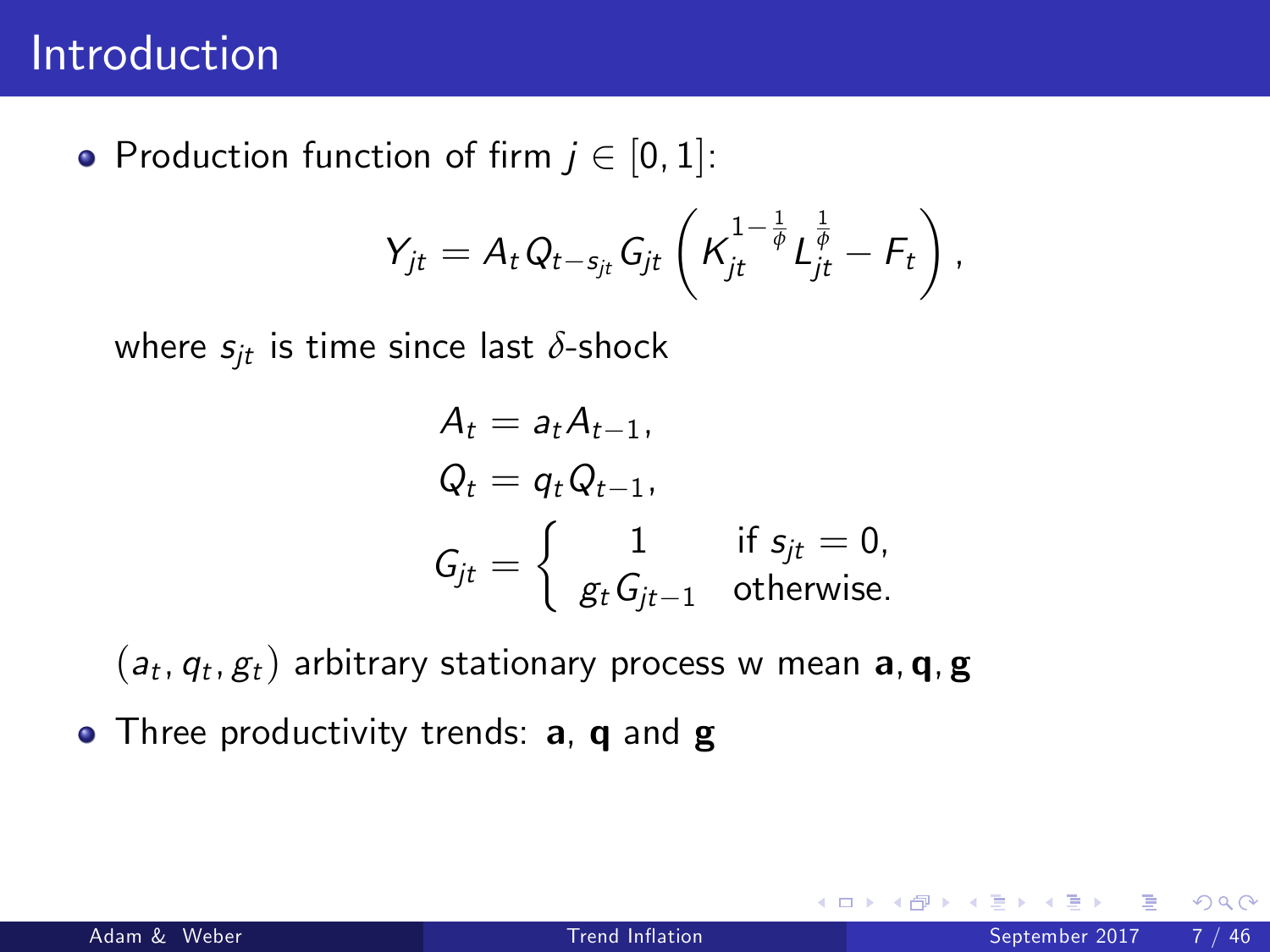• Production function of firm  $j \in [0, 1]$ :

$$
Y_{jt} = A_t Q_{t-s_{jt}} G_{jt} \left( K_{jt}^{1-\frac{1}{\phi}} L_{jt}^{\frac{1}{\phi}} - F_t \right),
$$

where  $s_{it}$  is time since last  $\delta$ -shock

$$
A_t = a_t A_{t-1},
$$
  
\n
$$
Q_t = q_t Q_{t-1},
$$
  
\n
$$
G_{jt} = \begin{cases} 1 & \text{if } s_{jt} = 0, \\ g_t G_{jt-1} & \text{otherwise.} \end{cases}
$$

 $\left( \textit{a}_t, q_t, g_t \right)$  arbitrary stationary process w mean  $\textbf{a}, \textbf{q}, \textbf{g}$ 

- Three productivity trends: **a**, **q** and **g**
- **•** Measure *δ* of firms: productivity drops to zero & exit

<span id="page-13-0"></span>つひひ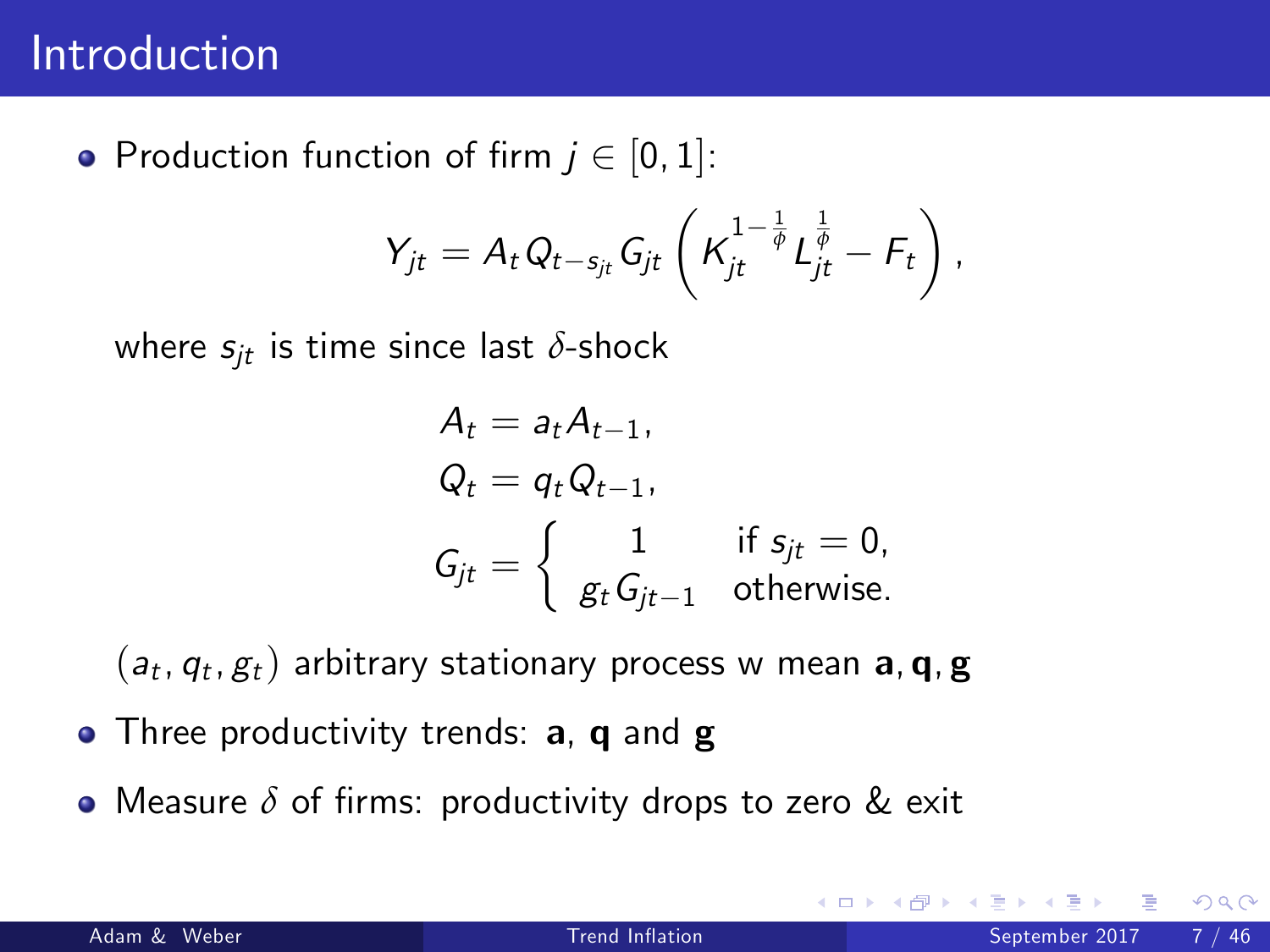• Production function of firm  $j \in [0, 1]$ :

$$
Y_{jt} = A_t Q_{t-s_{jt}} G_{jt} \left( K_{jt}^{1-\frac{1}{\phi}} L_{jt}^{\frac{1}{\phi}} - F_t \right),
$$

where  $s_{it}$  is time since last  $\delta$ -shock

<span id="page-14-0"></span>
$$
A_t = a_t A_{t-1},
$$
  
\n
$$
Q_t = q_t Q_{t-1},
$$
  
\n
$$
G_{jt} = \begin{cases} 1 & \text{if } s_{jt} = 0, \\ g_t G_{jt-1} & \text{otherwise.} \end{cases}
$$

 $\left( \textit{a}_t, q_t, g_t \right)$  arbitrary stationary process w mean  $\textbf{a}, \textbf{q}, \textbf{g}$ 

- Three productivity trends: **a**, **q** and **g**
- **•** Measure *δ* of firms: productivity drops to zero & exit
- $\bullet$  $\bullet$  Special cases w/o firm level trends:  $\delta = 0$  [or](#page-13-0) if  $\mathbf{q}_t \equiv \mathbf{g}_t$  $\mathbf{q}_t \equiv \mathbf{g}_t$  $\mathbf{q}_t \equiv \mathbf{g}_t$  $\mathbf{q}_t \equiv \mathbf{g}_t$  $\mathbf{q}_t \equiv \mathbf{g}_t$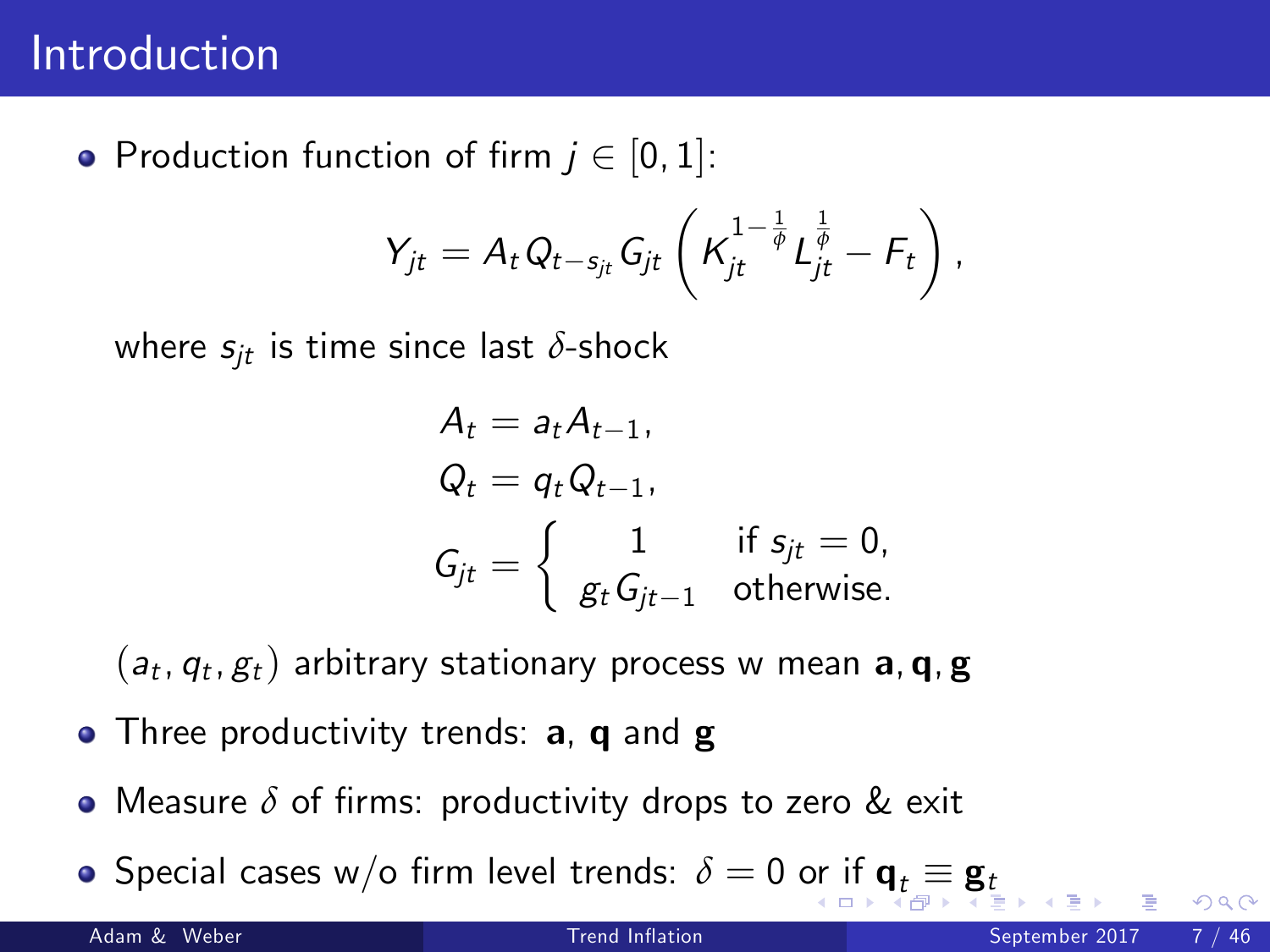

Figure: Productivity dynamics in a setting wi[th](#page-14-0) fir[m](#page-14-0) [e](#page-15-0)[nt](#page-16-0)[ry](#page-0-0) [an](#page-89-0)[d](#page-0-0) [exi](#page-89-0)[t](#page-0-0)

14.

<span id="page-15-0"></span>画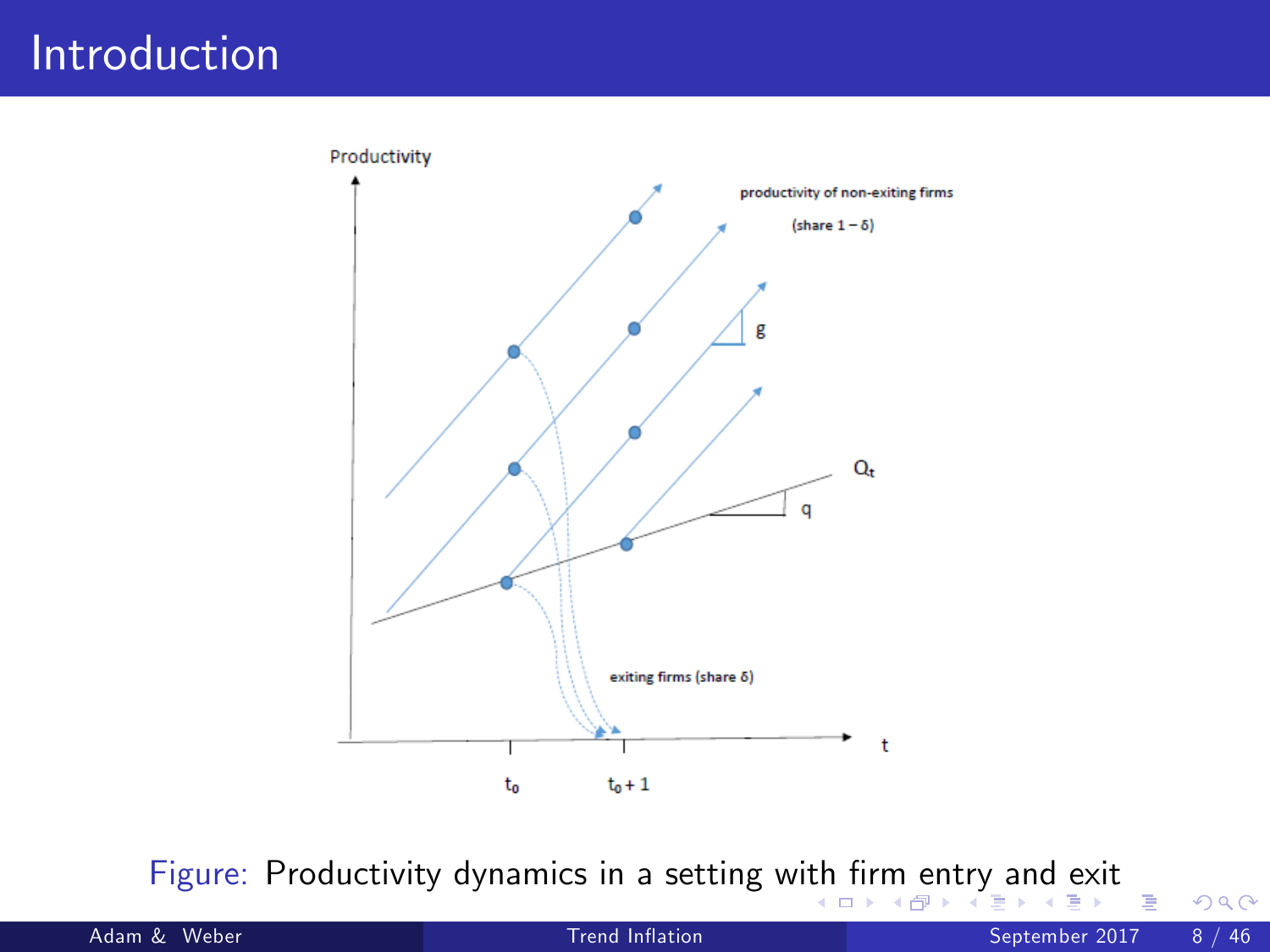**•** Setup naturally generates positive steady state inflation, if young firms initially less productive than non-exiting incumbents

<span id="page-16-0"></span>4 0 8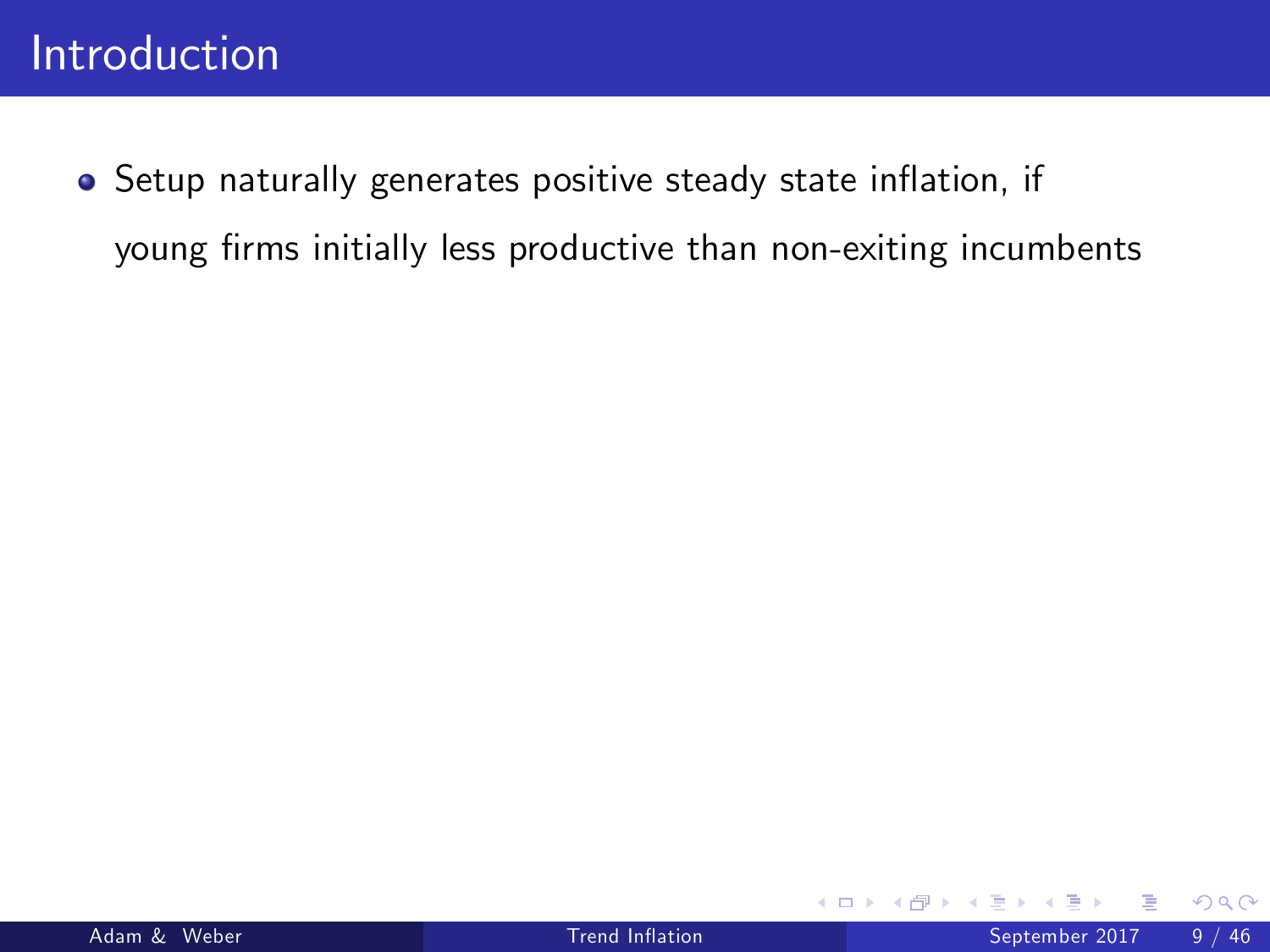- **•** Setup naturally generates positive steady state inflation, if young firms initially less productive than non-exiting incumbents
- In line with young firms being small
	- $\implies$  av. prod. adjusting firm  $\lt$  av. prod. non-adjusting firm
	- $\implies$  relative price of adj. to non-adj. firm larger than one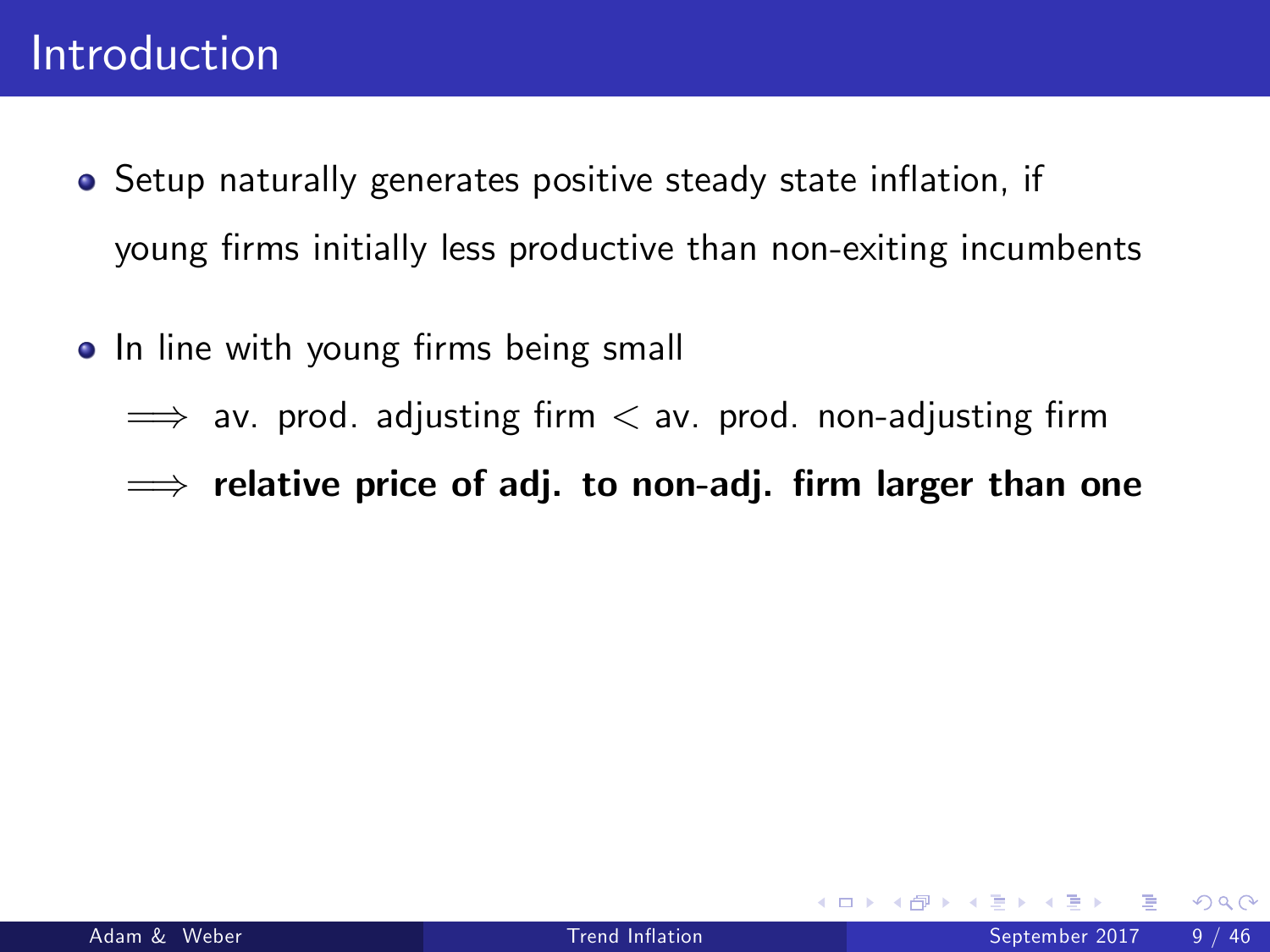- **•** Setup naturally generates positive steady state inflation, if young firms initially less productive than non-exiting incumbents
- In line with young firms being small

 $\implies$  av. prod. adjusting firm  $\lt$  av. prod. non-adjusting firm

 $\implies$  relative price of adj. to non-adj. firm larger than one

 $\bullet$  Inefficient that existing firms adjust: price dispersion/adjustment costs

positive rates of inflation optimal in steady state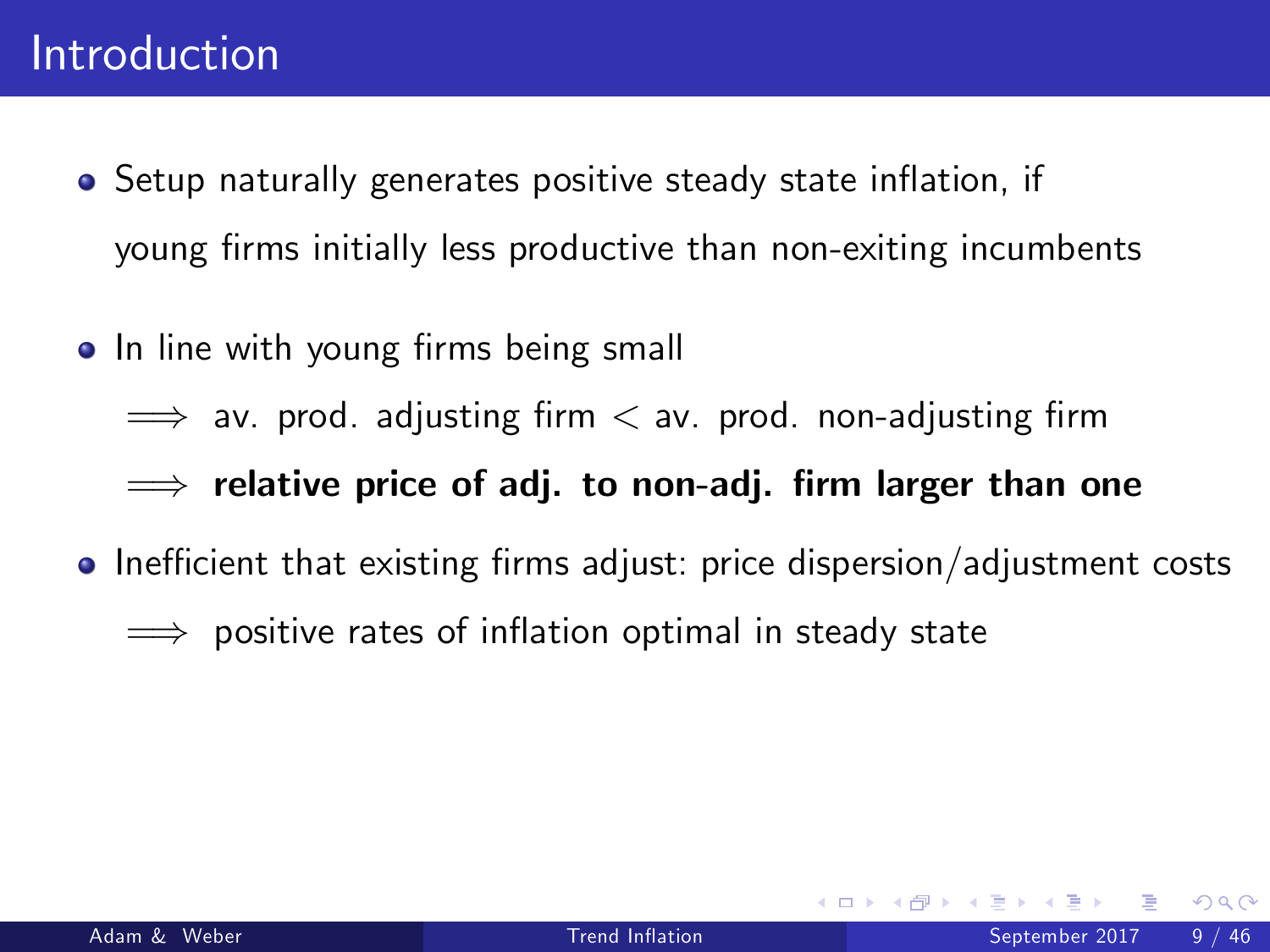- **•** Setup naturally generates positive steady state inflation, if young firms initially less productive than non-exiting incumbents
- In line with young firms being small

 $\implies$  av. prod. adjusting firm  $\lt$  av. prod. non-adjusting firm

 $\implies$  relative price of adj. to non-adj. firm larger than one

- $\bullet$  Inefficient that existing firms adjust: price dispersion/adjustment costs  $\implies$  positive rates of inflation optimal in steady state
- **Strength of effect independent of turnover rate**  $\delta > 0$ Discontinous jump of optimal inflation:  $\delta = 0 \rightarrow \delta > 0$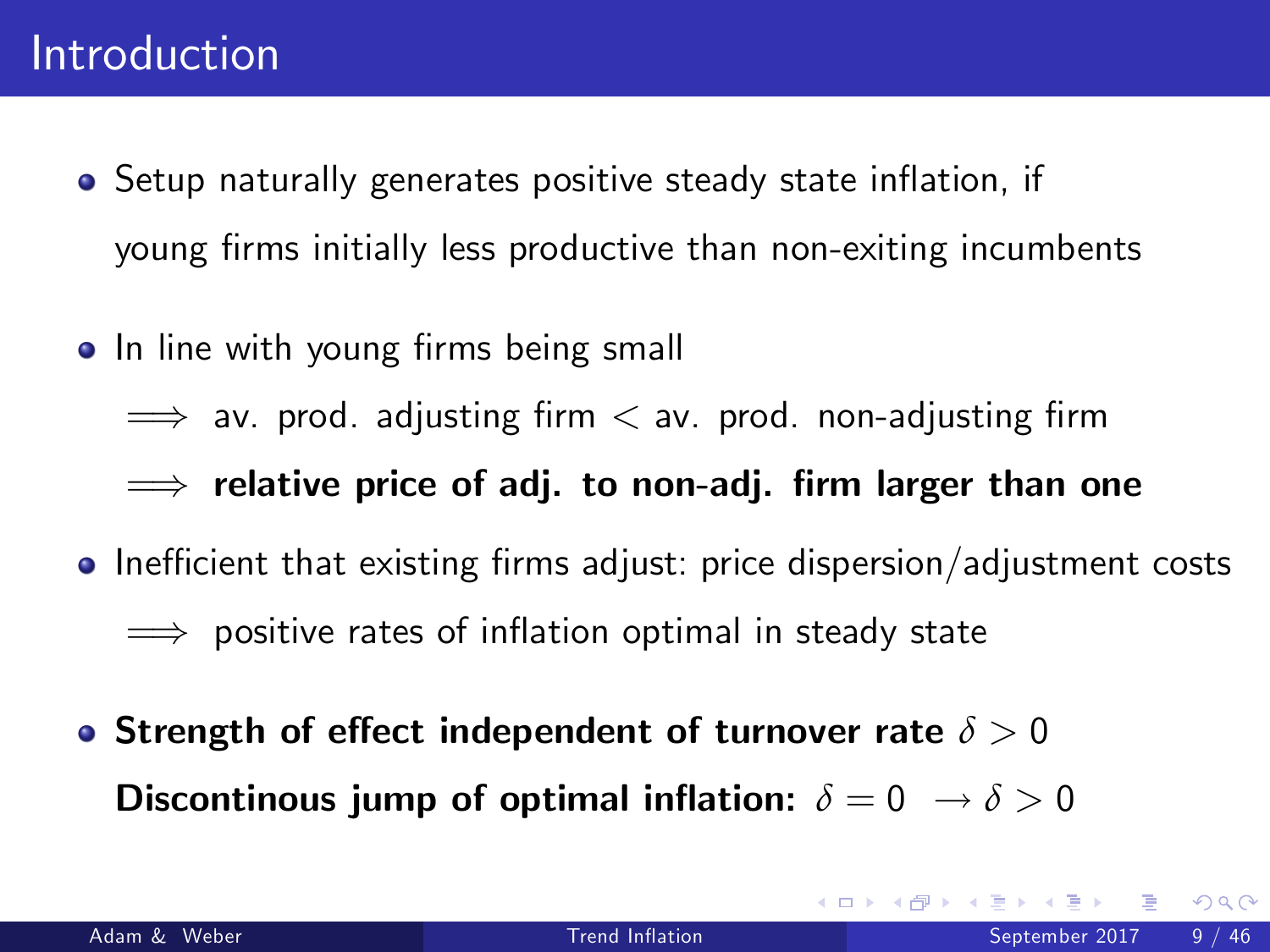Aggregate NL model in closed form & determine opt. ináation

э

 $298$ 

**K ロ ト イ ト**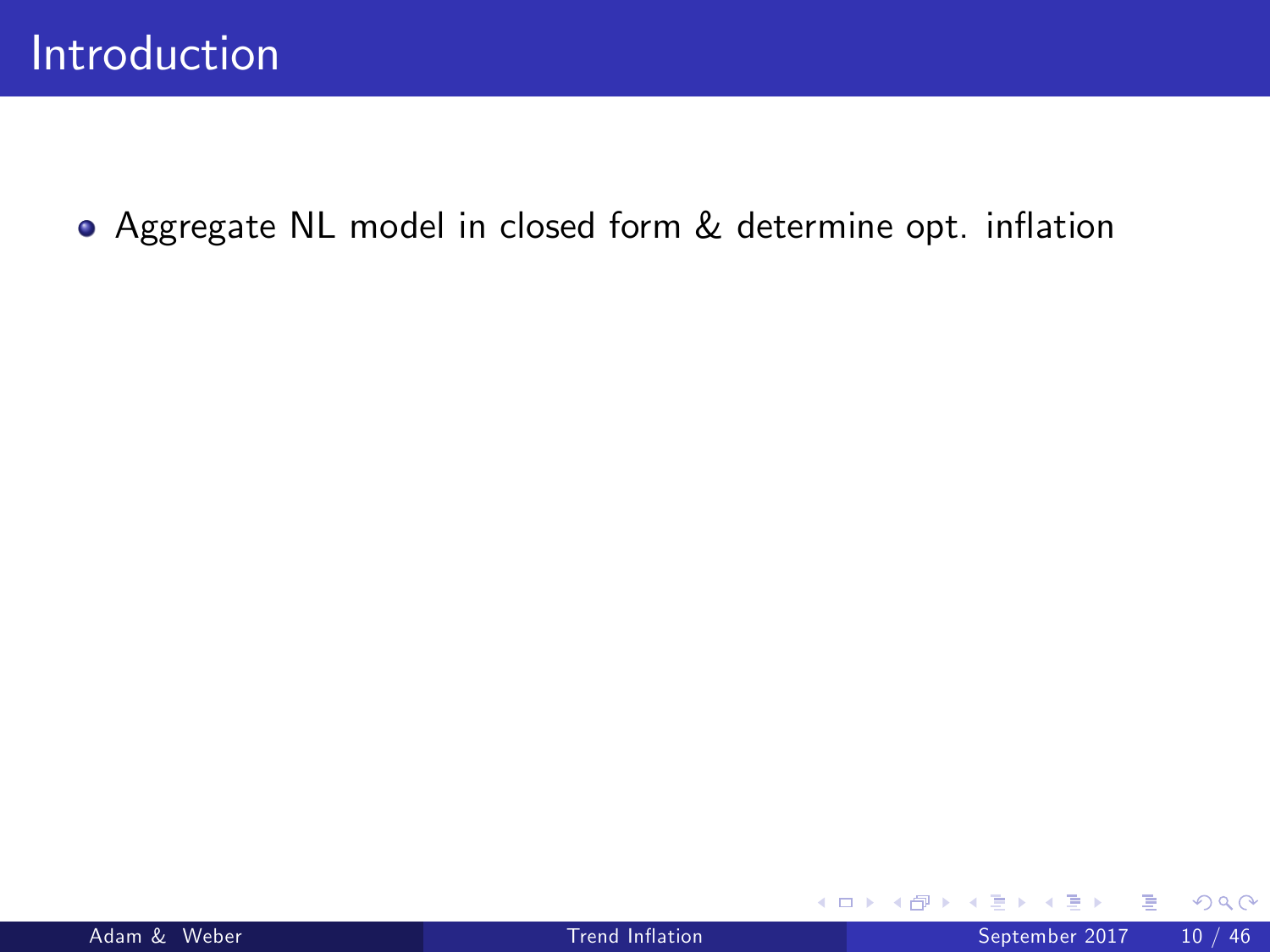Aggregate NL model in closed form & determine opt. ináation

• Optimal gross steady state inflation rate

$$
\Pi^*=\frac{g}{q},
$$

independent of TFP trend a.

4 0 8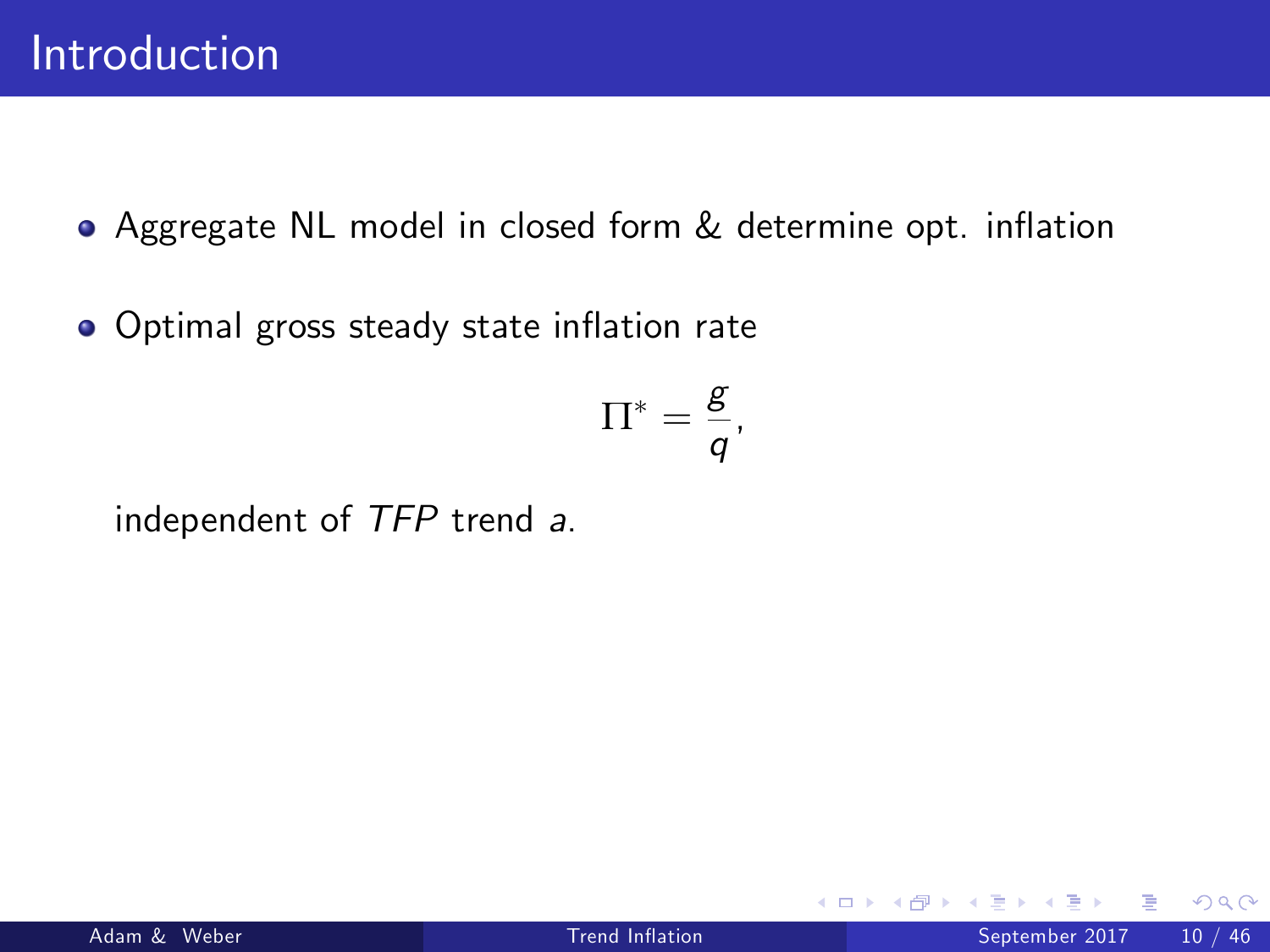**•** Aggregate NL model in closed form & determine opt. inflation

• Optimal gross steady state inflation rate

$$
\Pi^*=\frac{\textstyle g}{\textstyle q},
$$

independent of TFP trend a.

- **•** Optimal inflation
	- cannot be inferred from aggregate productivity trends
	- has to know firm level trends & shocks to these trends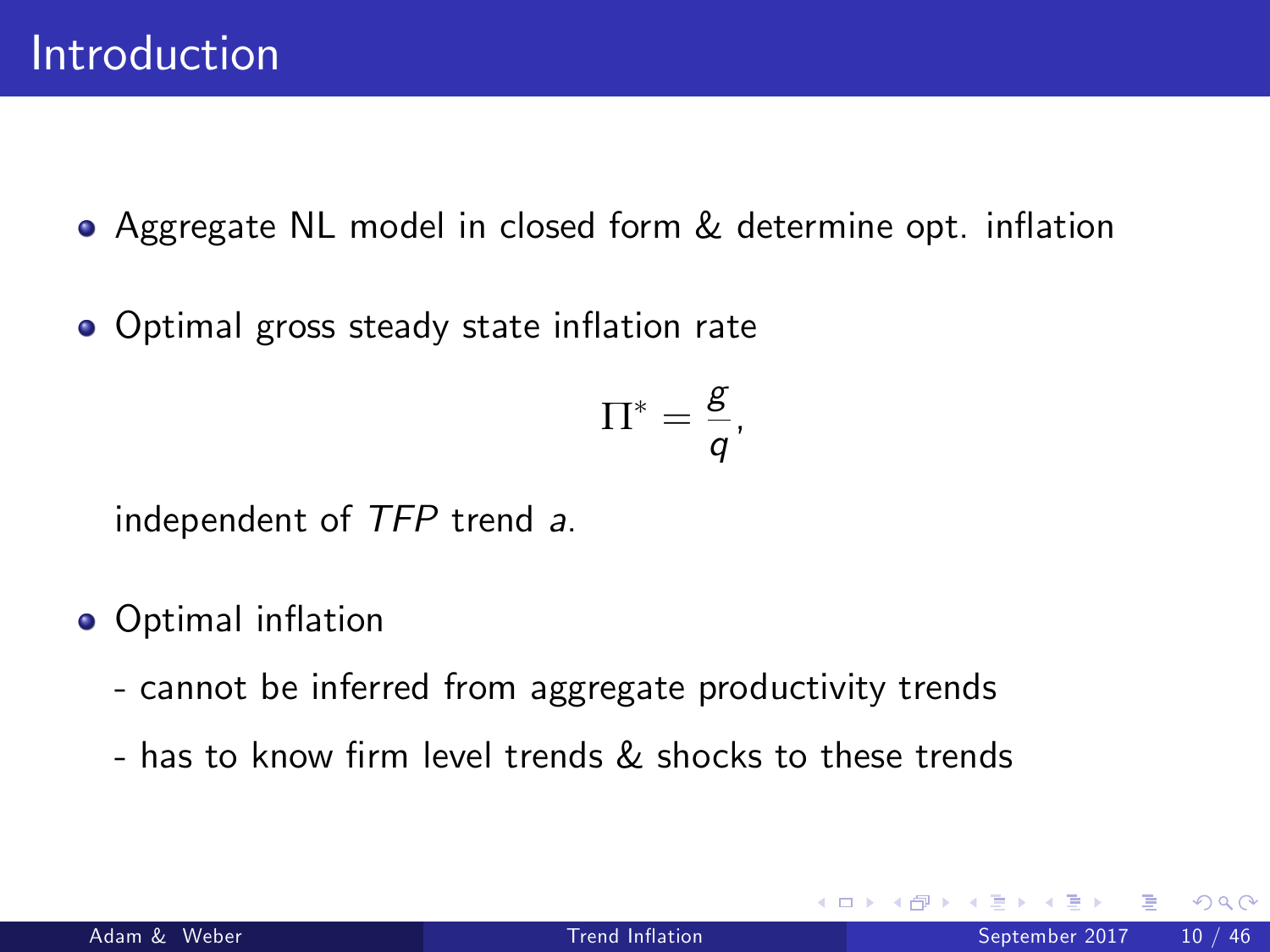**•** Aggregate NL model in closed form & determine opt. inflation

• Optimal gross steady state inflation rate

$$
\Pi^*=\frac{\textstyle g}{\textstyle q},
$$

independent of TFP trend a.

- **•** Optimal inflation
	- cannot be inferred from aggregate productivity trends
	- has to know Örm level trends & shocks to these trends
- Optimal inflation  $\Pi^* = 1$  if  $\delta = 0$ .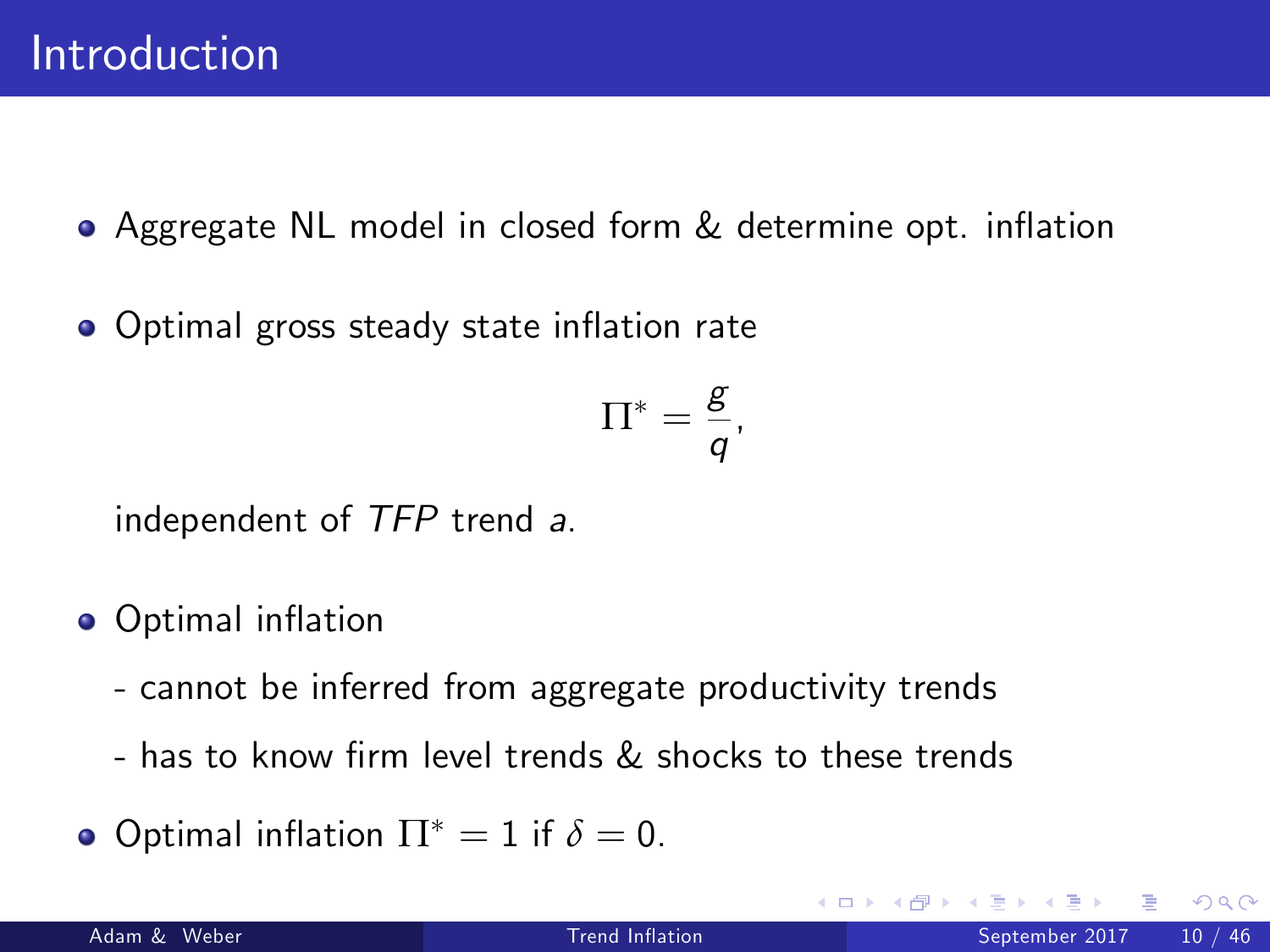. What is the optimal inflation rate of the US economy?

Þ

**K ロ ト イ ト**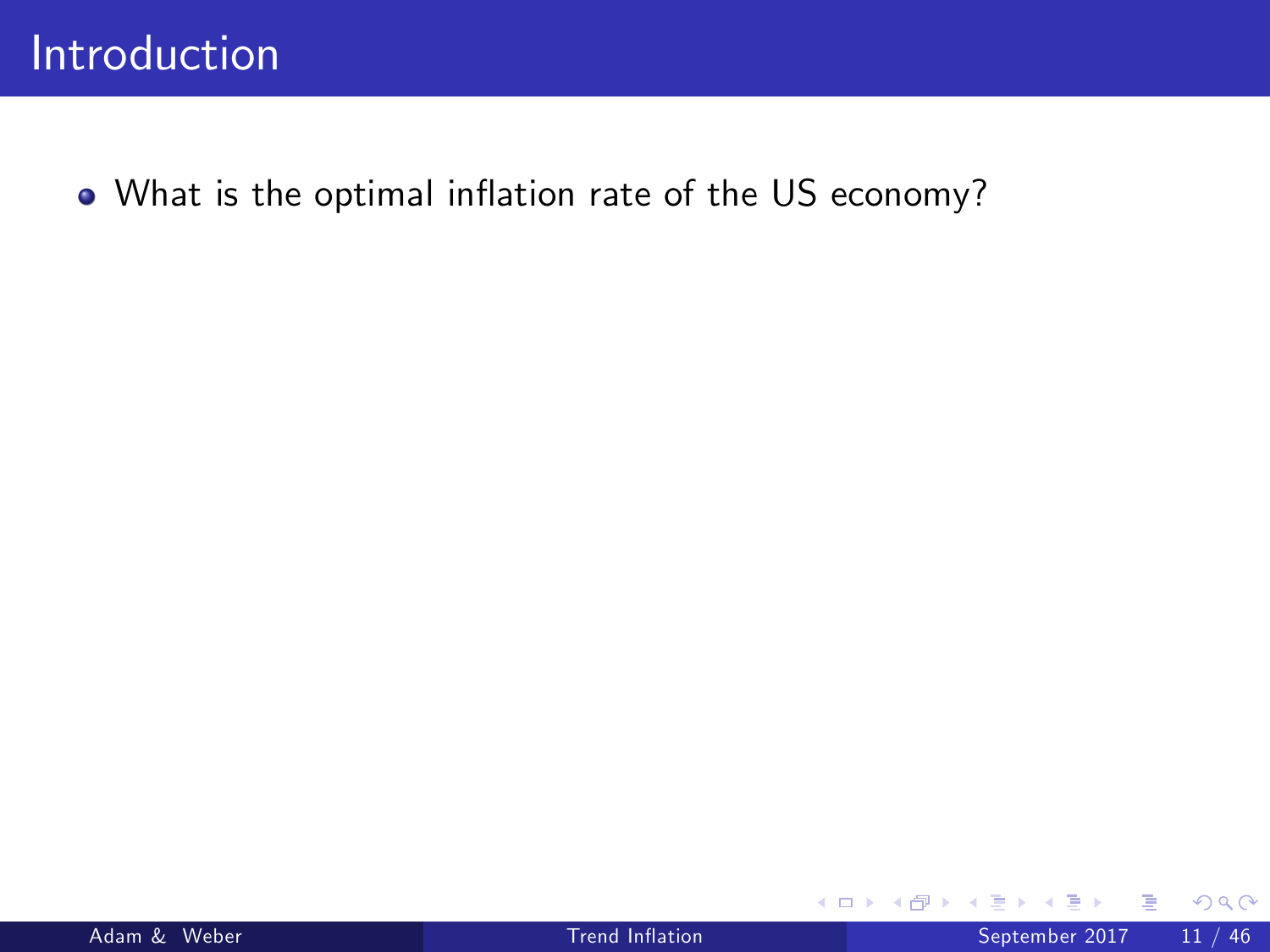- What is the optimal inflation rate of the US economy?
- Extend model to multi-sector economy: sector-specific price stickiness & sector-specific trends in TFP  $(a_{zt})$ , experience  $(q_{zt})$  and cohort  $(g_{zt})$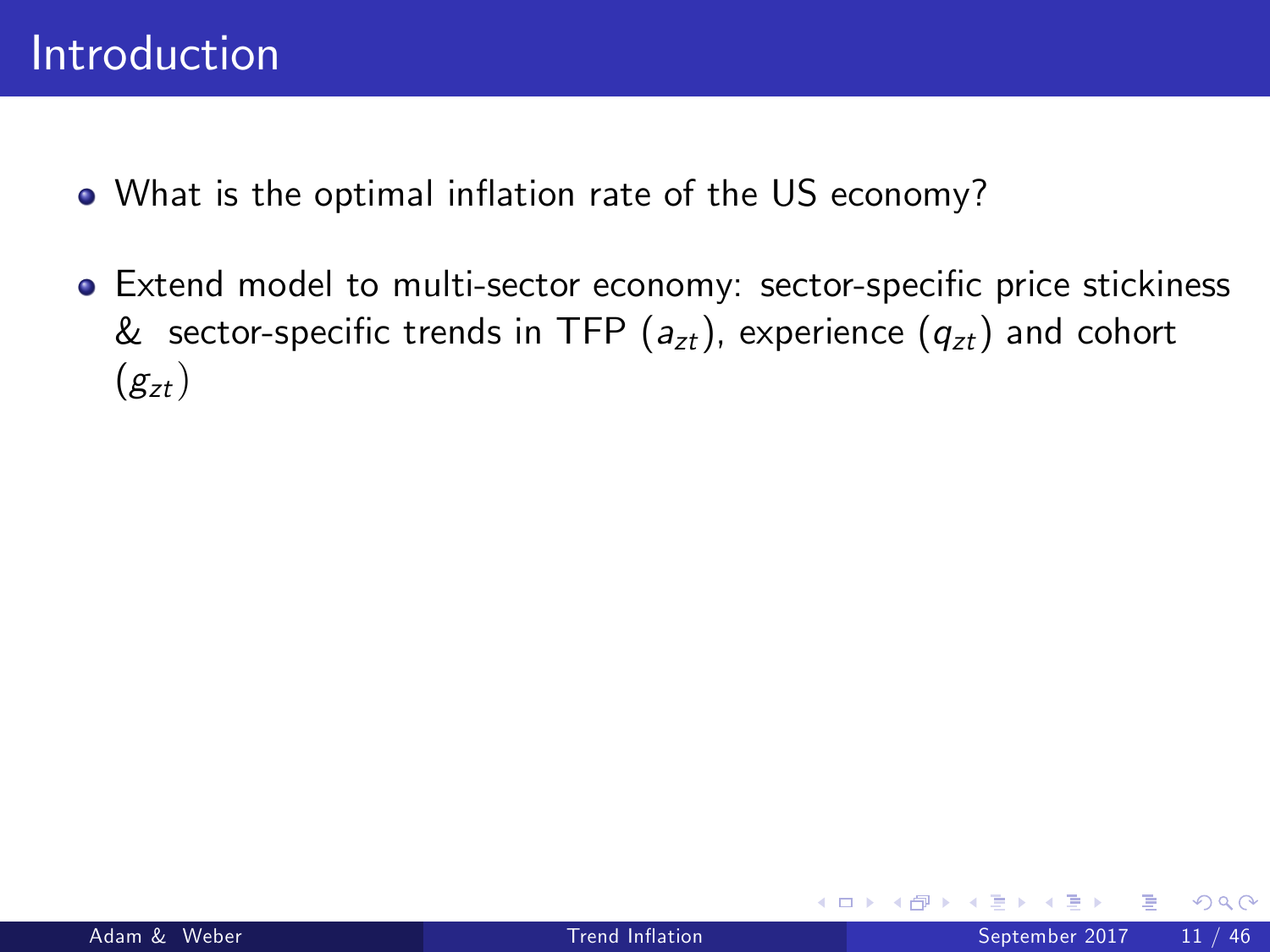- What is the optimal inflation rate of the US economy?
- Extend model to multi-sector economy: sector-specific price stickiness & sector-specific trends in TFP  $(a_{zt})$ , experience  $(q_{zt})$  and cohort  $(g_{zt})$
- Derive in closed form an analytical expression for the optimal SS inflation rate

つひひ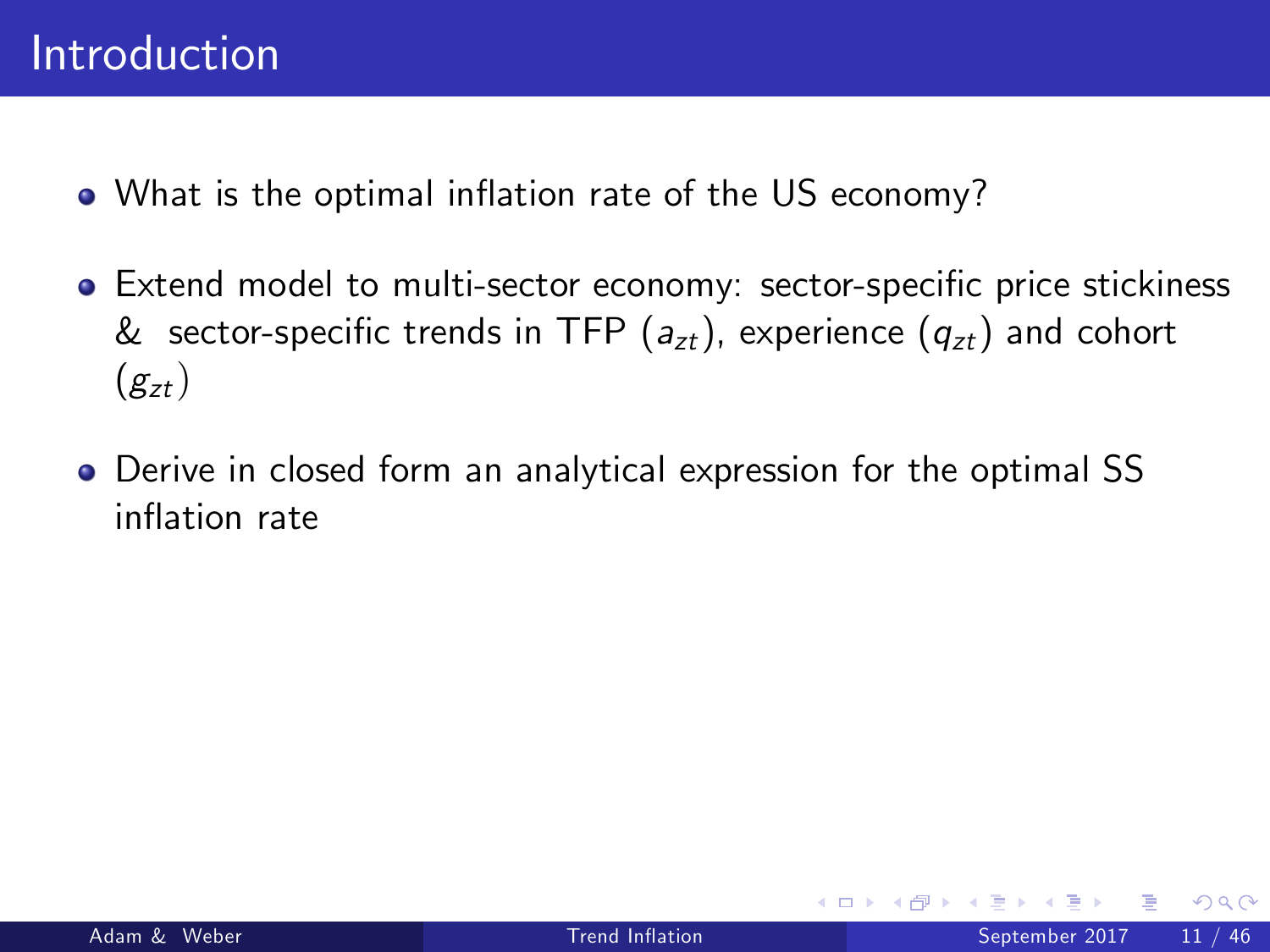- What is the optimal inflation rate of the US economy?
- Extend model to multi-sector economy: sector-specific price stickiness & sector-specific trends in TFP ( $a_{zt}$ ), experience ( $q_{zt}$ ) and cohort  $(g_{zt})$
- Derive in closed form an analytical expression for the optimal SS inflation rate
- $\bullet$  Model-consistent approach for estimating SS inflation rate from firm level trends: 147 million firm observations from the LBD database (US Census)

つへへ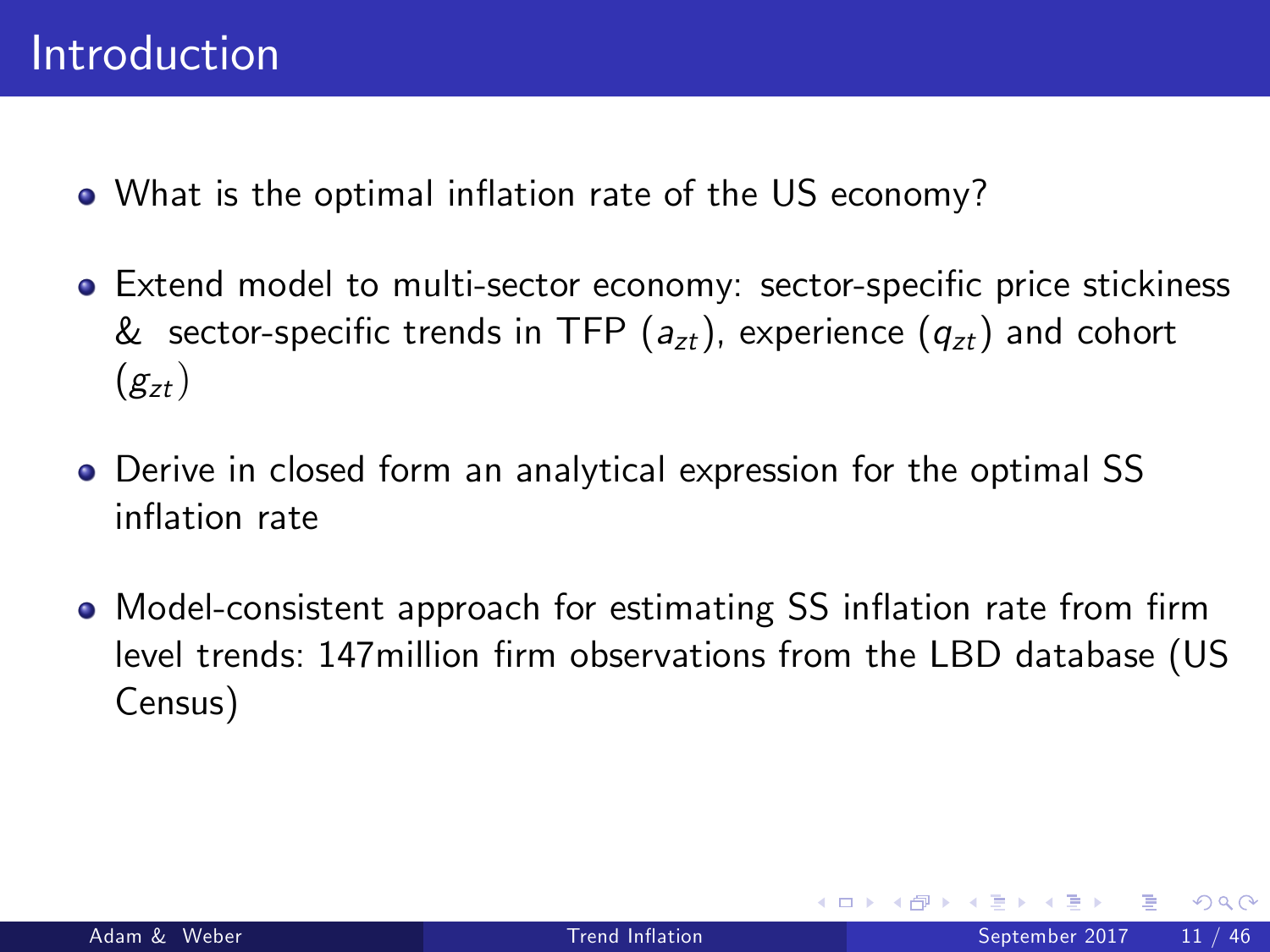- . What is the optimal inflation rate of the US economy?
- Extend model to multi-sector economy: sector-specific price stickiness & sector-specific trends in TFP  $(a_{zt})$ , experience  $(q_{zt})$  and cohort  $(g_{zt})$
- Derive in closed form an analytical expression for the optimal SS inflation rate
- Model-consistent approach for estimating SS inflation rate from firm level trends: 147 million firm observations from the LBD database (US Census)
- Estimated optimal infl. rate steadily declined:

1986:  $\approx$ 2%  $\implies$  2013:  $\approx$ 1%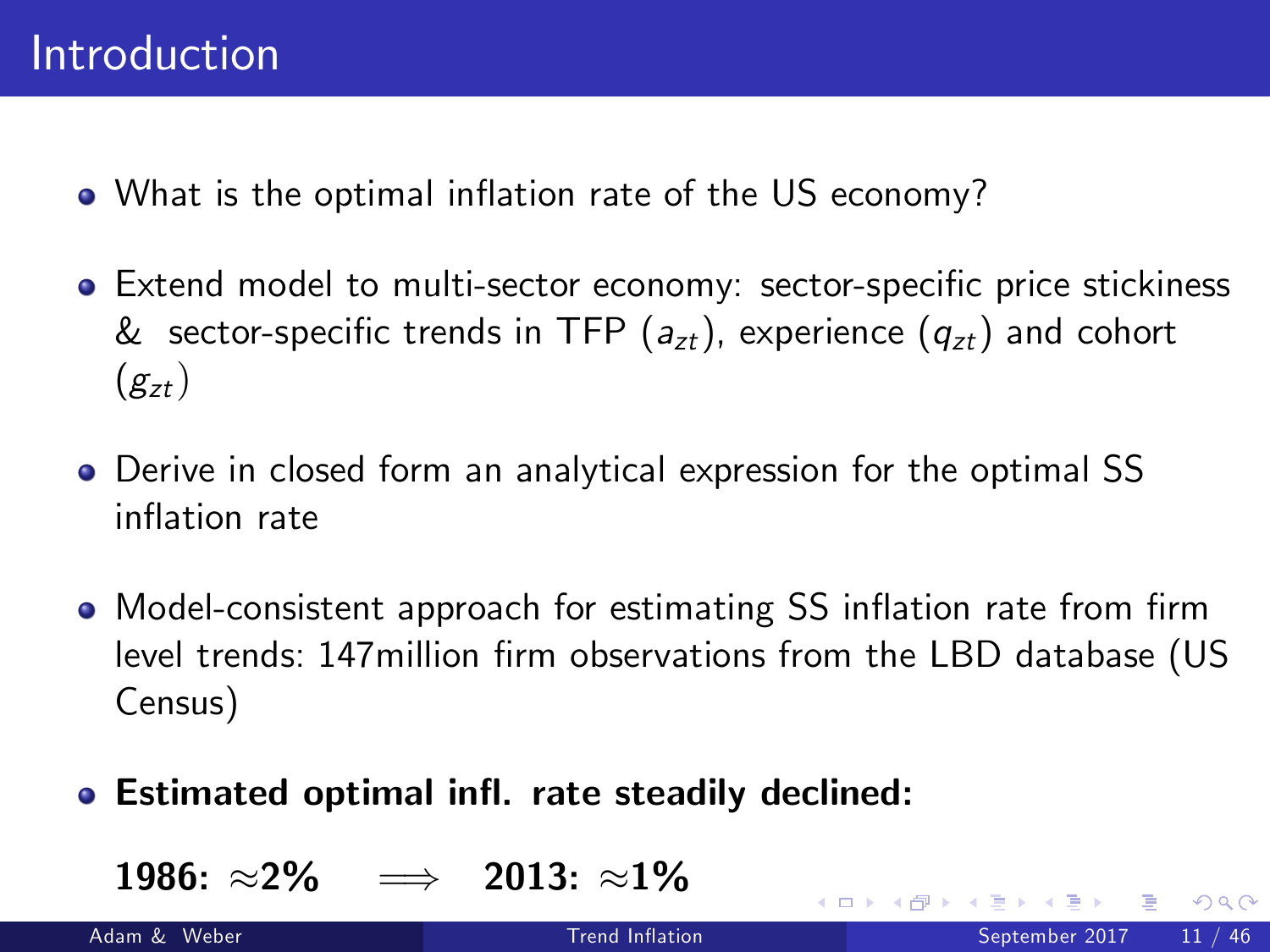- $\bullet$  Few papers: inflation  $\Leftrightarrow$  productivity dynamics
- All of them find negative inflation rates optimal:
	- $\bullet$  Wolman (JMCB, 2011): two sector economy with different sectorial productivity trends, homogeneous firms in each sector, neg. inflation optimal despite monetary frictions being absent
	- Amano, Murchison & Rennison (JME, 2009): homogeneous firm model with sticky prices and wages & aggregate growth; wages more sticky than prices; to depress wage-markups deflation turns out optimal.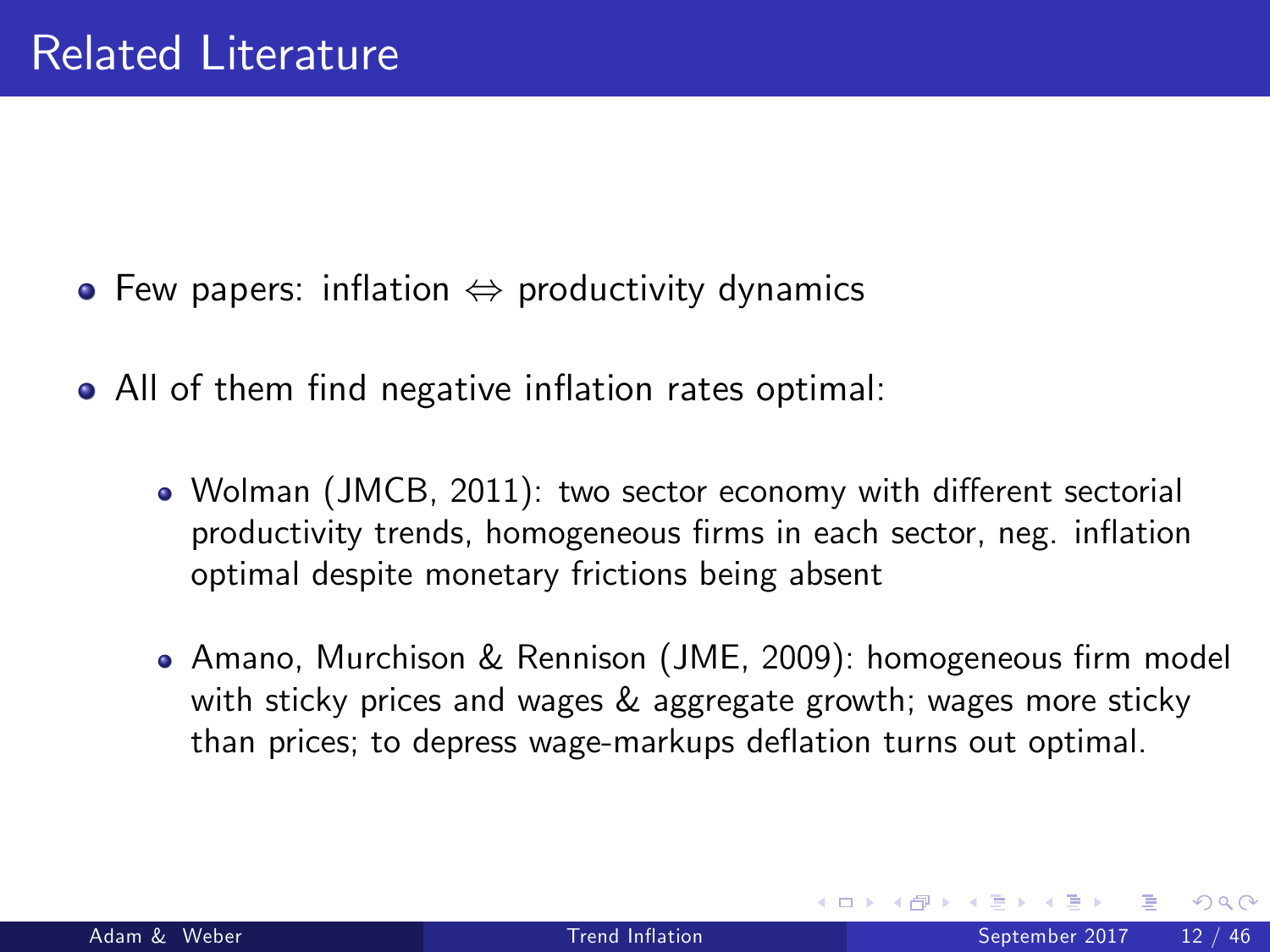## Related Literature

- Zero inflation approx. optimal in models w homogeneous firms Woodford (2003), Kahn, King & Wolman (2003), Schmitt-GrohÈ and Uribe (2010)
- Zero lower bound cannot justify positive average rates of inflation: Adam & Billi (2006), Coibion, Gorodnichenko & Wieland (2012)
- $\bullet$  Brunnermeier and Sannikov (2016): idiosyncratic risk  $\bullet$  positive inflation increasingly optimal
- Downward nominal wage rigidity may justify positive inflation rates Kim & Ruge-Murcia (2009), Benigno & Ricci (2011), Schmitt-Grohe & Uribe (2013), Carlsson & Westermark (2016)
- Positive inflation possibly optimal in models with endogenous entry: Corsetti & Bergin (2008), Bilbiie, Ghironi & Melitz (2008), Bilbiie, Fujiwara & Ghironi (2014)  $\Omega$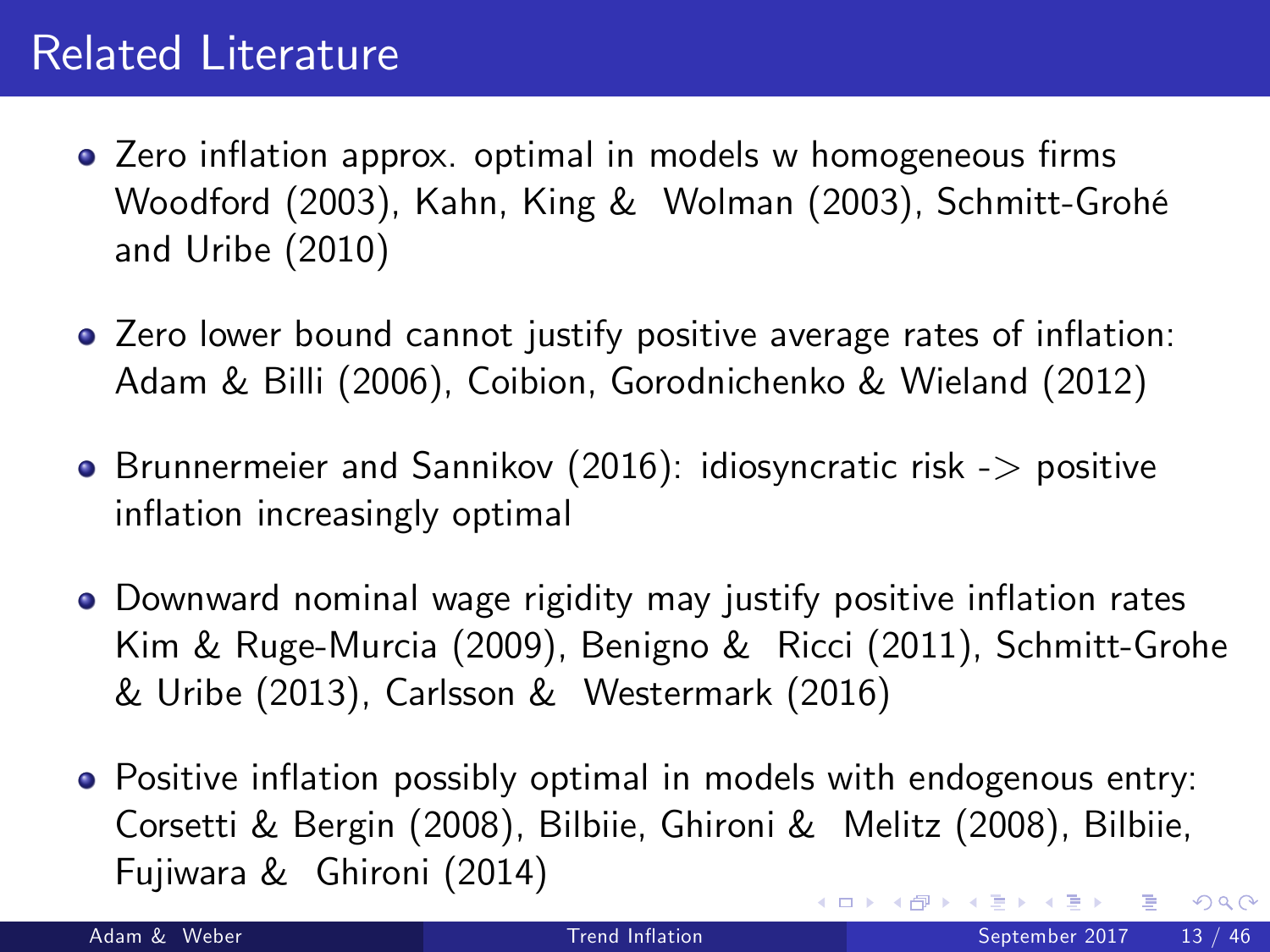#### **1** Sticky price model with  $\delta$ -shocks

- 2 Aggregation & optimality of flex price equilibrium
- <sup>3</sup> Optimal inflation: main result
- <sup>4</sup> Multi-sector extension & empirical strategy

 $\leftarrow$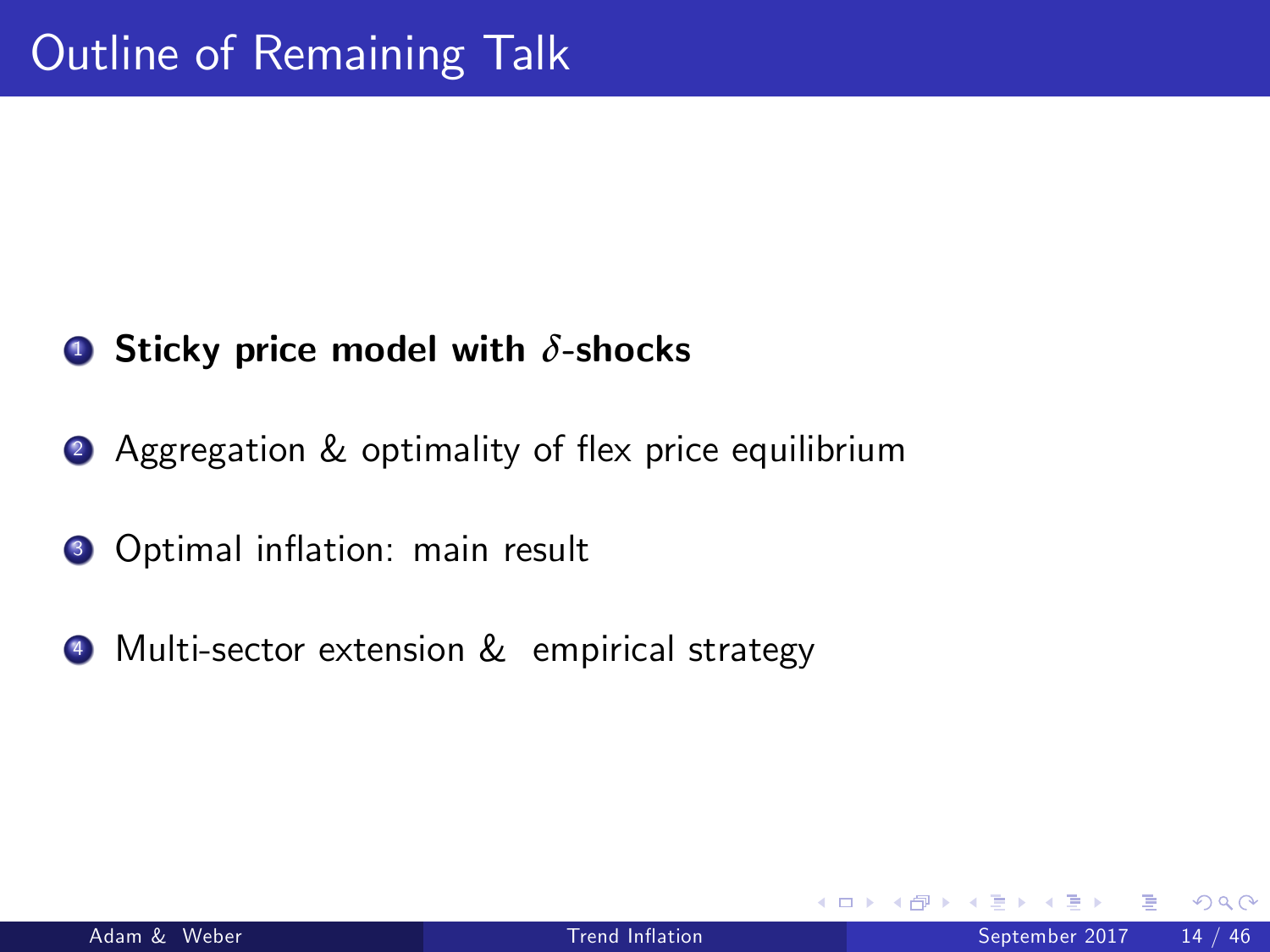- Consider a Calvo sticky price setup: price stickiness parameter *α* (main results extend to menu cost setting)
- Continuum of sticky price firms, Dixit-Stiglitz aggregate  $Y_t$
- Random sample *δ* receives *δ*-shocks
- **•** Firm productivity dynamics as described before
- **Competitive labor and capital markets**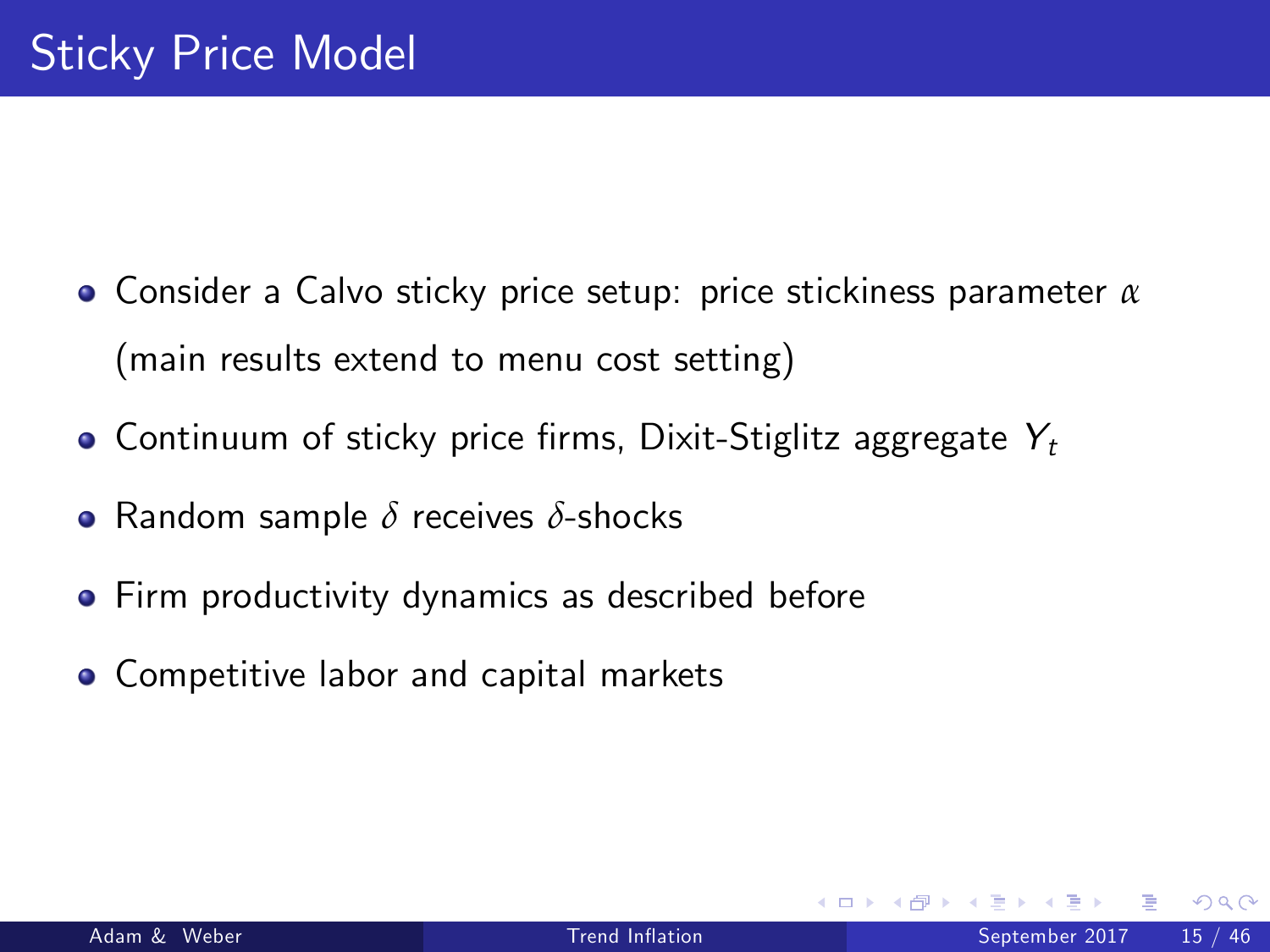# Sticky Price Model

Household problem

$$
\max \mathcal{E}_0 \sum_{t=0}^{\infty} \beta^t \xi_t \left( \frac{\left[ C_t V(L_t) \right]^{1-\sigma} - 1}{1 - \sigma} \right)
$$
  
s.t.  

$$
C_t + K_{t+1} + \frac{B_t}{P_t} =
$$

$$
(r_t + 1 - d)K_t + \frac{W_t}{P_t} L_t + \int_0^1 \frac{\Theta_{jt}}{P_t} df + \frac{B_{t-1}}{P_t} (1 + i_{t-1}) - T_t
$$

Existence of balanced growth path:

$$
\beta < (aq)^{\phi\sigma} \quad \text{and} \quad (1-\delta) (g/q)^{\theta-1} < 1
$$

4 0 8

-41

э

 $QQ$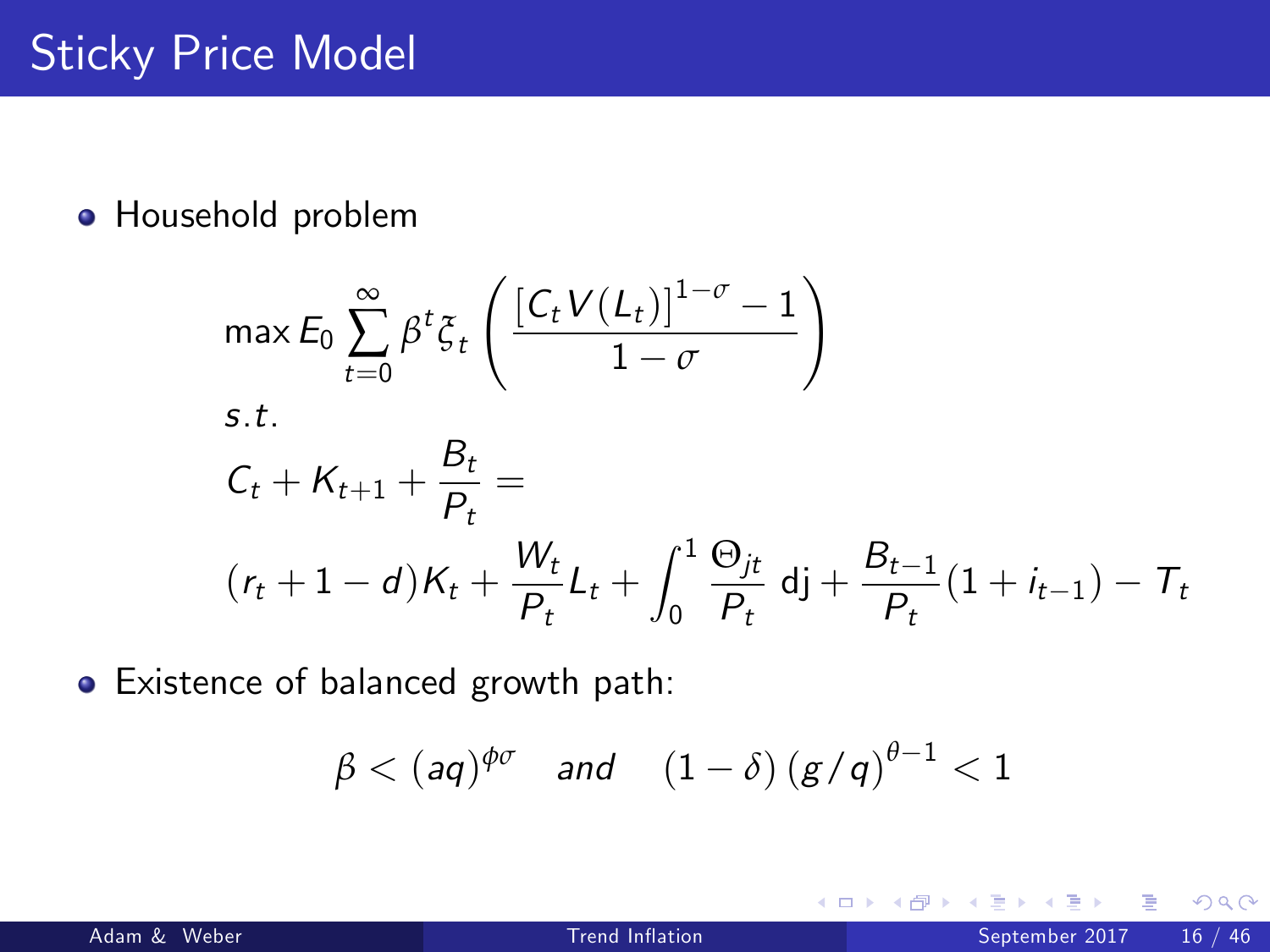- <sup>1</sup> Sticky price model with *δ*-shocks
- **2** Aggregation & optimality of flex price equilibrium
- <sup>3</sup> Optimal inflation: main result
- <sup>4</sup> Multi-sector extension & empirical strategy

 $\leftarrow$   $\Box$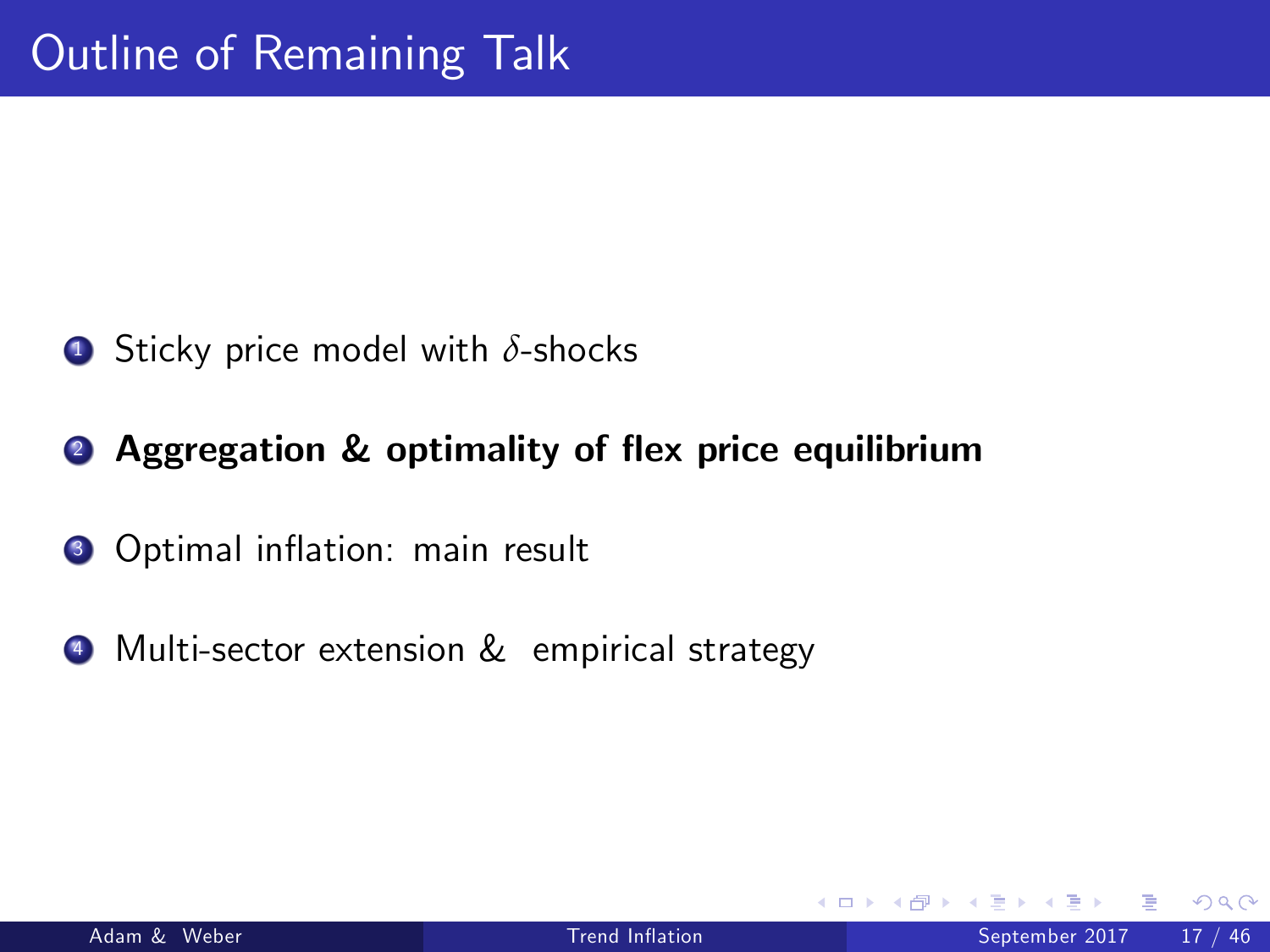- Highlight the differences relative to a model with homogeneous firms
- Will spare you the derivation behind the results...

4 0 8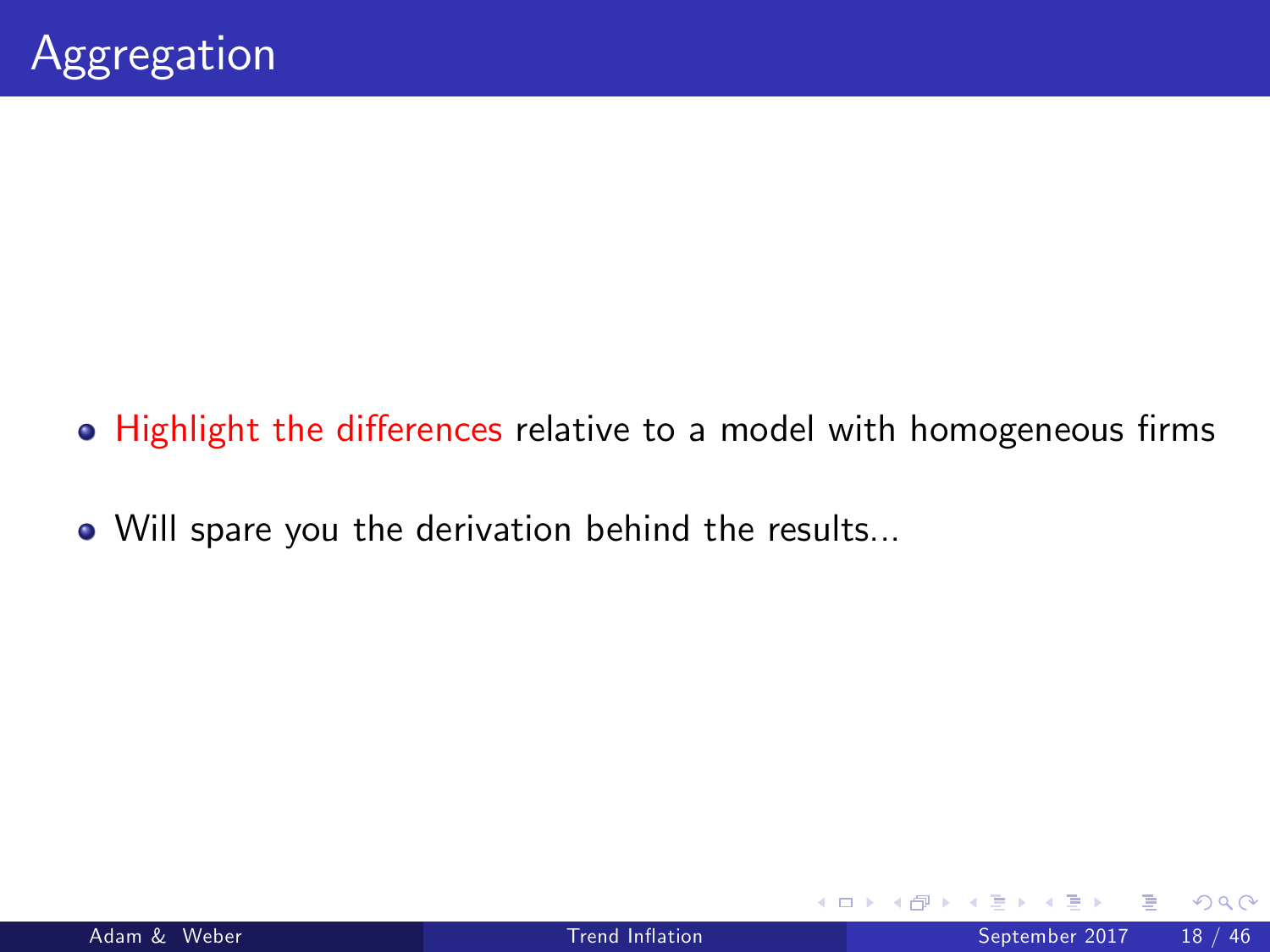Aggregate output  $\mathcal{Y}_t$  :

$$
Y_t = \frac{A_t Q_t}{\Delta_t} \left( K_t^{1-\frac{1}{\phi}} L_t^{\frac{1}{\phi}} - F_t \right),
$$

with  $K_t$ ,  $L_t$  aggregate capital, labor and  $F_t\geq 0$  fixed costs

 $\Delta_t$ : captures joint distribution of prices  $\boldsymbol{\&}$  productivities:

$$
\Delta_t = \int_0^1 \left( \frac{Q_t}{G_{jt} Q_{t - s_{jt}}} \right) \left( \frac{P_{jt}}{P_t} \right)^{-\theta} dj \tag{1}
$$

∢ □ ▶ ∢ <sub>□</sub> ▶ ∢ ∃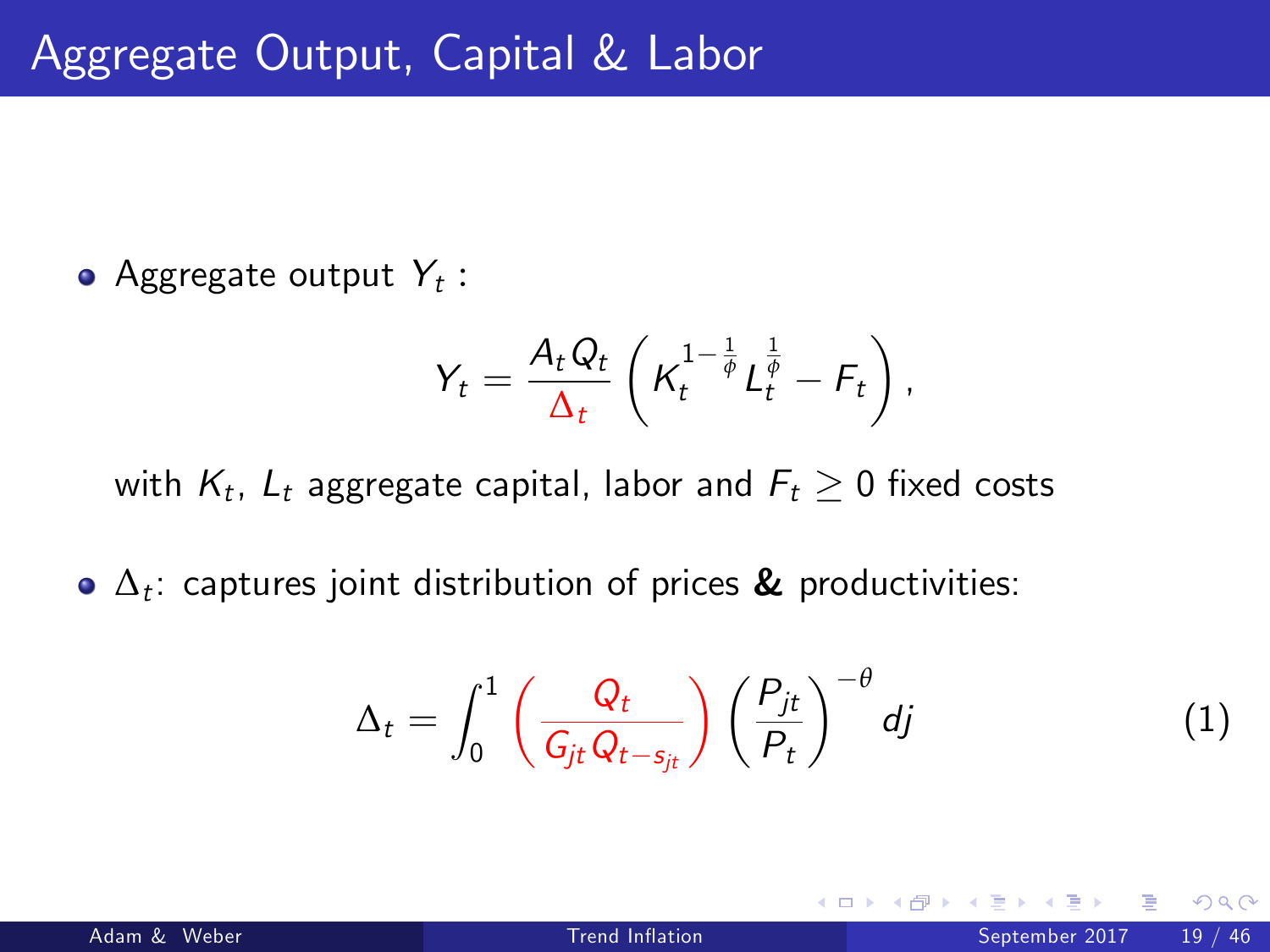• Price level: exp.-weighted average of product prices

$$
P_t = \left( \int_0^1 (P_{jt})^{1-\theta} d\mathbf{j} \right)^{\frac{1}{1-\theta}}
$$
  
= 
$$
\int_0^1 \left( \frac{Y_{jt}}{Y_t} \right) P_{jt} d\mathbf{j}
$$

Price level accounts for product substitution (as statistical agencies do)

4 0 8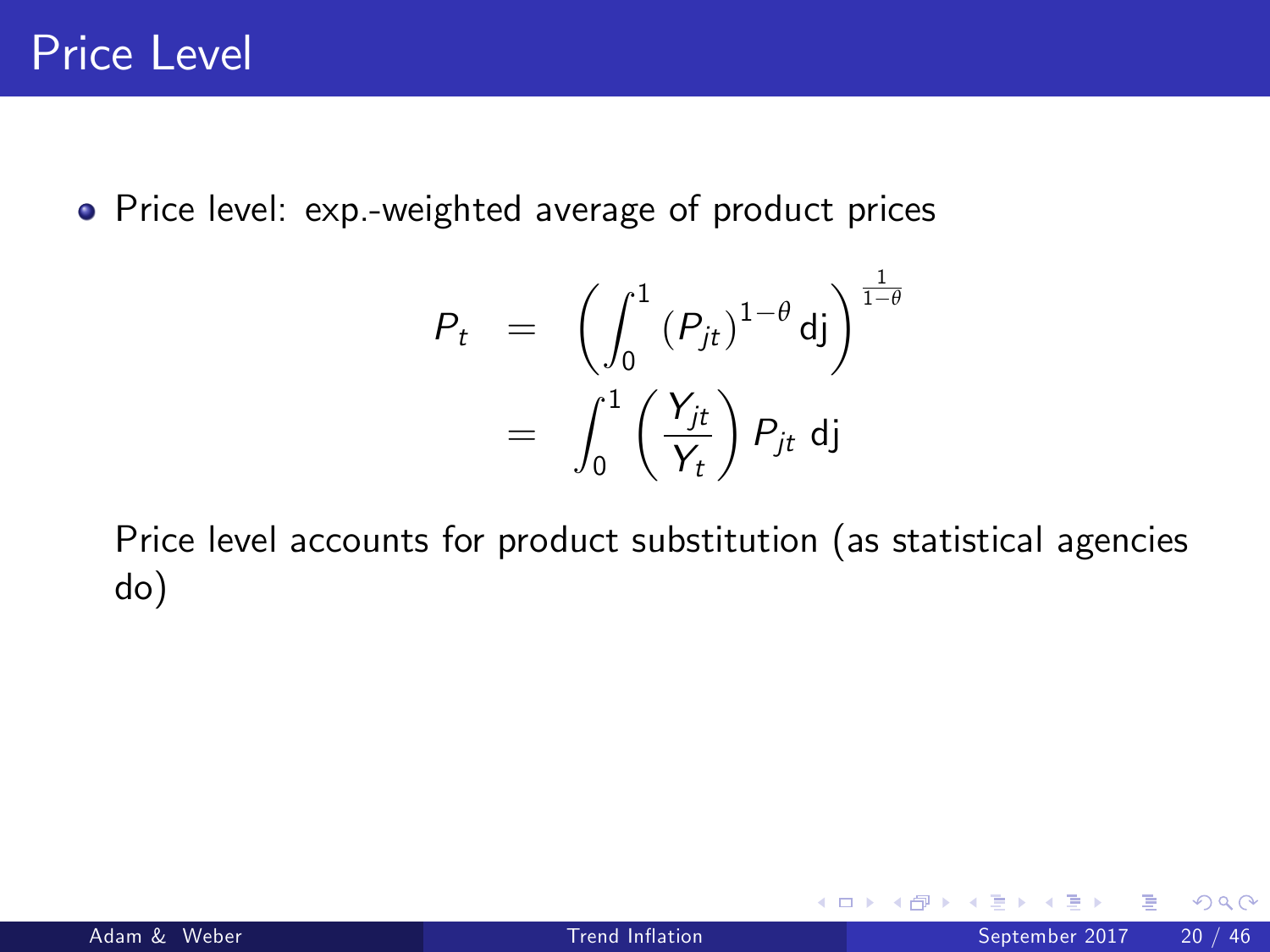• Price level: exp.-weighted average of product prices

$$
P_t = \left( \int_0^1 (P_{jt})^{1-\theta} d\mathbf{j} \right)^{\frac{1}{1-\theta}}
$$
  
= 
$$
\int_0^1 \left( \frac{Y_{jt}}{Y_t} \right) P_{jt} d\mathbf{j}
$$

Price level accounts for product substitution (as statistical agencies do)

o Inflation:

$$
\Pi_t = P_t/P_{t-1}.
$$

4 0 8

|  |  |  |  | Adam & Weber |  |
|--|--|--|--|--------------|--|
|--|--|--|--|--------------|--|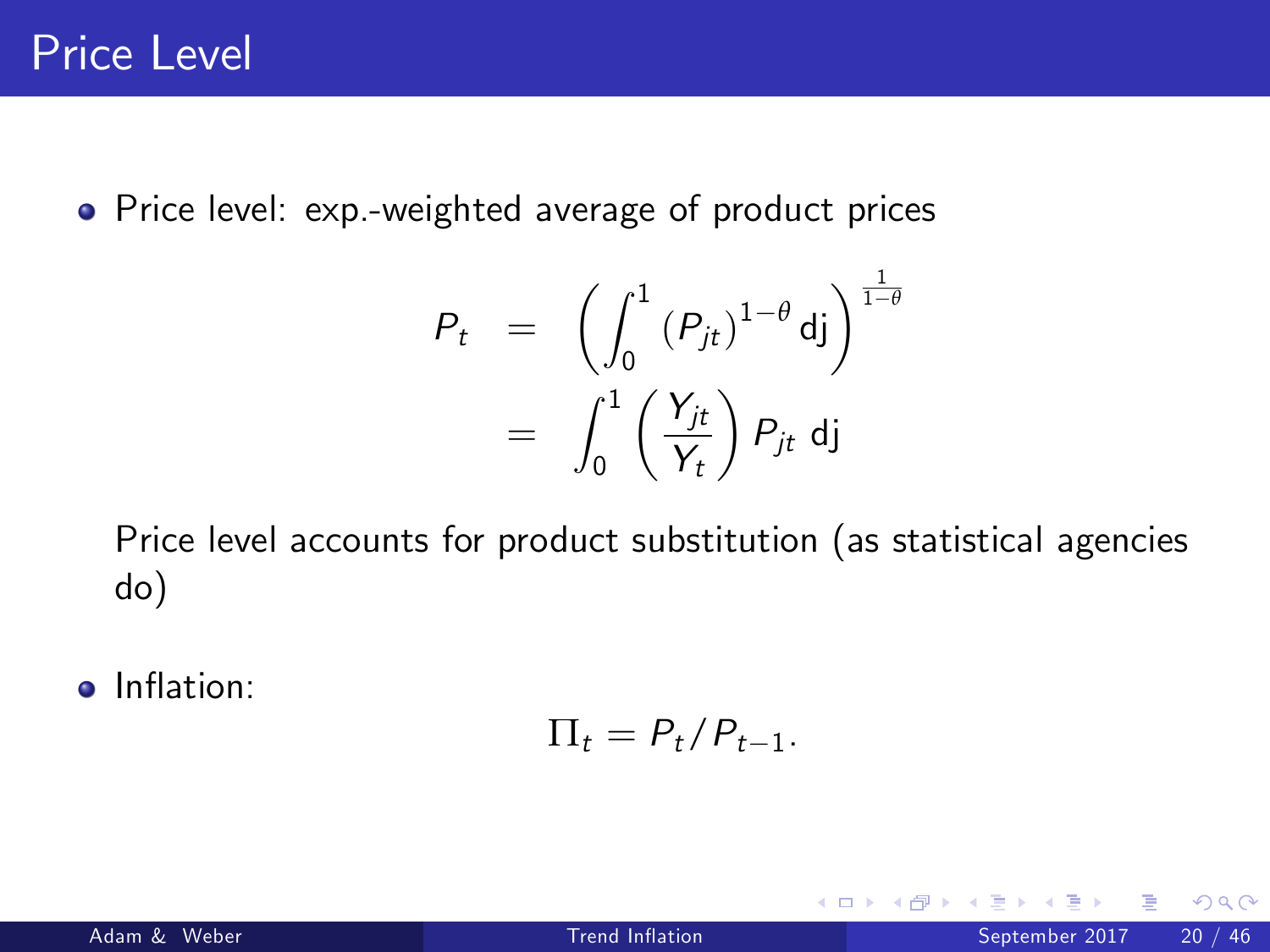Evolution of the aggregate price under opt. price setting:

$$
P_t^{1-\theta} = \underbrace{(\underbrace{\delta}_{\text{new}} + \underbrace{(1-\alpha)(1-\delta)}_{\text{old adj.firms}}\underbrace{\frac{(p_t^n)^{\theta-1}-\delta}{1-\delta}}_{\text{rel. price}})}_{\text{factor}} P_{\text{time}}^{*t} + \underbrace{\alpha(1-\delta)}_{\text{old firms, color}} P_{t-1}^{1-\theta}
$$

$$
\left(p_t^n\right)^{\theta-1} = \delta + \left(1-\delta\right) \left(p_{t-1}^n \frac{g_t}{q_t}\right)^{\theta-1}.
$$

画

**4 ロト 4 何 ト 4**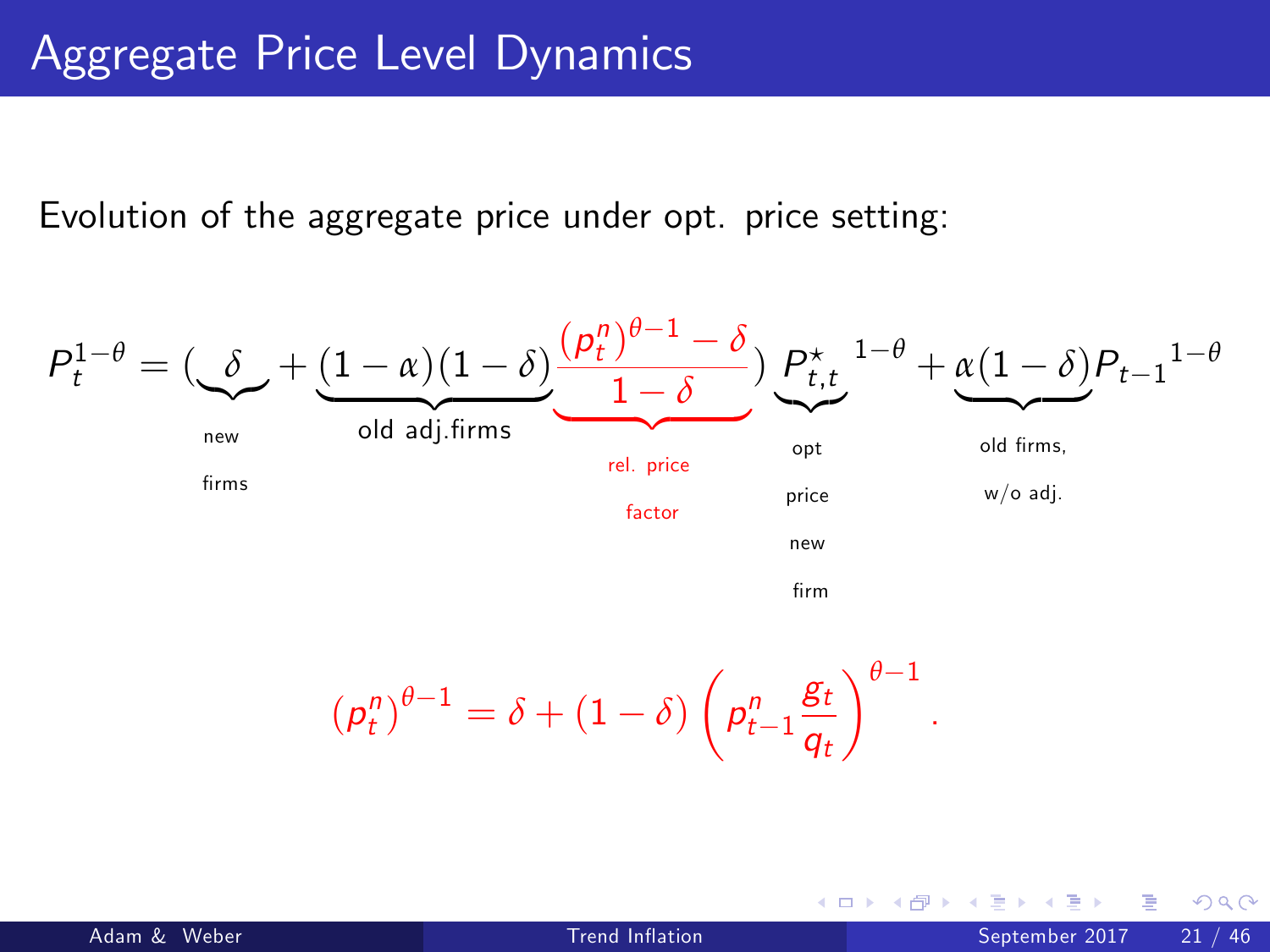$g_t \equiv q_t \implies$  no firm level trends and  $(p_t^n)^{\theta-1} \to 1$  and

$$
P_t^{1-\theta} = (\delta + (1-\alpha)(1-\delta))(P_{t,t}^{\star})^{1-\theta} + \alpha(1-\delta)(P_{t-1})^{1-\theta}
$$

If - in addition -  $\delta = 0$ :

$$
P_t^{1-\theta} = (1-\alpha)(P_{t,t}^*)^{1-\theta} + \alpha (P_{t-1})^{1-\theta}
$$

Standard price evolution equation in homogeneous firm models.

4 0 8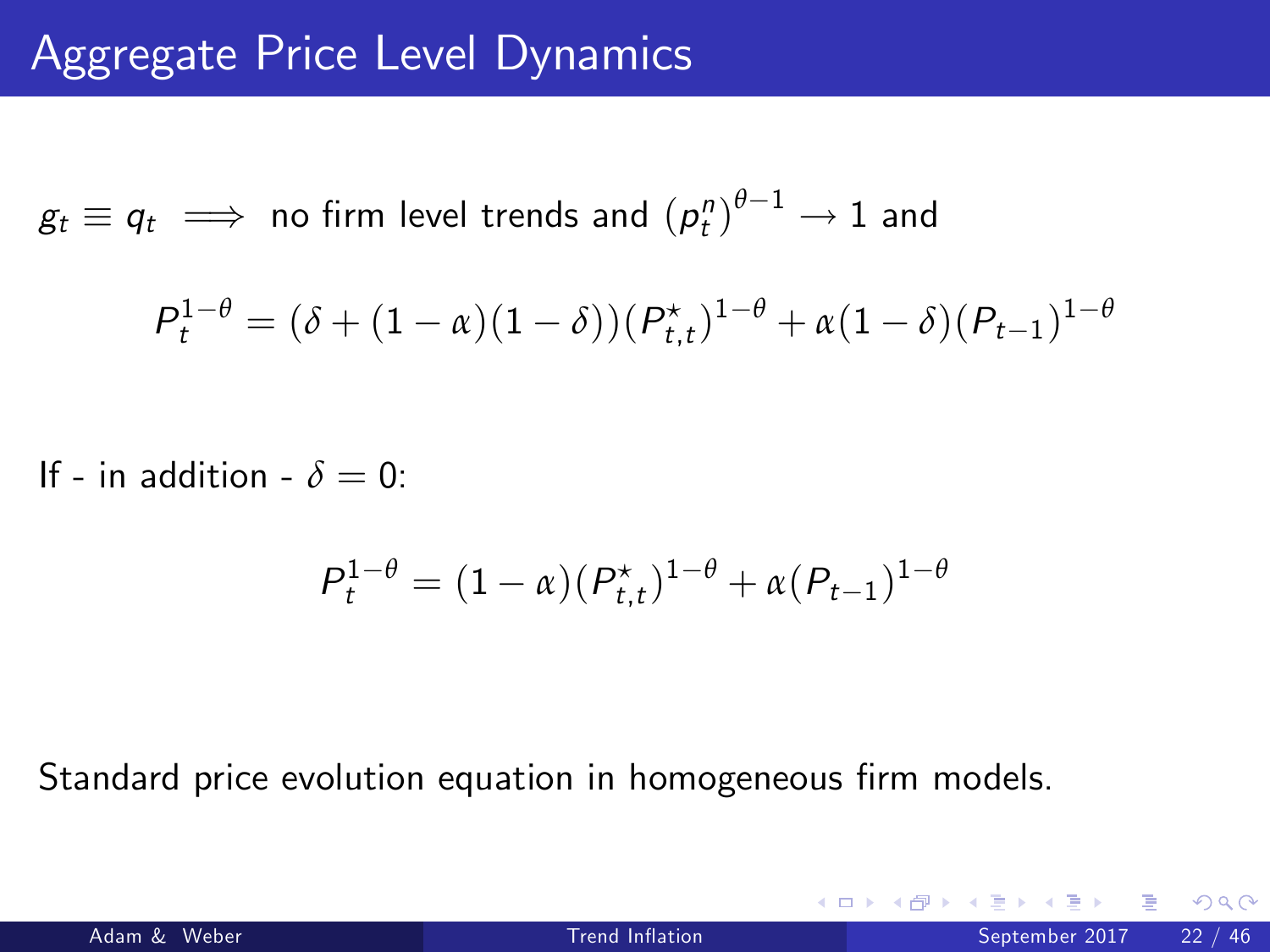### **Conditions Insuring Efficiency**

- Attaining efficiency requires
	- eliminating firm's monopoly power by an output subsidy
	- choosing  $\Delta_t$  in the production function

$$
Y_t = \frac{A_t Q_t}{\Delta_t} \left( K_t^{1-\frac{1}{\phi}} L_t^{\frac{1}{\phi}} - F_t \right),
$$

equal to

$$
\Delta_t = \Delta_t^e = \left(\int_0^1 \left(\frac{Q_t}{G_{jt} \, Q_{t-s_{jt}}} \right)^{1-\theta} \mathsf{d}{\mathsf{j}}\right)^{\frac{1}{1-\theta}}
$$

 $\leftarrow$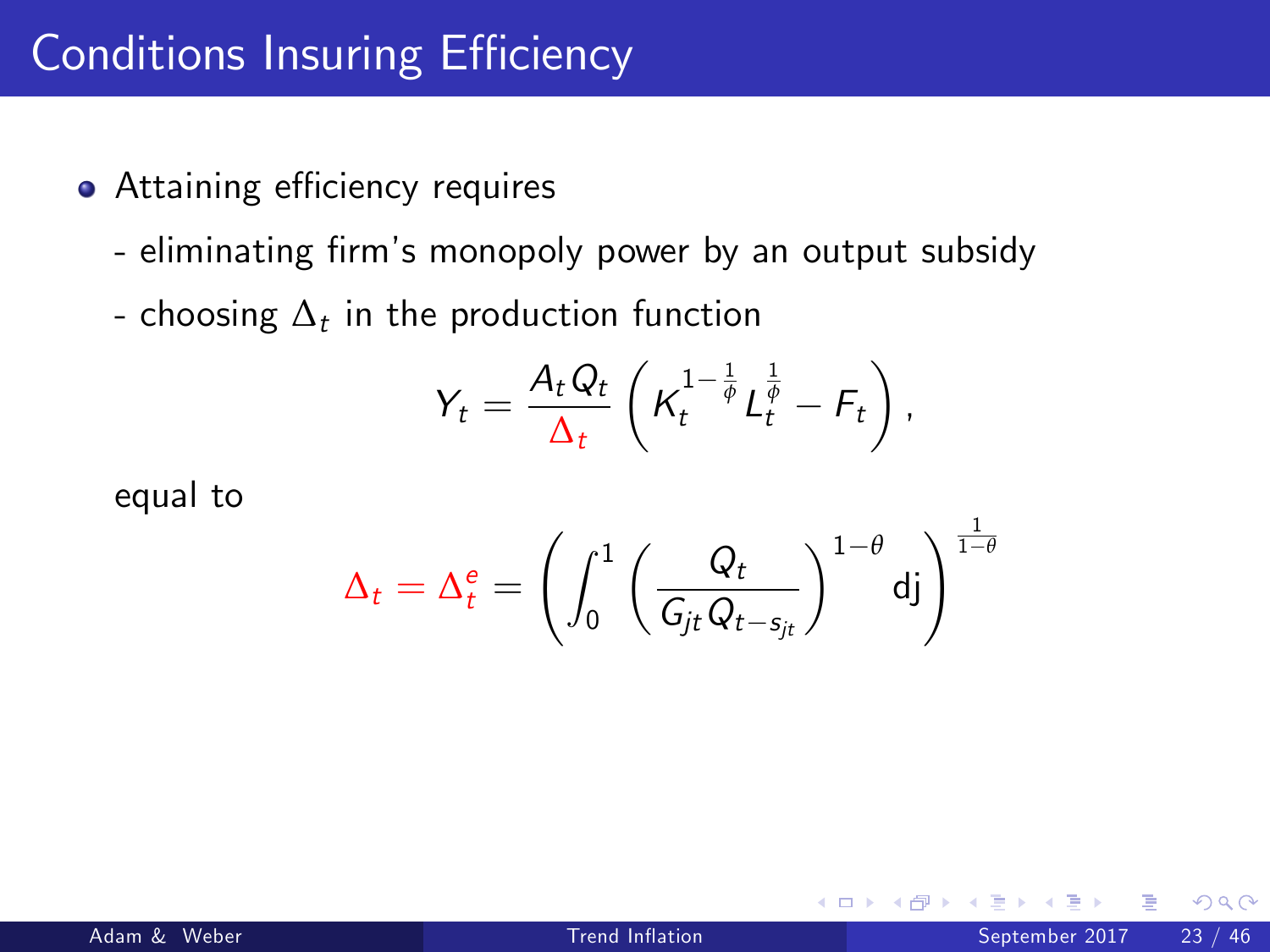## **Conditions Insuring Efficiency**

- Attaining efficiency requires
	- eliminating firm's monopoly power by an output subsidy
	- choosing  $\Delta_t$  in the production function

$$
Y_t = \frac{A_t Q_t}{\Delta_t} \left( K_t^{1-\frac{1}{\phi}} L_t^{\frac{1}{\phi}} - F_t \right),
$$

equal to

$$
\Delta_t = \Delta_t^e = \left(\int_0^1 \left(\frac{Q_t}{G_{jt}Q_{t-s_{jt}}}\right)^{1-\theta}dj\right)^{\frac{1}{1-\theta}}
$$

 $\Delta_t = \Delta_t^e$  decentralized by prices satisfying

$$
\frac{P_{jt}}{P_t} = \frac{1}{\Delta_t^e}\frac{Q_t}{G_{jt}Q_{t-s_{jt}}}
$$

4 0 8

つひひ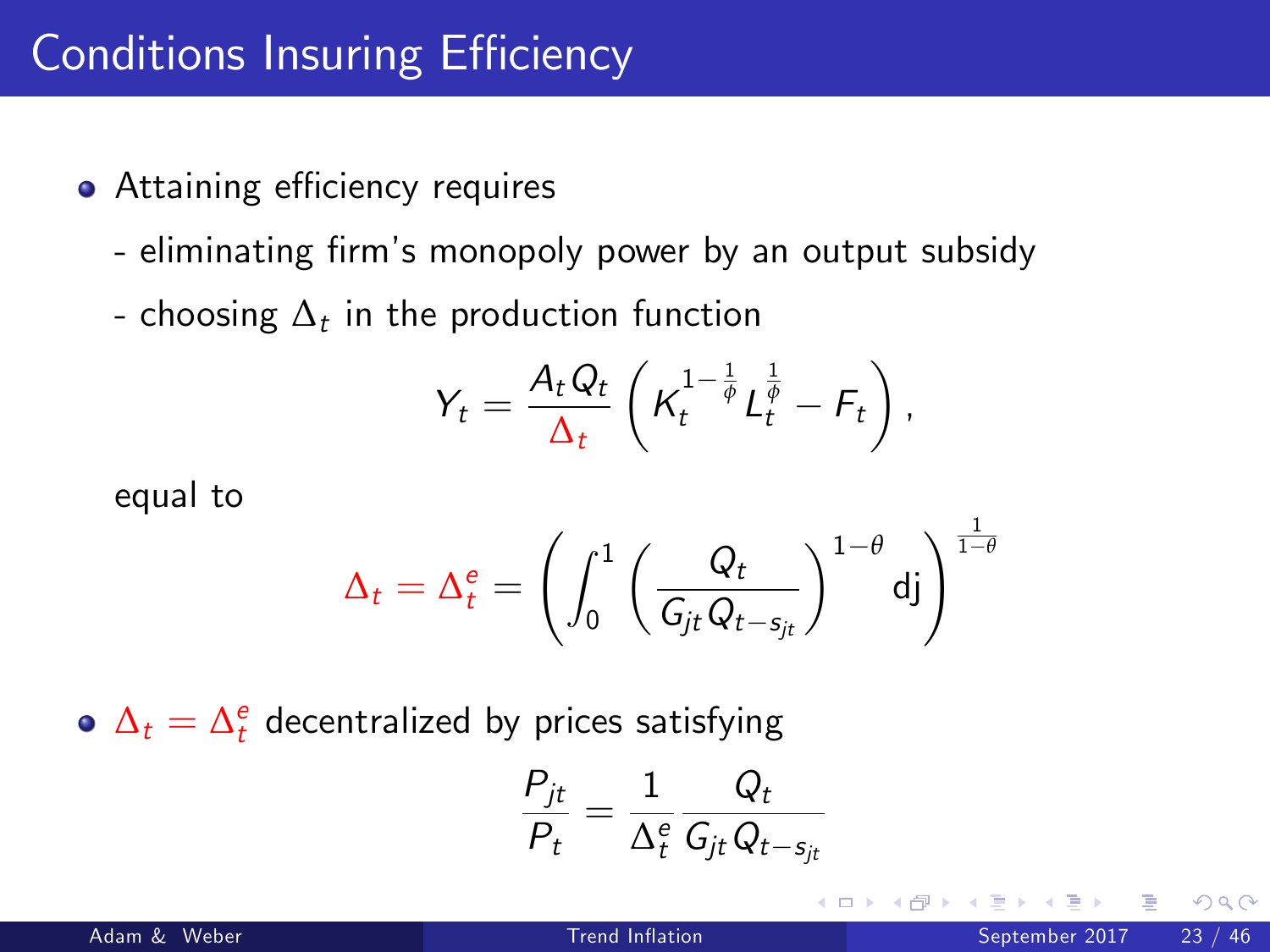**Proposition:** With flexible prices  $(\alpha = 0)$  & appropriate output subsidy, the equilibrium allocation is efficient.

The optimal inflation rate is indeterminate....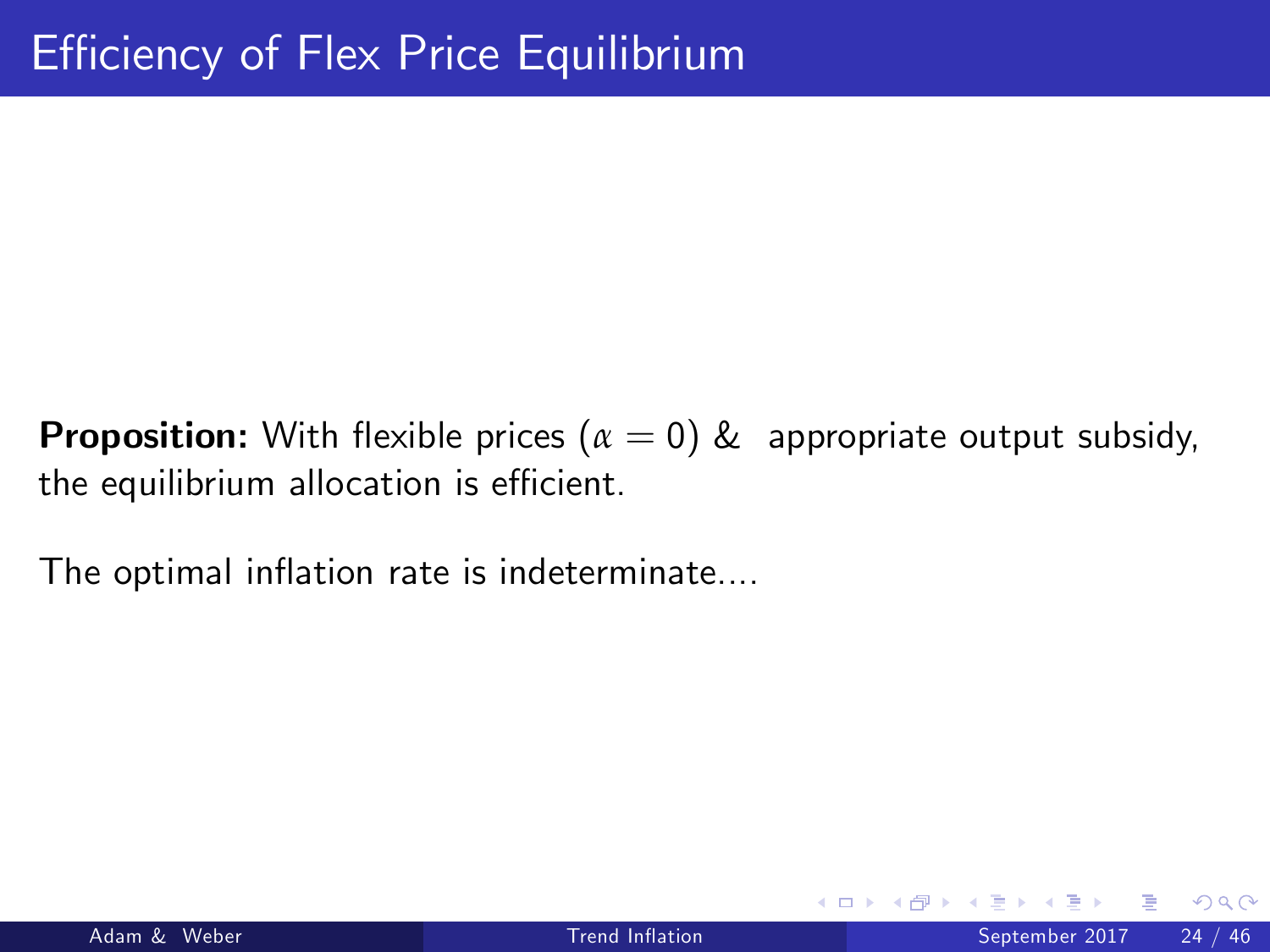- <sup>1</sup> Sticky price model with *δ*-shocks
- **2** Aggregation & optimality of flex price equilibrium
- <sup>3</sup> Optimal inflation: main result
- <sup>4</sup> Multi-sector extension & empirical strategy

4 0 8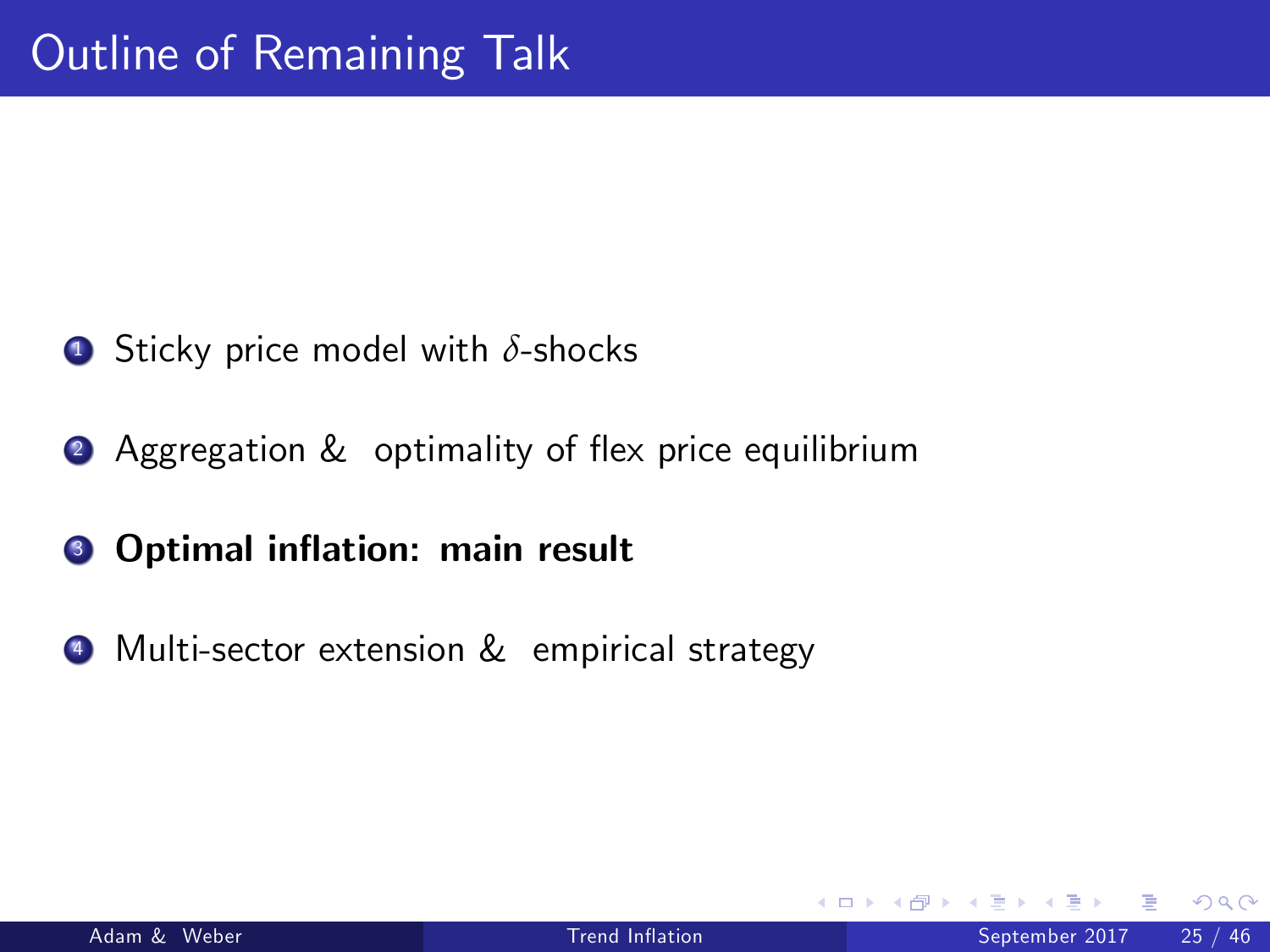Empirically relevant case  $E[g_t] > E[q_t] \Leftrightarrow$  new firms small/new products expensive

4 0 8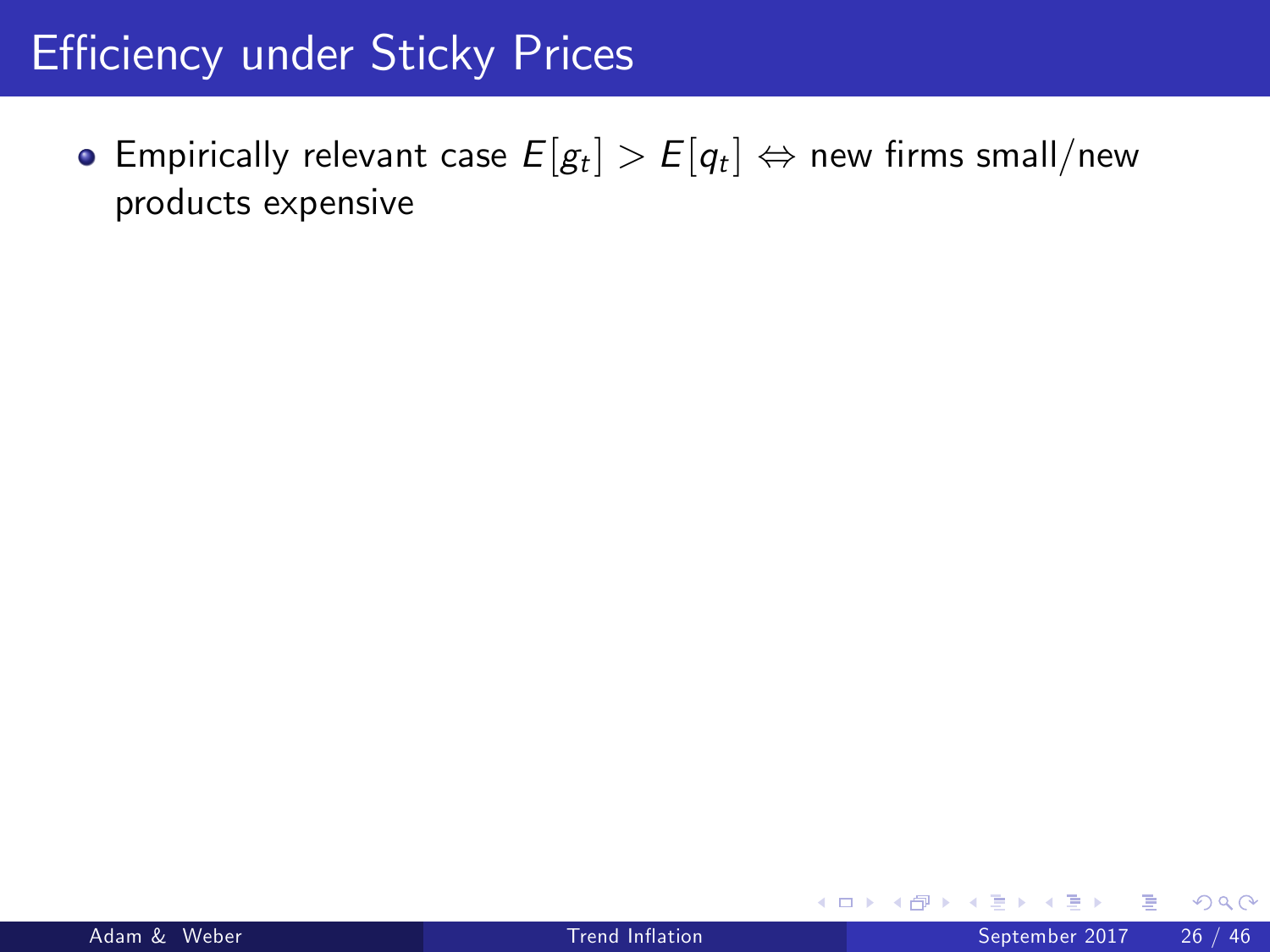Empirically relevant case  $E[g_t] > E[q_t] \Leftrightarrow$  new firms small/new products expensive

From

$$
\left(\rho_t^n\right)^{\theta-1} = \delta + (1-\delta) \left(\rho_{t-1}^n \frac{g_t}{q_t}\right)^{\theta-1}.
$$

we tend to get that  $\left(p_t^n\right)^{\theta-1} > 1$ .

4 0 8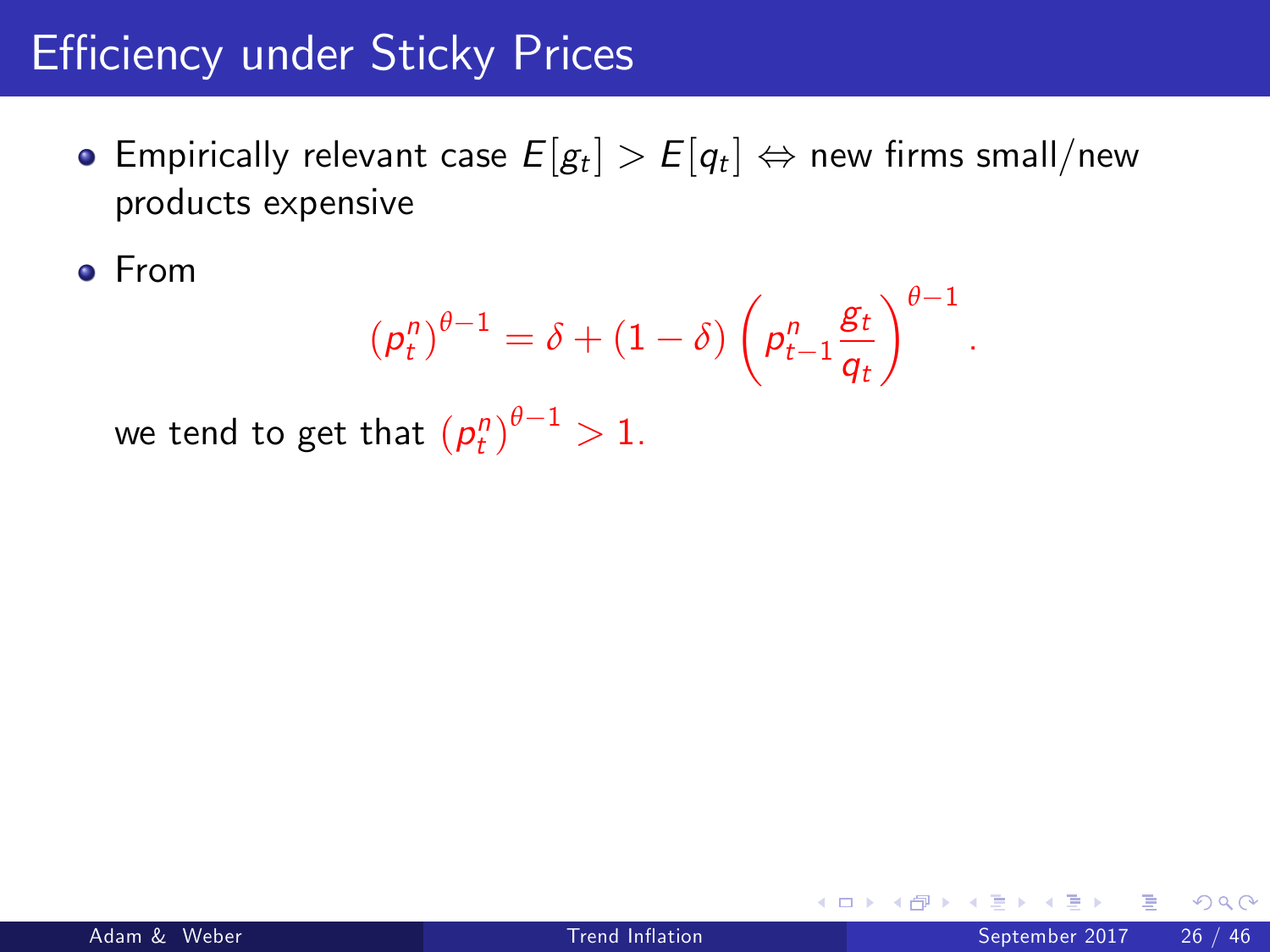Empirically relevant case  $E[g_t] > E[q_t] \Leftrightarrow$  new firms small/new products expensive

From

$$
\left(p_t^n\right)^{\theta-1} = \delta + \left(1-\delta\right) \left(p_{t-1}^n \frac{g_t}{q_t}\right)^{\theta-1}.
$$

we tend to get that  $\left(p_t^n\right)^{\theta-1} > 1$ .

• Price level equation

$$
P_t^{1-\theta} = (\delta + (1-\alpha)(1-\delta)\frac{(p_t^n)^{\theta-1} - \delta}{1-\delta})(P_{t,t}^{\star})^{1-\theta} + \alpha(1-\delta)(P_{t-1})^{1-\theta},
$$

- $\implies$  old firms choose higher  $\left(P_{tj}\right)^{1-\theta}$  than new firms
- $\implies$  since  $1 \theta < 0$ : old firms to set lower prices than new firms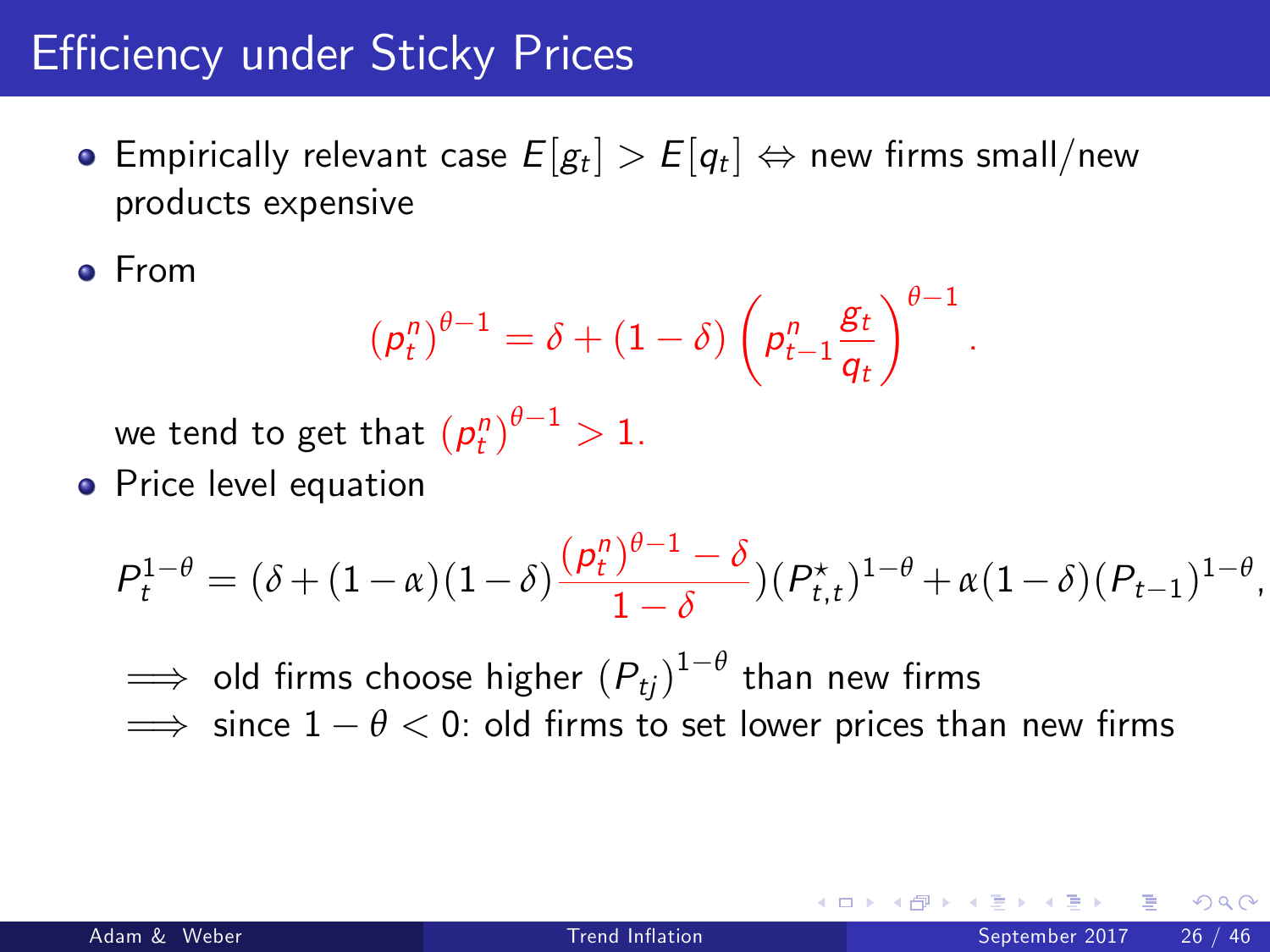Empirically relevant case  $E[g_t] > E[q_t] \Leftrightarrow$  new firms small/new products expensive

From

$$
\left(p_t^n\right)^{\theta-1} = \delta + \left(1-\delta\right) \left(p_{t-1}^n \frac{g_t}{q_t}\right)^{\theta-1}.
$$

we tend to get that  $\left(p_t^n\right)^{\theta-1} > 1$ .

• Price level equation

$$
P_t^{1-\theta} = (\delta + (1-\alpha)(1-\delta)\frac{(p_t^n)^{\theta-1} - \delta}{1-\delta})(P_{t,t}^{\star})^{1-\theta} + \alpha(1-\delta)(P_{t-1})^{1-\theta},
$$

 $\implies$  old firms choose higher  $\left(P_{tj}\right)^{1-\theta}$  than new firms

 $\implies$  since  $1 - \theta < 0$ : old firms to set lower prices than new firms

• Efficiency: old firms that adjust must choose same price as old firms that do not adjust

<span id="page-48-0"></span>つへへ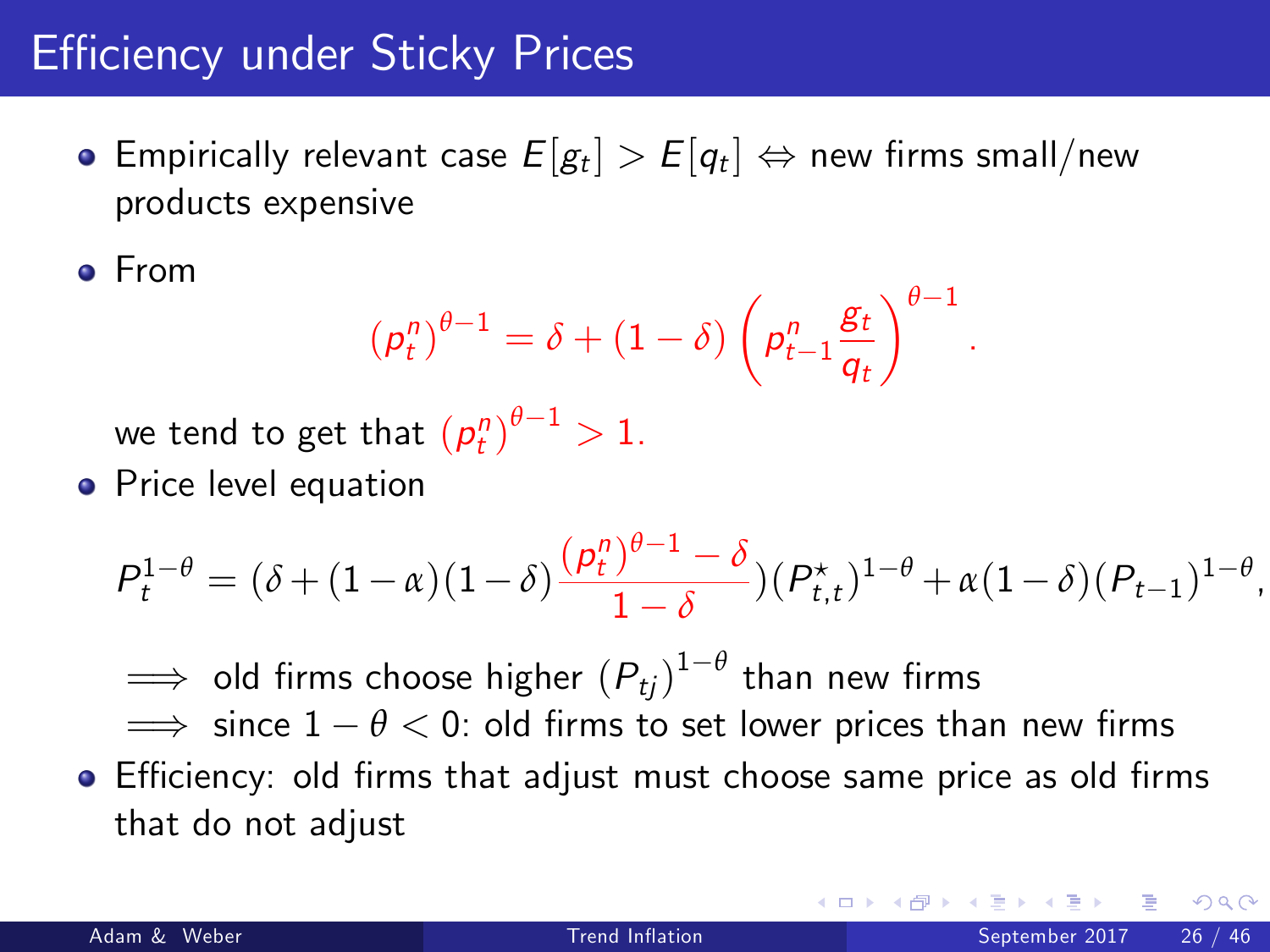Empirically relevant case  $E[g_t] > E[q_t] \Leftrightarrow$  new firms small/new products expensive

From

<span id="page-49-0"></span>
$$
\left(p_t^n\right)^{\theta-1} = \delta + \left(1-\delta\right) \left(p_{t-1}^n \frac{g_t}{q_t}\right)^{\theta-1}.
$$

we tend to get that  $\left(p_t^n\right)^{\theta-1} > 1$ .

• Price level equation

$$
P_t^{1-\theta} = (\delta + (1-\alpha)(1-\delta)\frac{(p_t^n)^{\theta-1} - \delta}{1-\delta})(P_{t,t}^{\star})^{1-\theta} + \alpha(1-\delta)(P_{t-1})^{1-\theta},
$$

 $\implies$  old firms choose higher  $\left(P_{tj}\right)^{1-\theta}$  than new firms

 $\implies$  since  $1 - \theta < 0$ : old firms to set lower prices than new firms

- Efficiency: old firms that adjust must choose same price as old firms that do not adjust
- Need to allow for inflation to achieve effici[enc](#page-48-0)[y!](#page-50-0)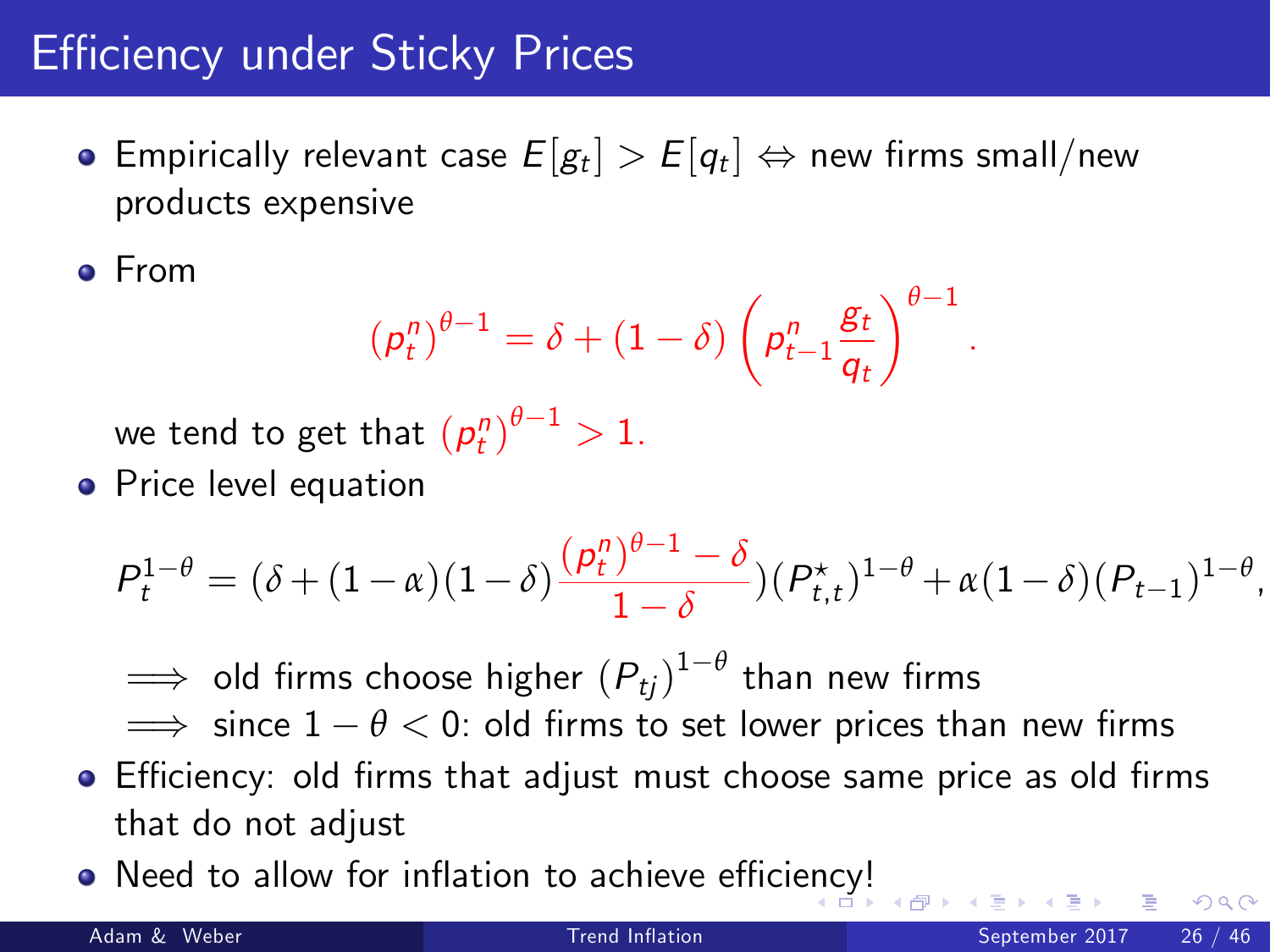• Proposition: Suppose (1) there is an appropriate output subsidy and (2) initial prices in  $t = -1$  reflect firms' relative productivities, i.e.,  $P_{i,-1} \propto 1/(Q_{-1-s_{i-1}}G_{i,-1})$  for all  $j \in [0, 1]$ . The eq. allocation is efficient under sticky price if

<span id="page-50-1"></span><span id="page-50-0"></span>
$$
\Pi_t^* = \left(\frac{1 - \delta / \left(\Delta_t^e\right)^{1-\theta}}{1-\delta}\right)^{\frac{1}{\theta-1}}\tag{2}
$$

for all  $t \geq 0$ , where  $(\Delta_t^e)^{1-\theta} = \delta + (1-\delta) (\Delta_{t-1}^e q_t/g_t)^{1-\theta}$ .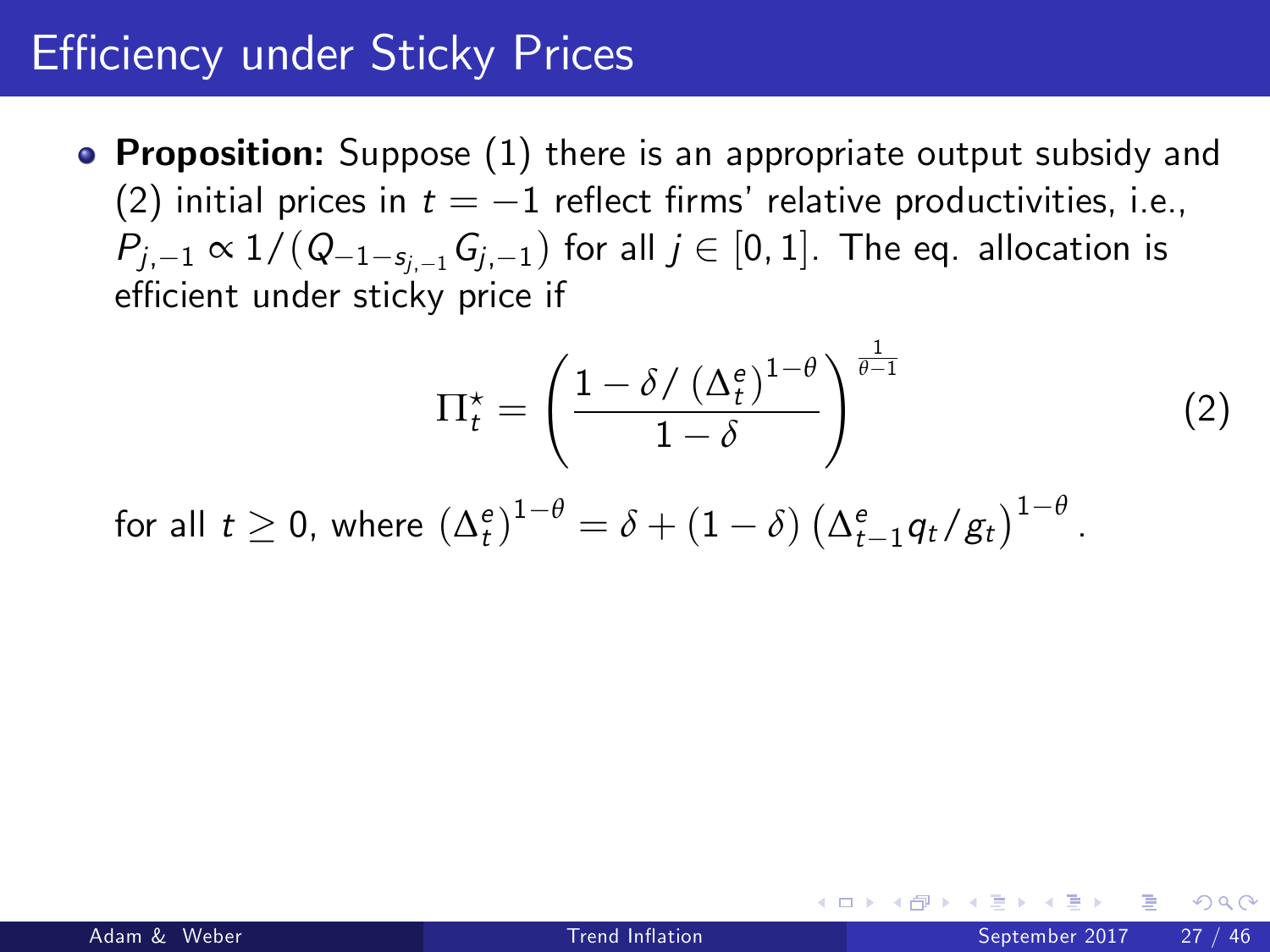• Proposition: Suppose (1) there is an appropriate output subsidy and (2) initial prices in  $t = -1$  reflect firms' relative productivities, i.e.,  $P_{i,-1} \propto 1/(Q_{-1-s_{i-1}}G_{i,-1})$  for all  $j \in [0, 1]$ . The eq. allocation is efficient under sticky price if

$$
\Pi_t^* = \left(\frac{1 - \delta / \left(\Delta_t^e\right)^{1-\theta}}{1-\delta}\right)^{\frac{1}{\theta-1}}\tag{2}
$$

for all  $t \geq 0$ , where  $(\Delta_t^e)^{1-\theta} = \delta + (1-\delta) (\Delta_{t-1}^e q_t/g_t)^{1-\theta}$ .

**•** Prop holds for arbitrary initial prod. distributions & arbitrary shock processes (consistent with balanced growth)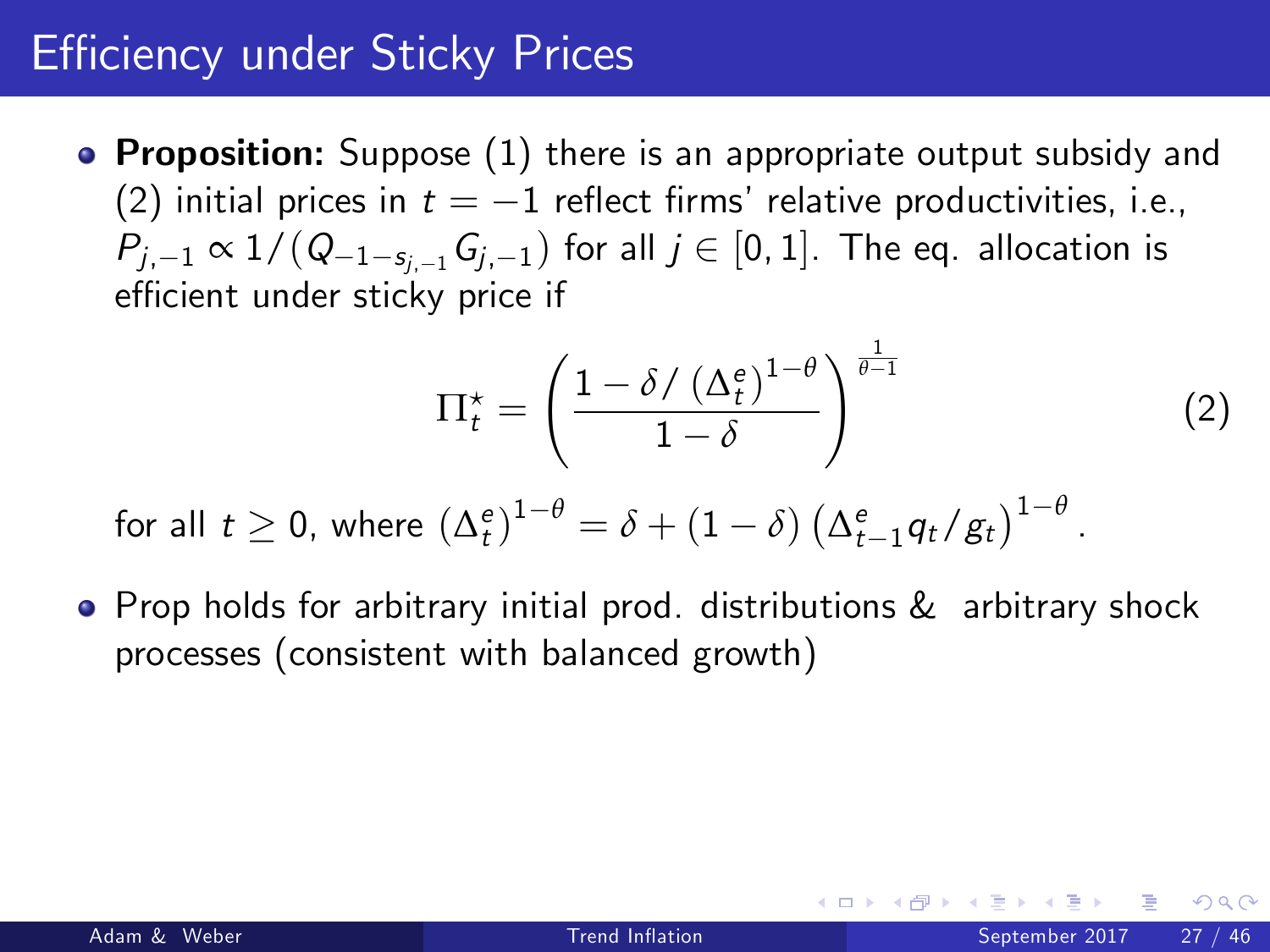• Proposition: Suppose (1) there is an appropriate output subsidy and (2) initial prices in  $t = -1$  reflect firms' relative productivities, i.e.,  $P_{i,-1} \propto 1/(Q_{-1-s_{i-1}}G_{i,-1})$  for all  $j \in [0, 1]$ . The eq. allocation is efficient under sticky price if

<span id="page-52-0"></span>
$$
\Pi_t^* = \left(\frac{1 - \delta / \left(\Delta_t^e\right)^{1-\theta}}{1-\delta}\right)^{\frac{1}{\theta-1}}\tag{2}
$$

for all  $t \geq 0$ , where  $(\Delta_t^e)^{1-\theta} = \delta + (1-\delta) (\Delta_{t-1}^e q_t/g_t)^{1-\theta}$ .

- **•** Prop holds for arbitrary initial prod. distributions & arbitrary shock processes (consistent with balanced growth)
- $\bullet$  Proof works as follows: under the inflation rate [\(2\)](#page-50-1)
	- 1. new firms choose relative price as in the flex price economy
	- 2. existing firms do not want to adjust their price.
	- 3. with initial prices 'right' & output subsidy  $\implies$  flex price alloc.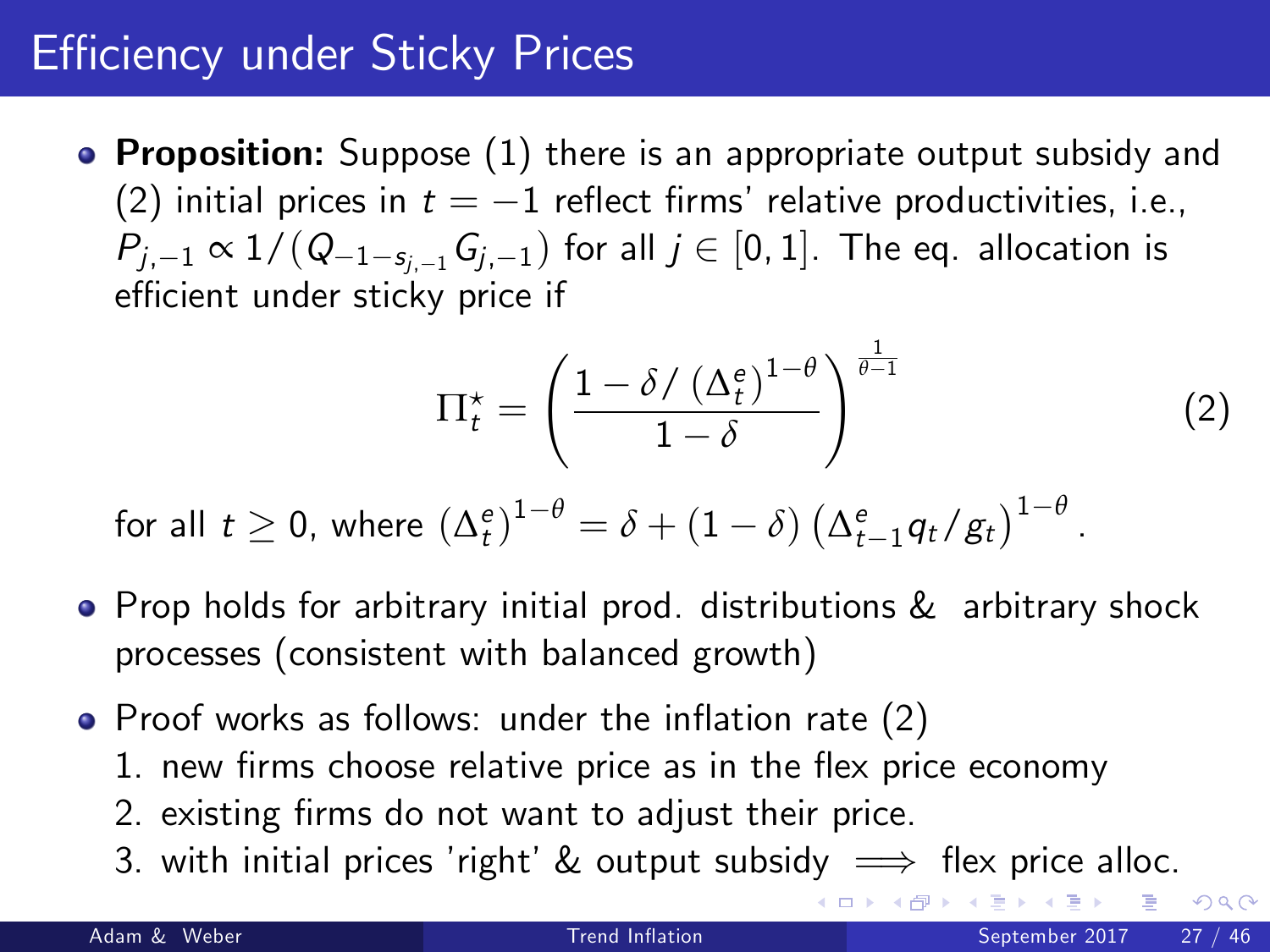$$
\Pi_t^{\star} = \left(\frac{1 - \delta / \left(\Delta_t^e\right)^{1-\theta}}{1-\delta}\right)^{\frac{1}{\theta-1}}
$$

• In the absence  $\delta$ -shocks/firm level trends ( $\delta = 0$  and/or  $g_t \equiv q_t$ ) get familiar result:

$$
\Pi_t^*\equiv 1
$$

<span id="page-53-0"></span>4 D F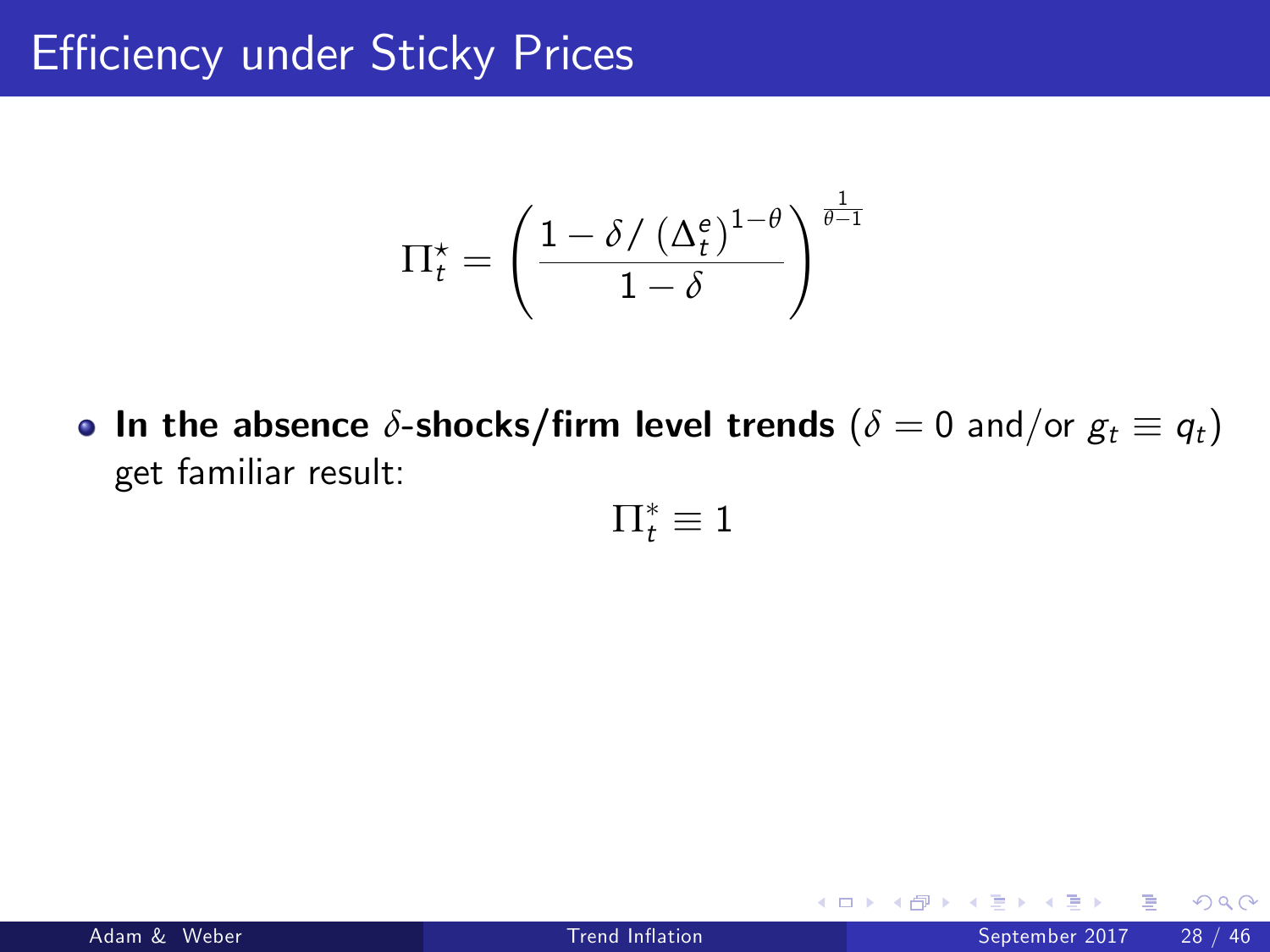$$
\Pi_t^{\star} = \left(\frac{1 - \delta / \left(\Delta_t^e\right)^{1-\theta}}{1-\delta}\right)^{\frac{1}{\theta-1}}
$$

• In the absence  $\delta$ -shocks/firm level trends ( $\delta = 0$  and/or  $g_t \equiv q_t$ ) get familiar result:

$$
\Pi_t^*\equiv 1
$$

• Price stability optimal, independently of realized productivity shocks.

4 0 8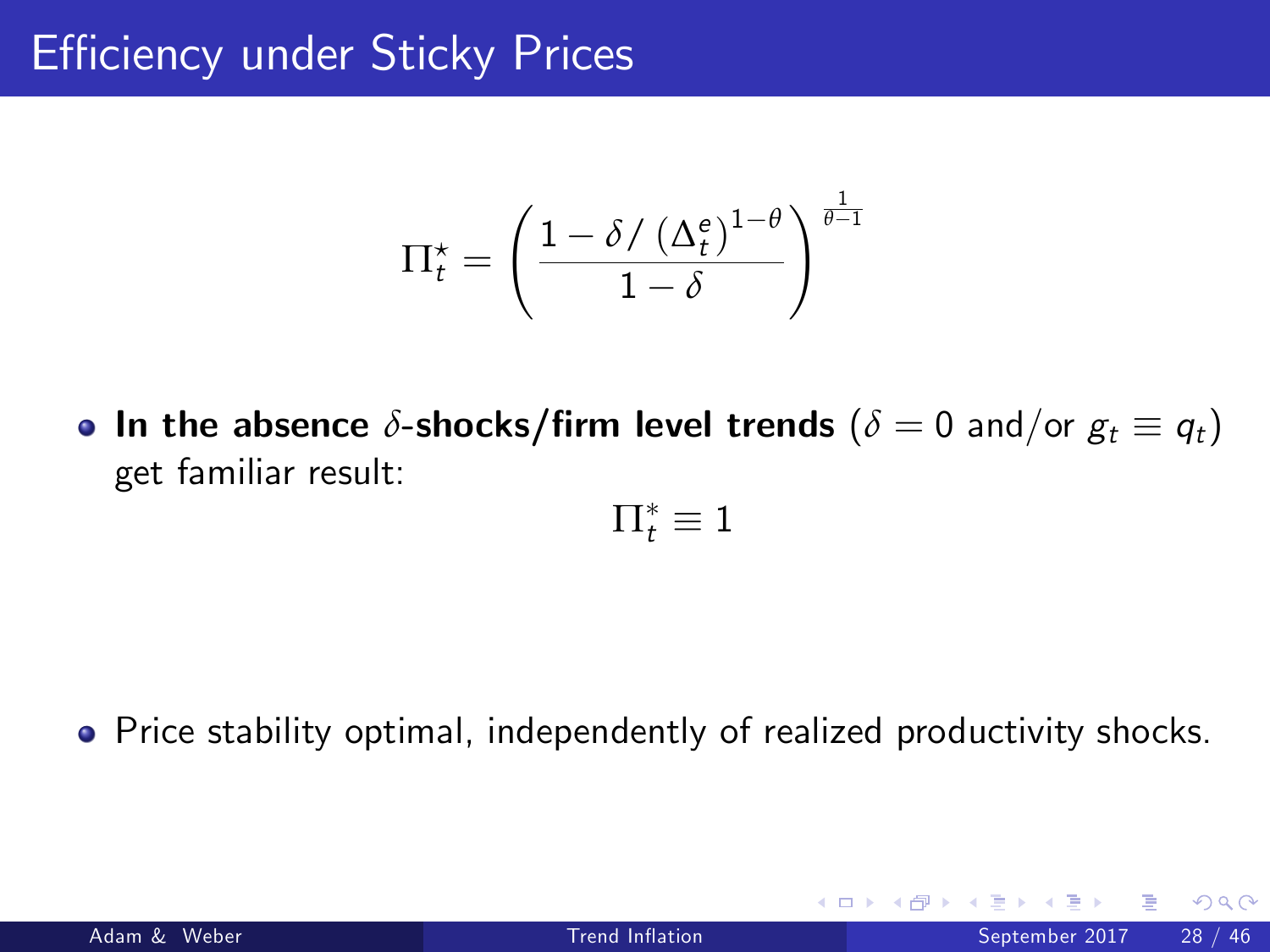$$
\Pi_t^* = \left(\frac{1 - \delta / \left(\Delta_t^e\right)^{1-\theta}}{1-\delta}\right)^{\frac{1}{\theta-1}}
$$
\nwhere

\n
$$
\left(\Delta_t^e\right)^{1-\theta} = \delta + (1-\delta) \left(\Delta_{t-1}^e q_t / g_t\right)^{1-\theta}.
$$
\n(3)

• With firm level trends  $(\delta > 0)$ , steady state inflation is

$$
\lim \Pi_t^* = \frac{g}{q}
$$

4 0 8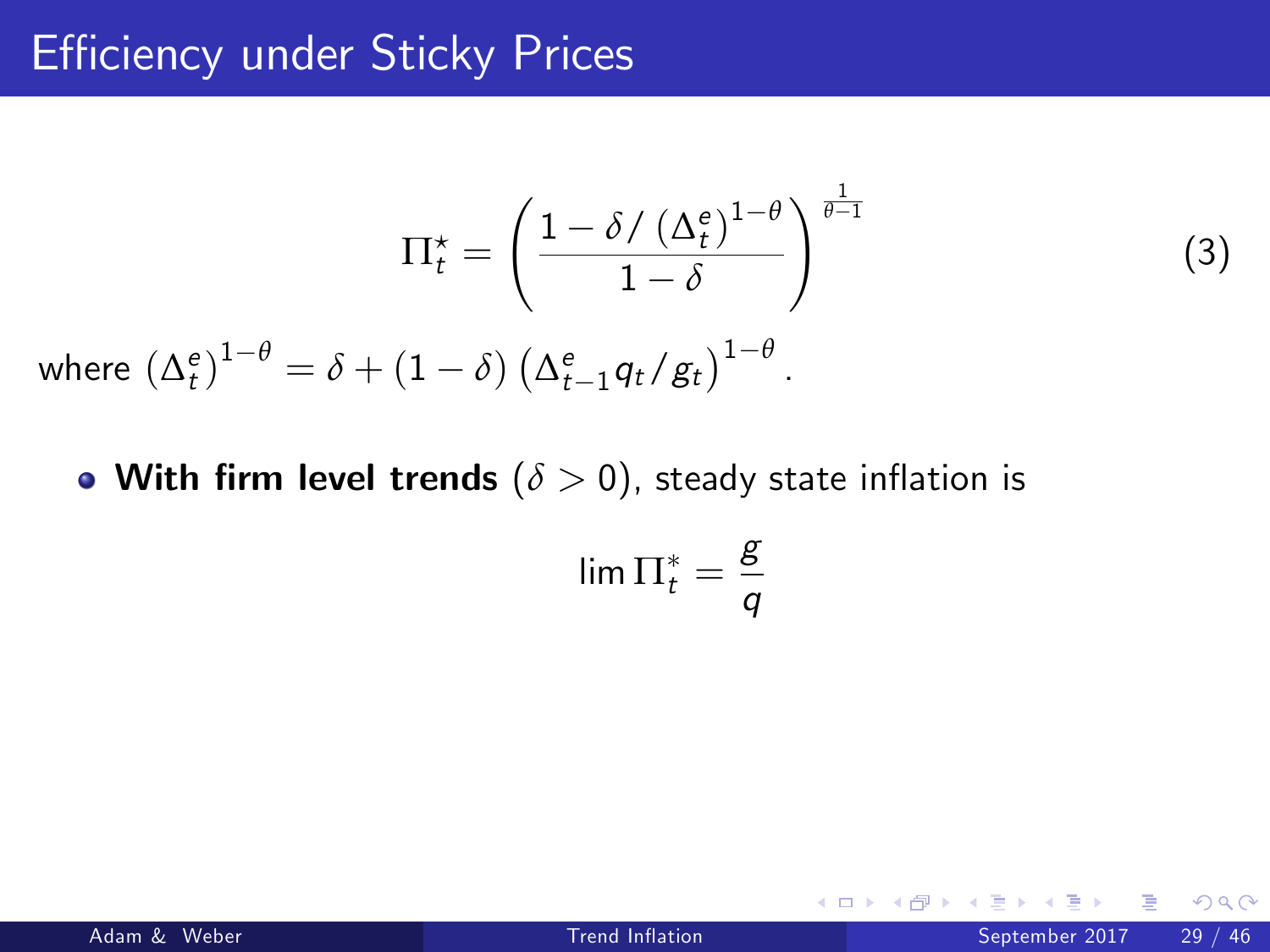$$
\Pi_t^\star = \left(\frac{1 - \delta / \left(\Delta_t^e\right)^{1-\theta}}{1-\delta}\right)^{\frac{1}{\theta-1}}
$$
\nwhere  $\left(\Delta_t^e\right)^{1-\theta} = \delta + (1-\delta) \left(\Delta_{t-1}^e q_t / g_t\right)^{1-\theta}$ .

• With firm level trends  $(\delta > 0)$ , steady state inflation is

$$
\lim \Pi_t^* = \frac{g}{q}
$$

• SS inflation positive when  $g > q$ 

4 0 8

 $200$ 

(3)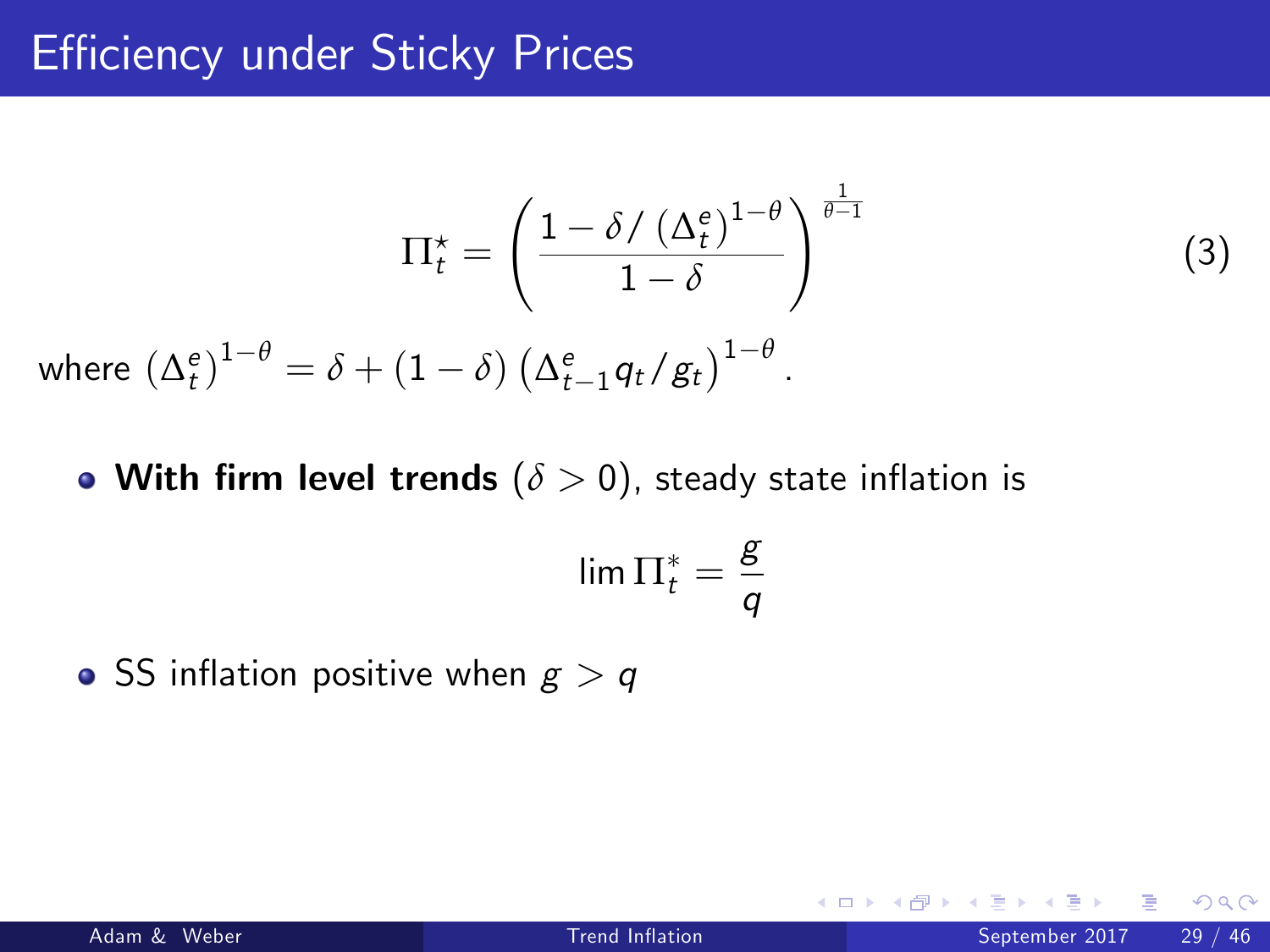$$
\Pi_t^\star = \left(\frac{1-\delta/\left(\Delta_t^{\mathrm{e}}\right)^{1-\theta}}{1-\delta}\right)^{\frac{1}{\theta-1}}
$$

where  $(\Delta_t^e)^{1-\theta} = \delta + (1-\delta) (\Delta_{t-1}^e q_t/g_t)^{1-\theta}$ .

• With firm level trends  $(\delta > 0)$ , steady state inflation is

$$
\lim \Pi_t^* = \frac{g}{q}
$$

- SS inflation positive when  $g > q$
- SS independent of *δ*:
	- fewer unproductive firms enter  $\rightarrow$  lower inflation
	- existing firms accumulated more experience  $\rightarrow$  higher inflation

 $200$ 

(3)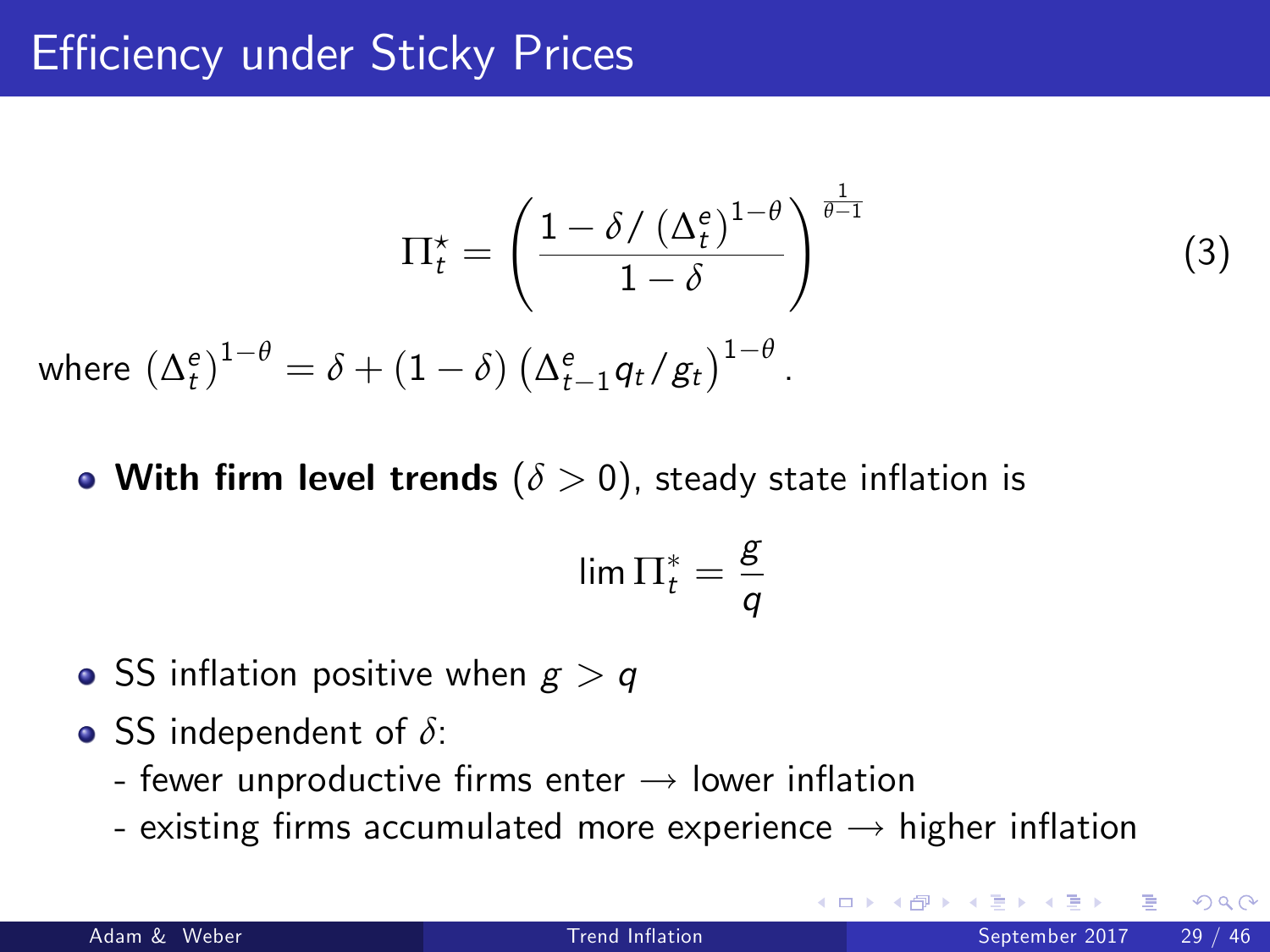$$
\Pi_t^{\star} = \left(\frac{1 - \delta / \left(\Delta_t^e\right)^{1-\theta}}{1-\delta}\right)^{\frac{1}{\theta-1}} \tag{4}
$$

where  $(\Delta_t^e)^{1-\theta} = \delta + (1-\delta) (\Delta_{t-1}^e q_t/g_t)^{1-\theta}$ .

#### Linearization:

$$
\pi^\star_t = (1-\delta)\pi^\star_{t-1} + \delta\left(\frac{g_t}{q_t} - 1\right) + O(2)
$$

• Positive experience shock  $(g_t)$ : persistent rise in opt. inflation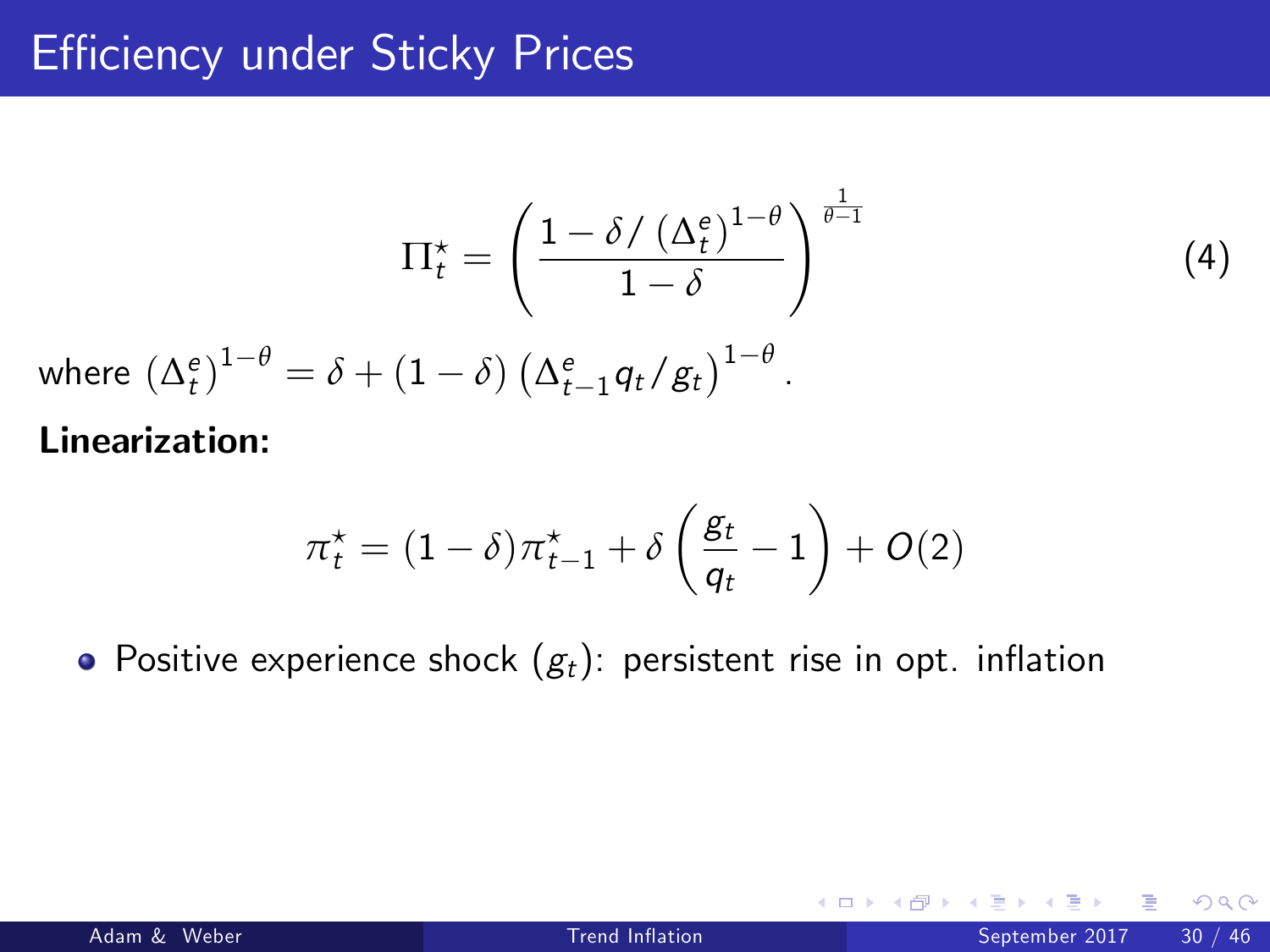$$
\Pi_t^\star = \left(\frac{1-\delta/\left(\Delta_t^{\textrm{e}}\right)^{1-\theta}}{1-\delta}\right)^{\frac{1}{\theta-1}}
$$

where  $(\Delta_t^e)^{1-\theta} = \delta + (1-\delta) (\Delta_{t-1}^e q_t/g_t)^{1-\theta}$ .

#### Linearization:

$$
\pi^\star_t = (1-\delta)\pi^\star_{t-1} + \delta\left(\frac{g_t}{q_t} - 1\right) + O(2)
$$

• Positive experience shock  $(g_t)$ : persistent rise in opt. inflation

• Positive chohort shock  $(q_t)$ : persistent drop in opt inflation

つへへ

(4)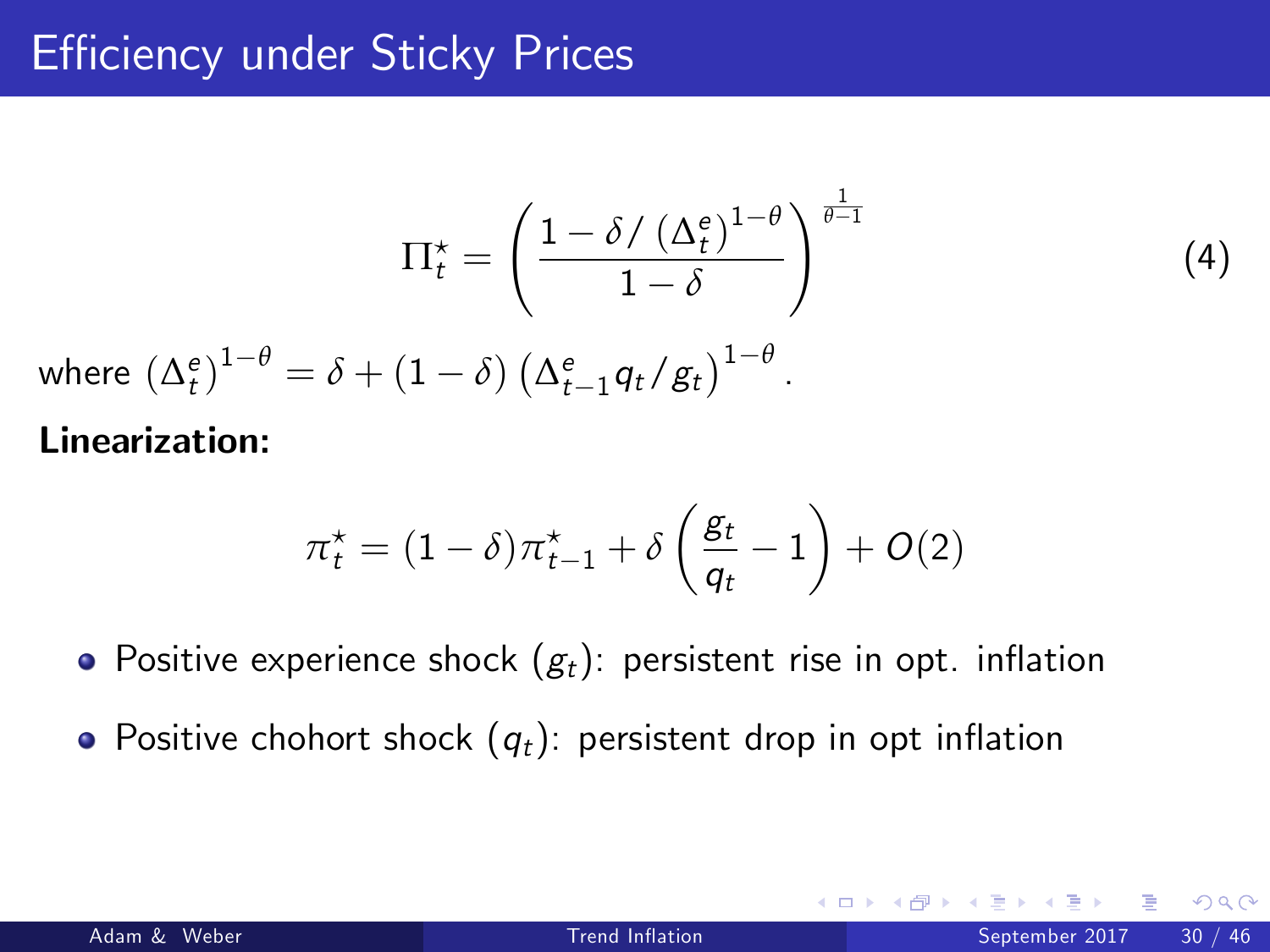$$
\Pi_t^\star = \left(\frac{1-\delta/\left(\Delta_t^e\right)^{1-\theta}}{1-\delta}\right)^{\frac{1}{\theta-1}}
$$

where  $(\Delta_t^e)^{1-\theta} = \delta + (1-\delta) (\Delta_{t-1}^e q_t/g_t)^{1-\theta}$ .

#### Linearization:

$$
\pi^\star_t = (1-\delta)\pi^\star_{t-1} + \delta\left(\frac{g_t}{q_t} - 1\right) + O(2)
$$

• Positive experience shock  $(g_t)$ : persistent rise in opt. inflation

- Positive chohort shock  $(q_t)$ : persistent drop in opt inflation
- $\lim_{\delta \to 0} : \pi_t^*$  random walk, but  $Var(\pi_t^*) \to 0$ .

 $\Omega$ 

(4)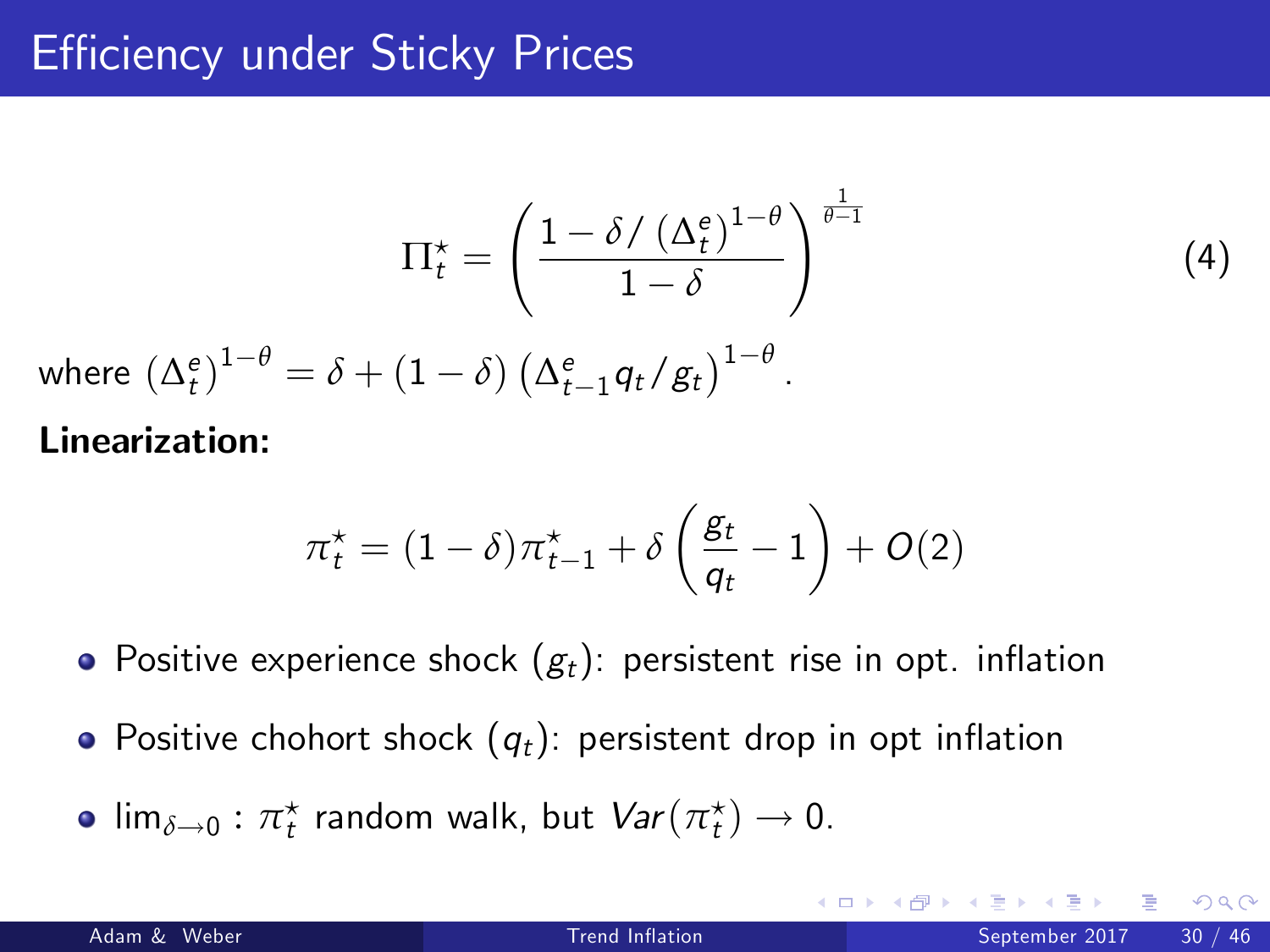- Suppose MP implements  $\Pi = 1$  in an economy where  $\Pi^* \neq 1$
- $\bullet$  Analytical result: strictly positive welfare costs even in the limit  $\delta \rightarrow 0$
- Numerical illustration highlighting the source of welfare distortions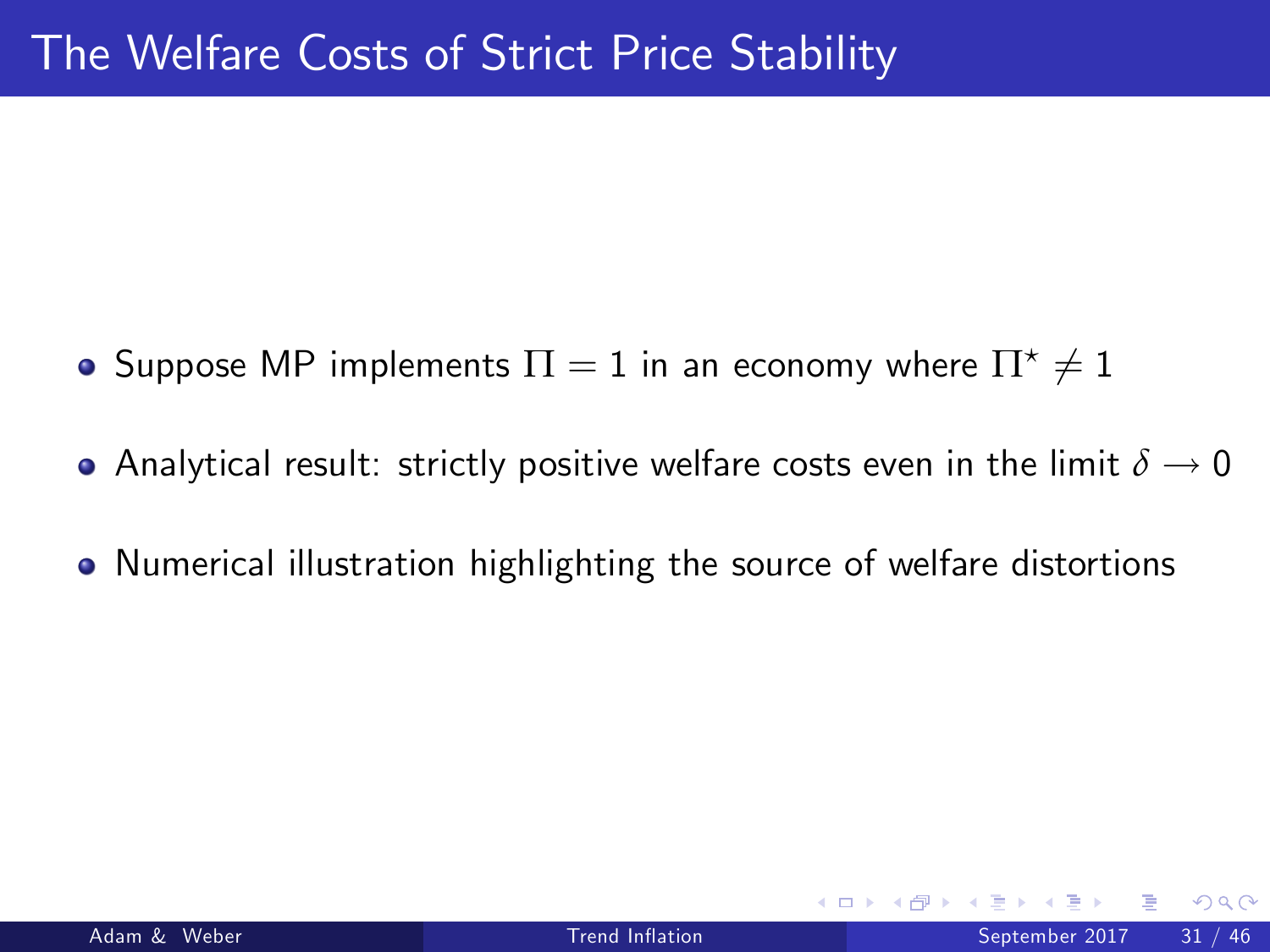#### Assumptions for the analytical result:

- there is an optimal output subsidy and initial prices reflect initial productivities
- **o** there are no aggregate productivity disturbances and  $\delta > 0$
- fixed costs of production are zero  $(f = 0)$
- disutility of work is given by

$$
V(L) = 1 - \psi L^{\nu}, \text{ with } \nu > 1, \psi > 0.
$$

- $g/q > \alpha(1-\delta)$ , so that a well-defined steady state with strict price stability exists
- consider the limit  $\beta(\gamma^e)^{1-\sigma} \to 1$

つへへ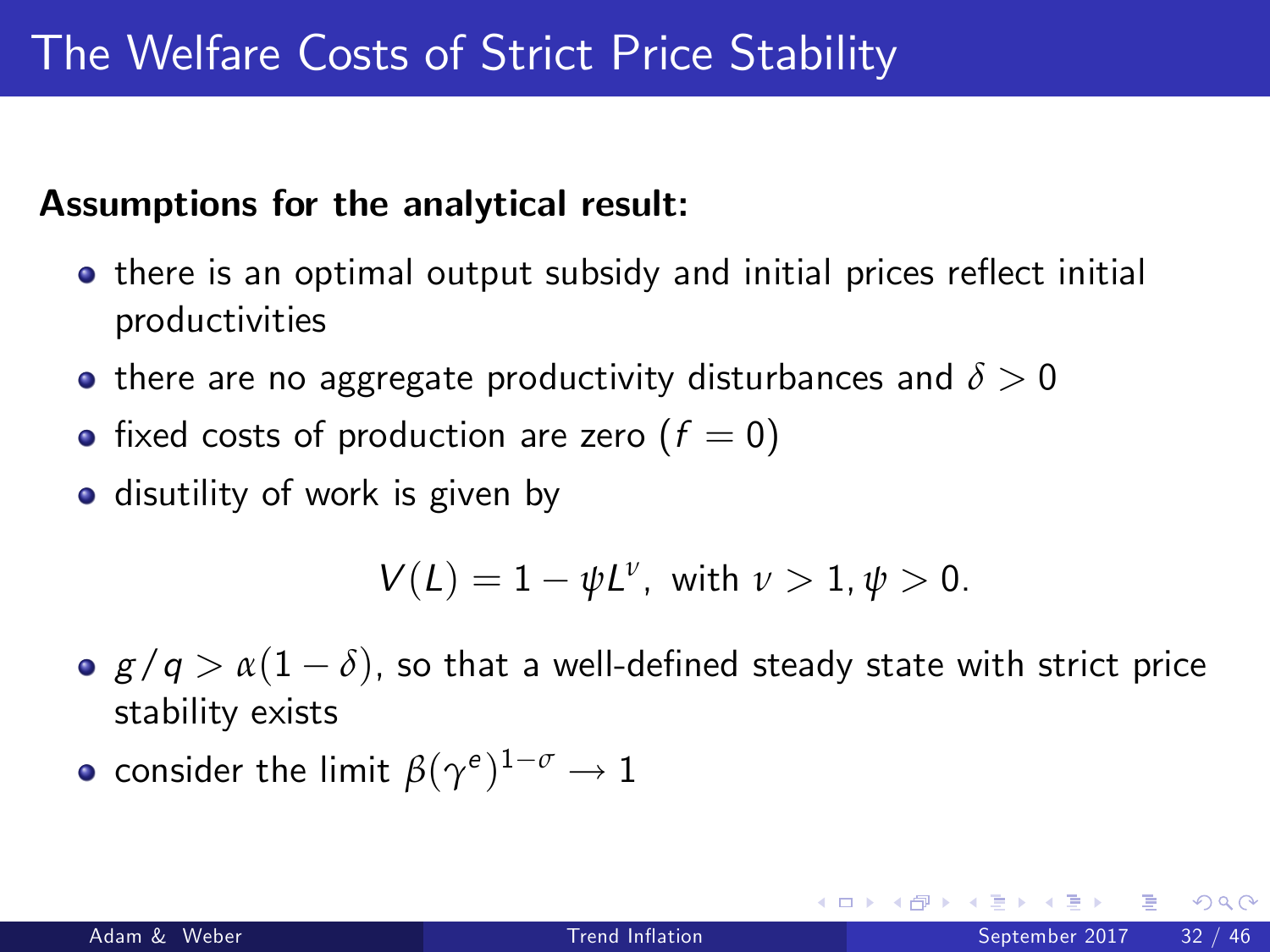#### The Welfare Costs of Strict Price Stability

**Proposition:** Consider a policy implementing the optimal inflation rate  $\Pi^\star_t$ , which satisfies  $\lim_{t\to\infty} \Pi^\star_t = \Pi^\star = g/q$ . Let  $c(\Pi^\star)$  and  $L(\Pi^\star)$ denote the limit outcomes for  $t \to \infty$  for consumption and hours under this policy. Similarly, let  $c(1)$  and  $L(1)$  denote the limit outcomes under the alternative policy of implementing strict price stability. Then,

$$
\mathit{L}(1)=\mathit{L}(\Pi^\star)
$$

and

.

$$
\frac{c(1)}{c(\Pi^*)} = \left(\frac{1-\alpha(1-\delta)(g/q)^{\theta-1}}{1-\alpha(1-\delta)}\right)^{\frac{\theta\theta}{\theta-1}} \left(\frac{1-\alpha(1-\delta)(g/q)^{-1}}{1-\alpha(1-\delta)(g/q)^{\theta-1}}\right)^{\phi} \le 1.
$$
\n(5)

For  $g \neq q$  the previous inequality is strict and

$$
\lim_{\delta\to 0}c(1)/c(\Pi^\star)<1
$$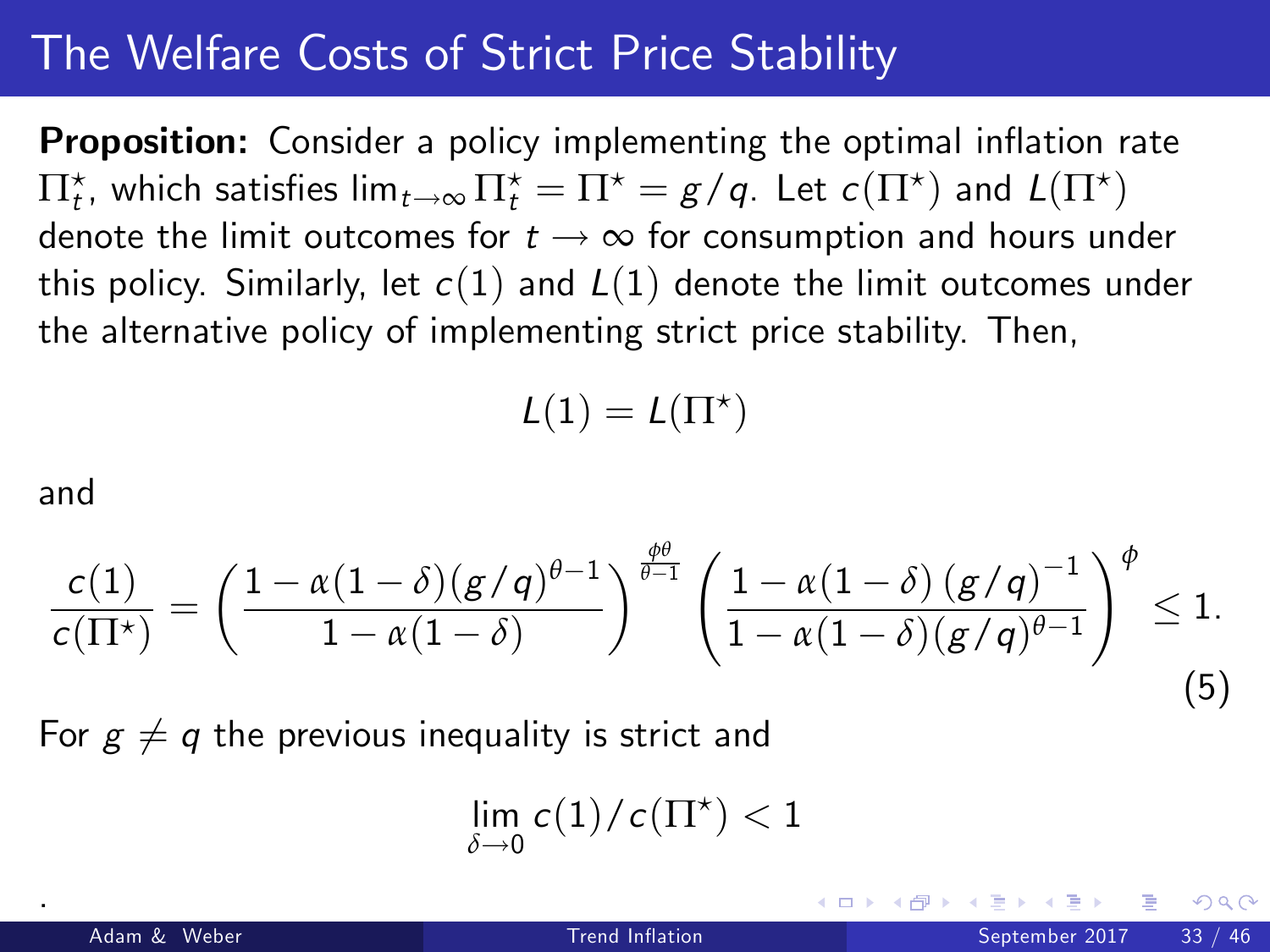### The Welfare Costs of Strict Price Stability



Figure: Relative prices and inflation

4 0 8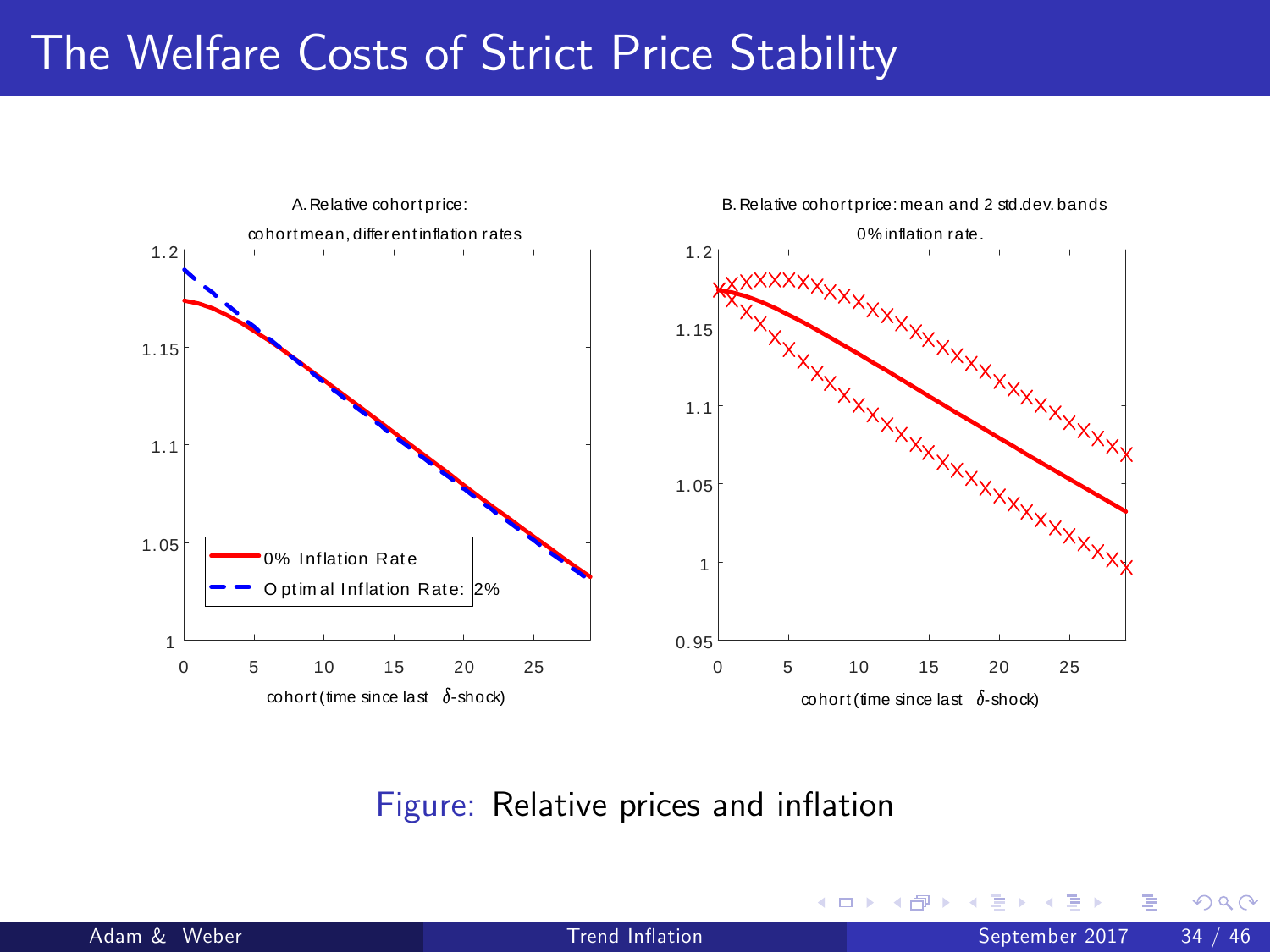#### The Welfare Costs of Strict Price Stability



Figure: Aggregate productivity as a function of gross steady state inflation  $($ optimal inflation rate is  $1.02)$ 

Adam & Weber (Uni[versity of Mannh](#page-0-0)eim Bundesbank ) Trend Inflation September 2017 - 35 / 46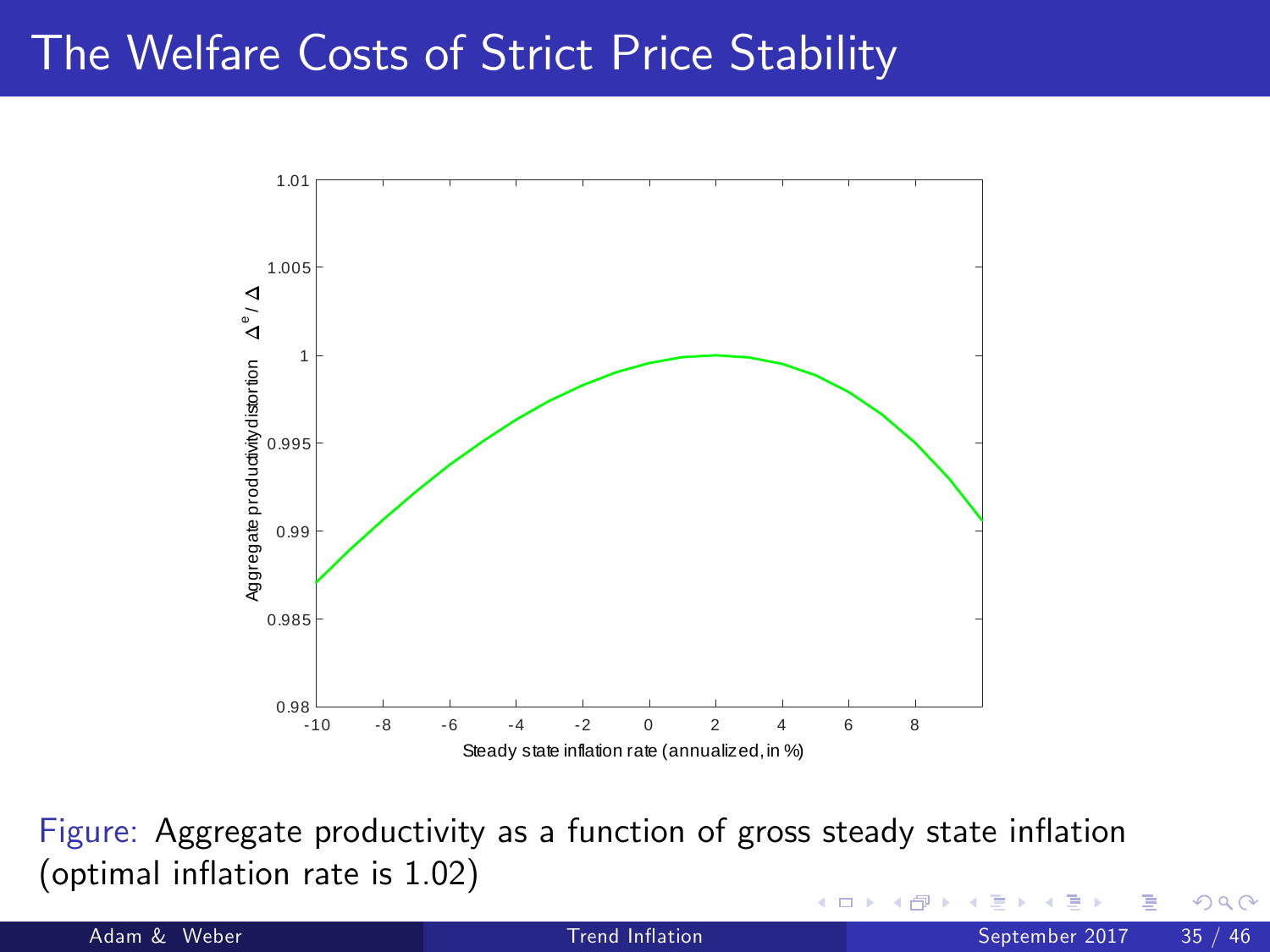- <sup>1</sup> Sticky price model with *δ*-shocks
- **2** Aggregation & optimality of flex price equilibrium
- <sup>3</sup> Optimal inflation: main result
- <sup>4</sup> Multi-sector extension & empirical strategy

4 0 8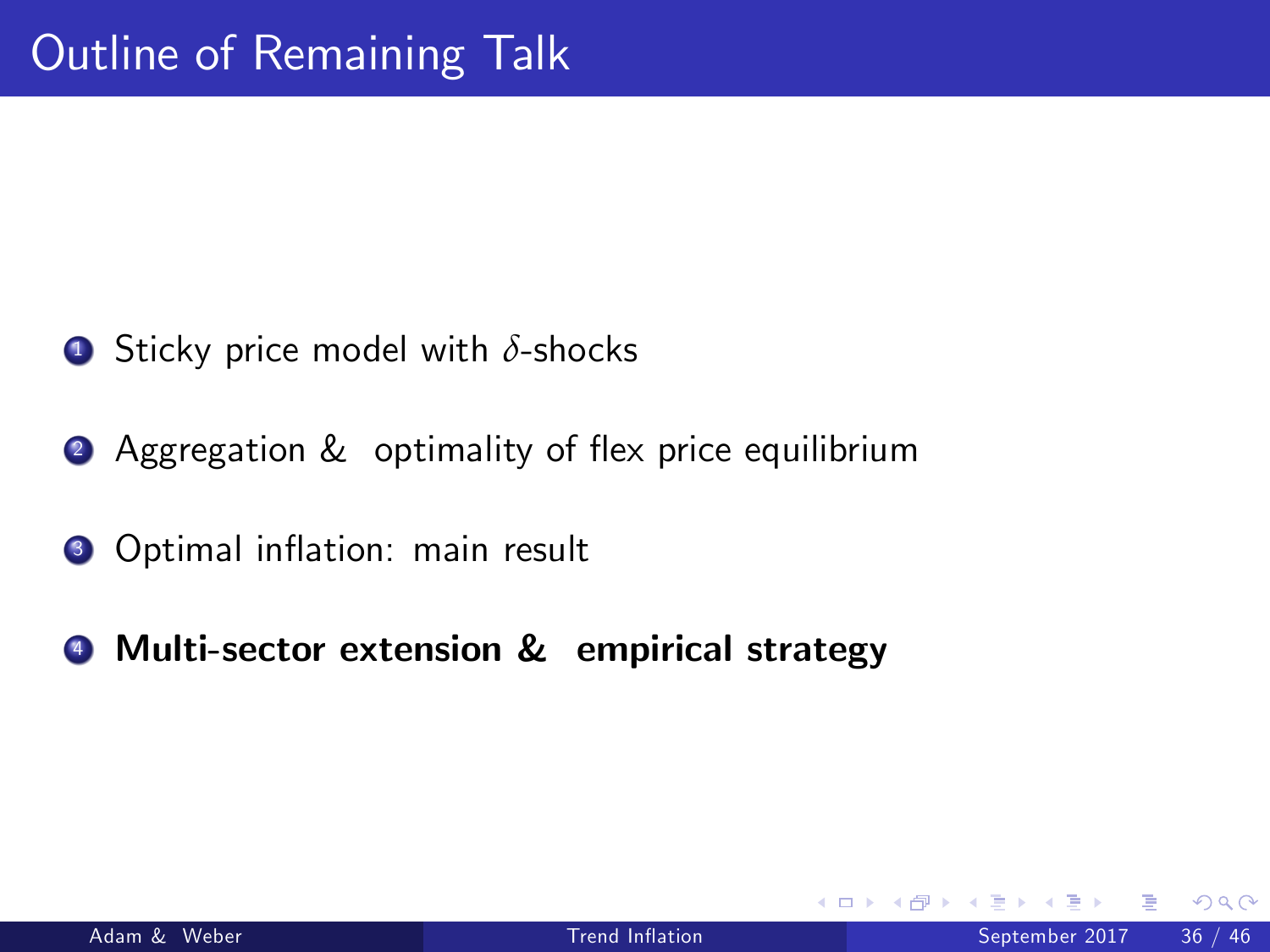- Goal: quantify inflation rates arising from firm trends
- Take into account of sector-specific productivity trends: manufacturing vs services
- Present a multi-sector extension of our analytical results & model-consistent empirical strategy

つひひ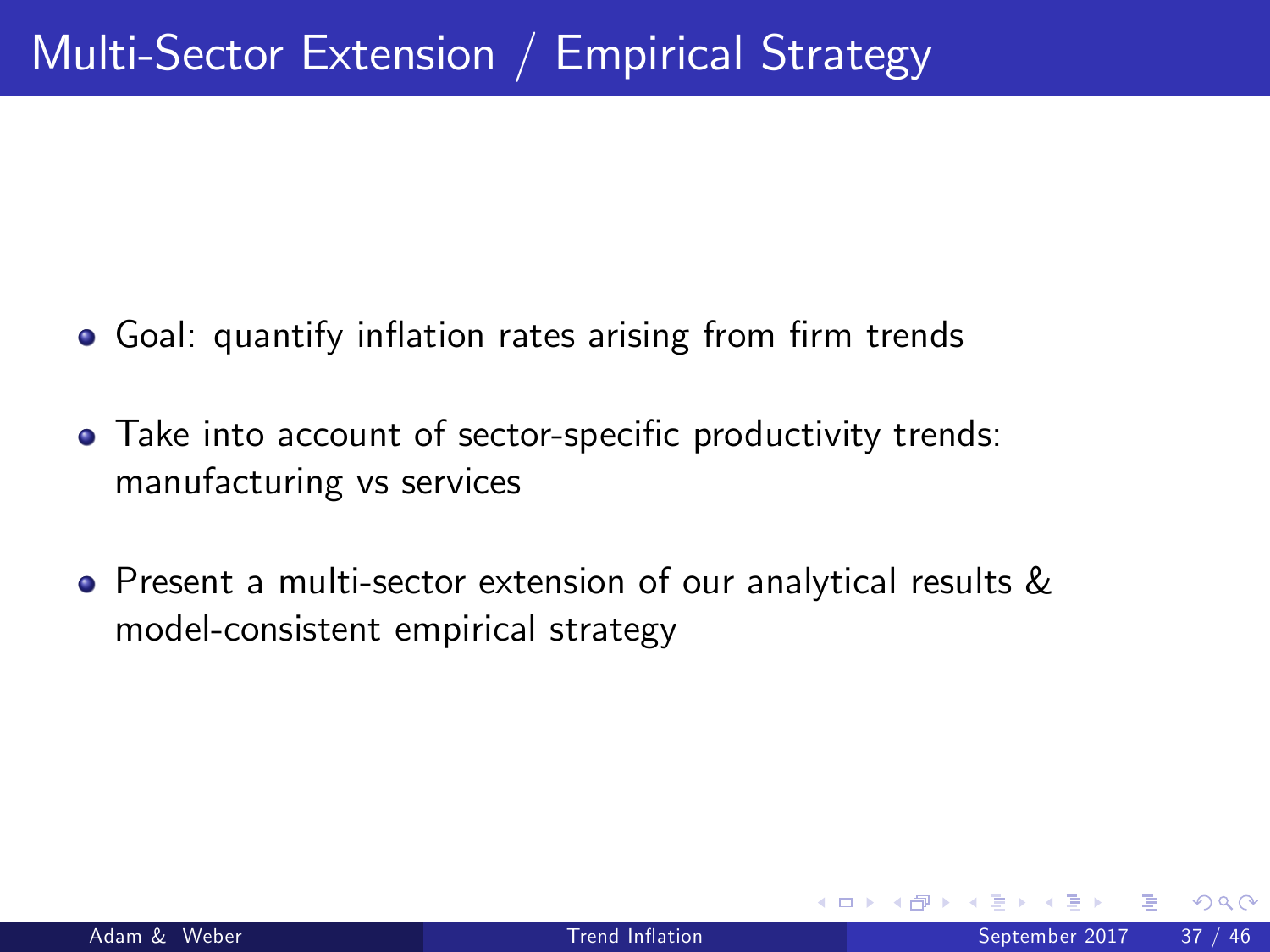$\bullet$  z = 1, ..., Z sectors, Dixit-Stiglitz competition, sector output  $Y_{zt}$ 

4 0 8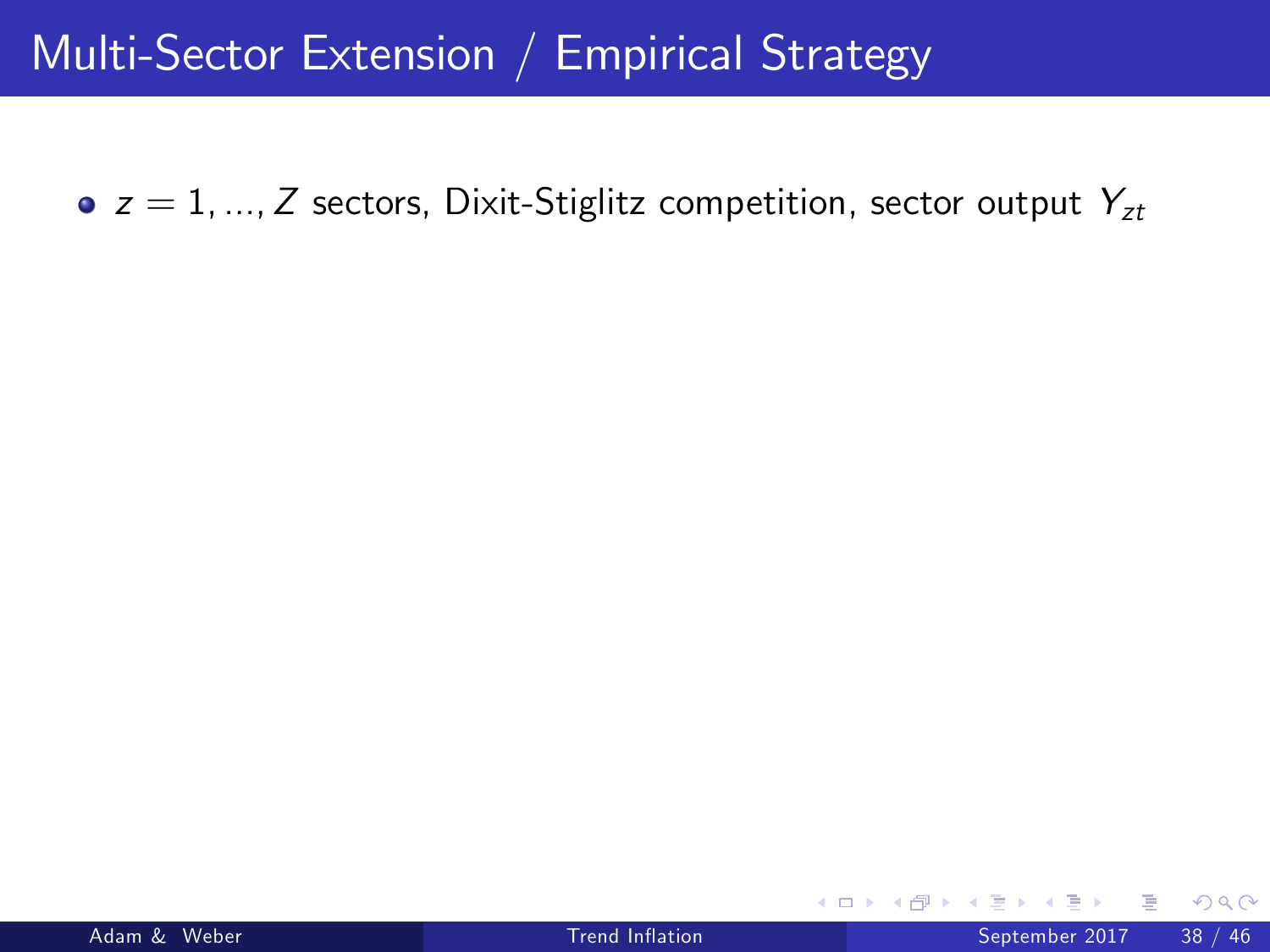- $\bullet$  z = 1, ..., Z sectors, Dixit-Stiglitz competition, sector output  $Y_{zt}$
- **•** Aggregate output

$$
Y_t = \prod_{z=1}^{Z} (Y_{zt})^{\psi_z} \text{ with } \sum_{z=1}^{Z} \psi_z = 1
$$

4 0 8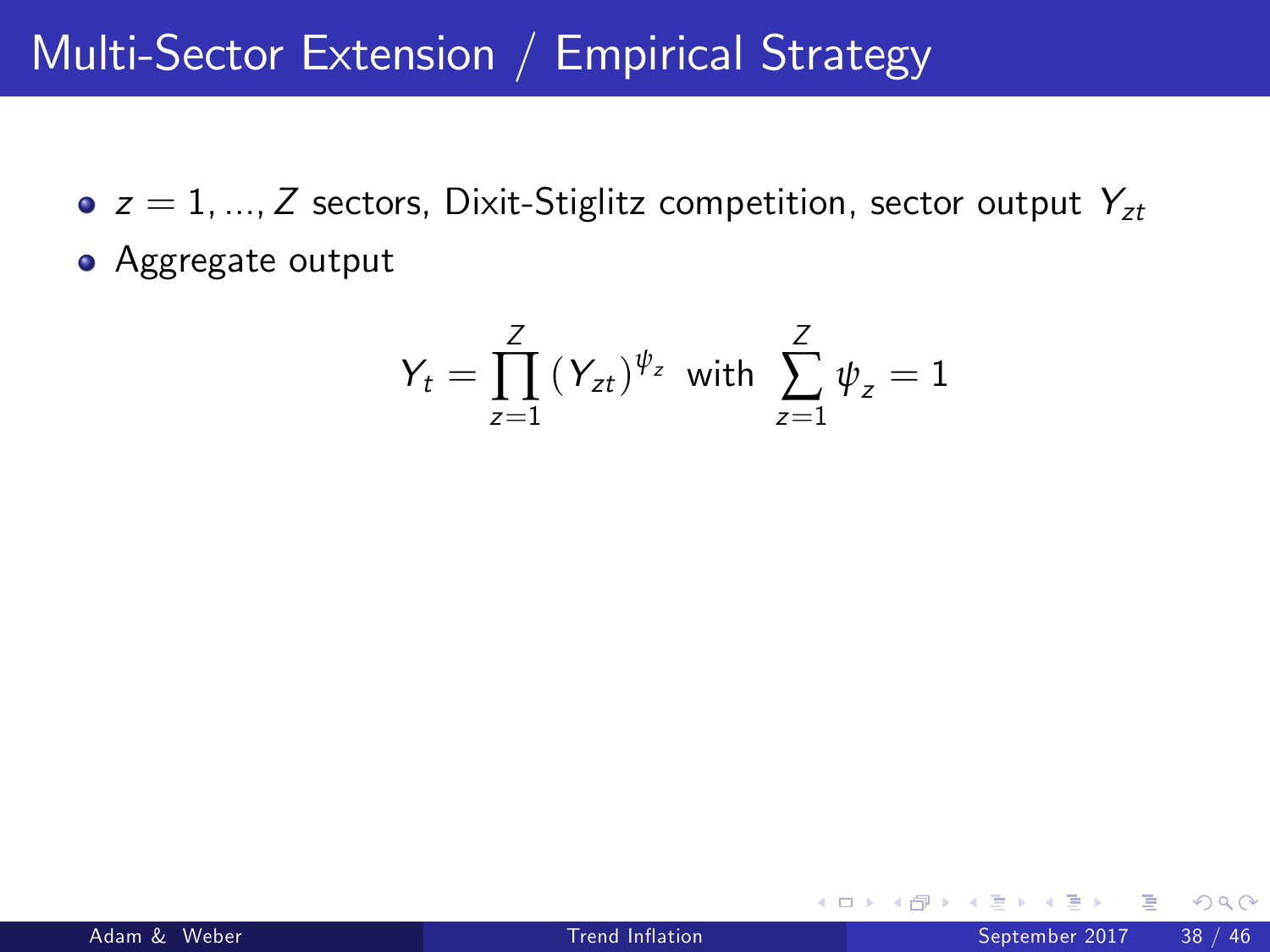$\bullet$  z = 1, ..., Z sectors, Dixit-Stiglitz competition, sector output  $Y_{zt}$ **•** Aggregate output

$$
Y_t = \prod_{z=1}^{Z} (Y_{zt})^{\psi_z} \text{ with } \sum_{z=1}^{Z} \psi_z = 1
$$

• Sector-specific TFP, cohort and experience trends

$$
a_{zt} = a_z \varepsilon_{zt}^a
$$
 and 
$$
q_{zt} = q_z \varepsilon_{zt}^q
$$
 and 
$$
g_{zt} = g_z \varepsilon_{zt}^g
$$
,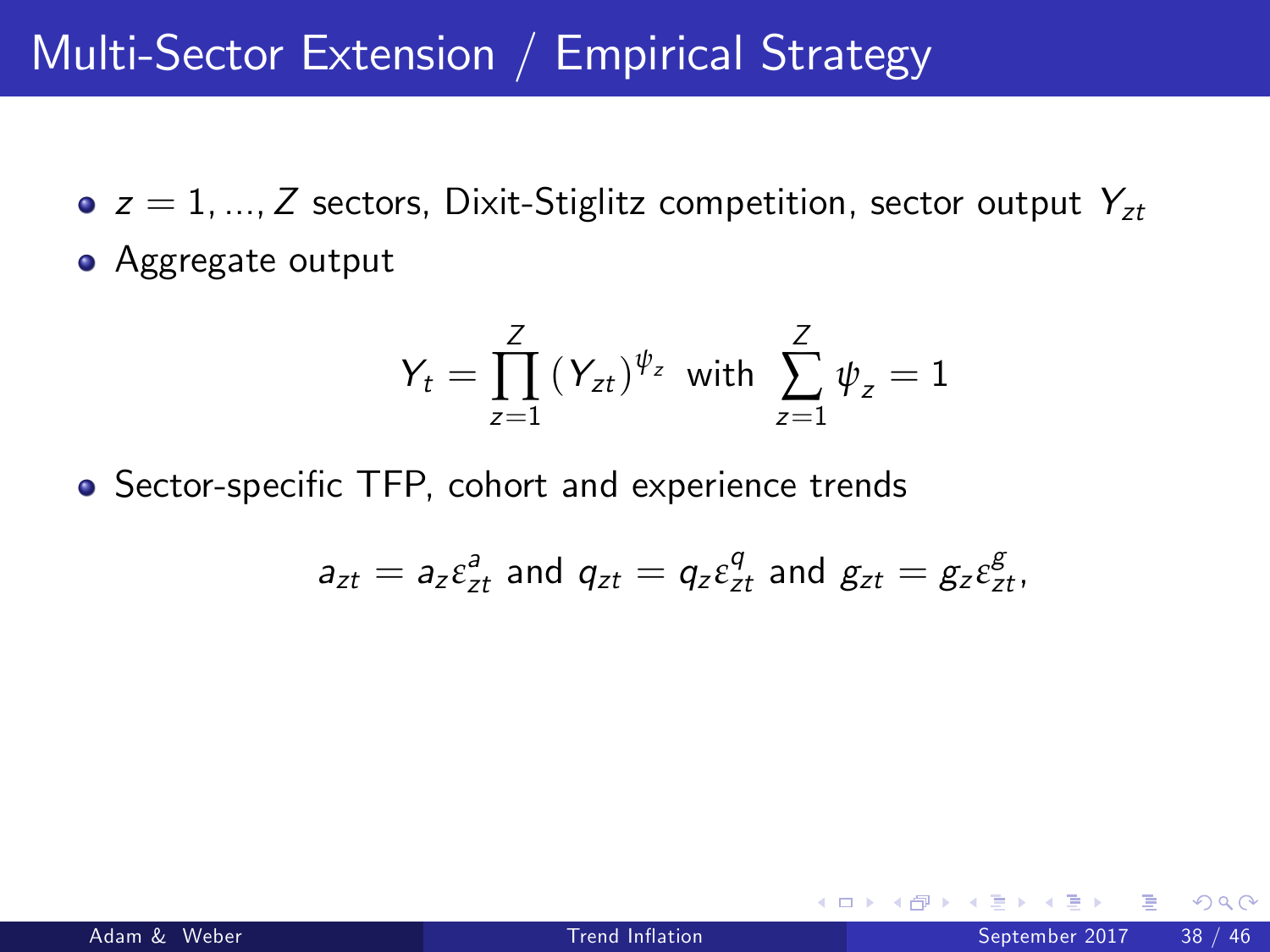$\bullet$  z = 1, ..., Z sectors, Dixit-Stiglitz competition, sector output  $Y_{zt}$ **•** Aggregate output

$$
Y_t = \prod_{z=1}^{Z} (Y_{zt})^{\psi_z} \text{ with } \sum_{z=1}^{Z} \psi_z = 1
$$

• Sector-specific TFP, cohort and experience trends

$$
a_{zt}=a_{z}\varepsilon_{zt}^{a} \text{ and } q_{zt}=q_{z}\varepsilon_{zt}^{q} \text{ and } g_{zt}=g_{z}\varepsilon_{zt}^{g},
$$

Sector-specific price stickiness  $\alpha_z \in (0, 1)$ 

つひひ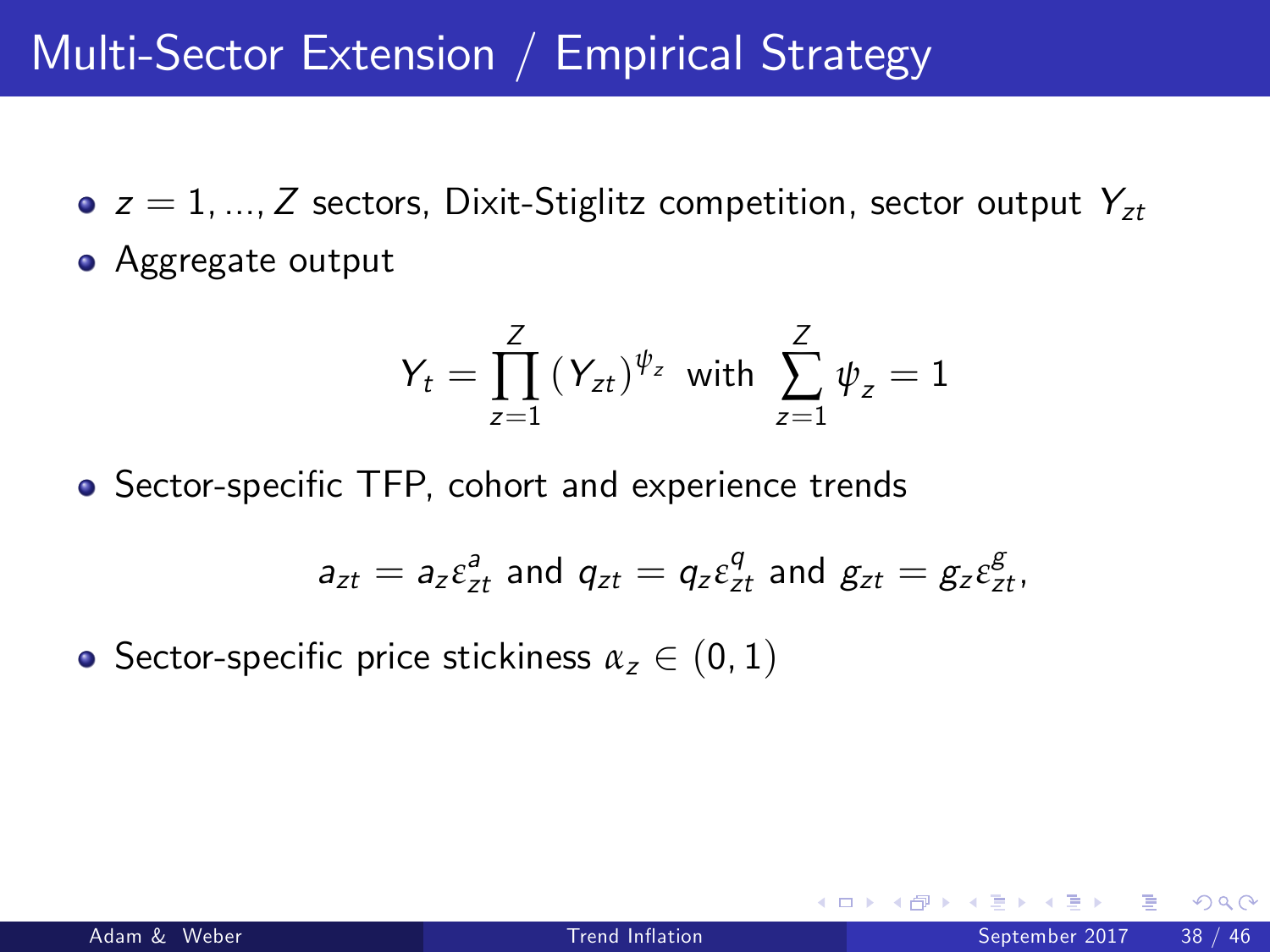$\bullet$  z = 1, ..., Z sectors, Dixit-Stiglitz competition, sector output  $Y_{zt}$ • Aggregate output

$$
Y_t = \prod_{z=1}^{Z} (Y_{zt})^{\psi_z} \text{ with } \sum_{z=1}^{Z} \psi_z = 1
$$

• Sector-specific TFP, cohort and experience trends

$$
a_{zt}=a_{z}\varepsilon_{zt}^{a} \text{ and } q_{zt}=q_{z}\varepsilon_{zt}^{q} \text{ and } g_{zt}=g_{z}\varepsilon_{zt}^{g},
$$

- Sector-specific price stickiness  $\alpha_z \in (0, 1)$
- Sector-specific entry/exit rates  $\delta_z \in (0, 1)$ .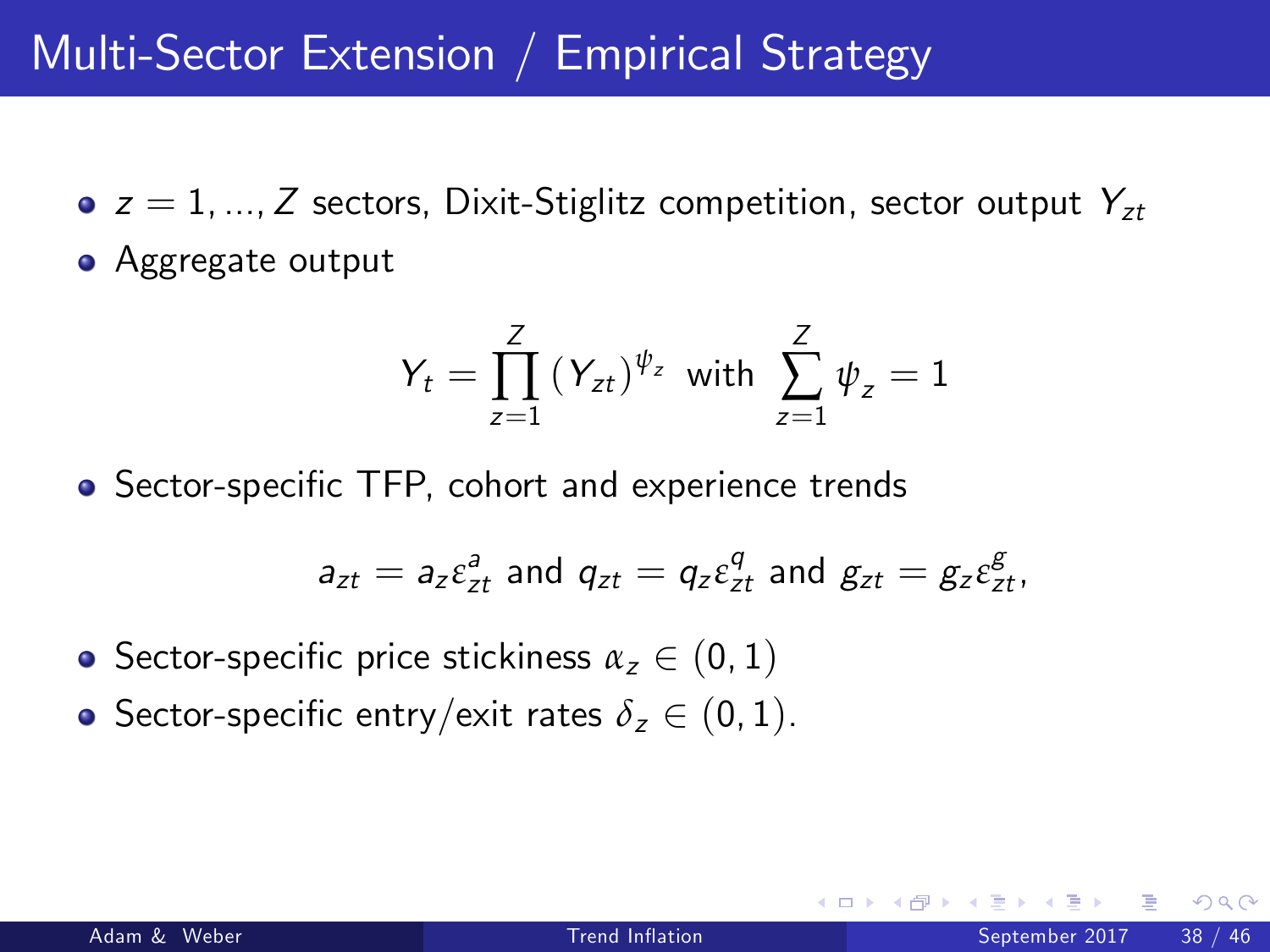$\bullet$  z = 1, ..., Z sectors, Dixit-Stiglitz competition, sector output  $Y_{zt}$ • Aggregate output

$$
Y_t = \prod_{z=1}^{Z} (Y_{zt})^{\psi_z} \text{ with } \sum_{z=1}^{Z} \psi_z = 1
$$

• Sector-specific TFP, cohort and experience trends

$$
a_{zt}=a_{z}\varepsilon_{zt}^{a} \text{ and } q_{zt}=q_{z}\varepsilon_{zt}^{q} \text{ and } g_{zt}=g_{z}\varepsilon_{zt}^{g},
$$

- **•** Sector-specific price stickiness  $\alpha_z \in (0, 1)$
- Sector-specific entry/exit rates  $\delta_z \in (0, 1)$ .

Aggregate price level:  $P_t = \prod_{z=1}^Z$  $\left(\frac{P_{zt}}{P_{zt}}\right)$ *ψ*z *ψ*<sup>z</sup>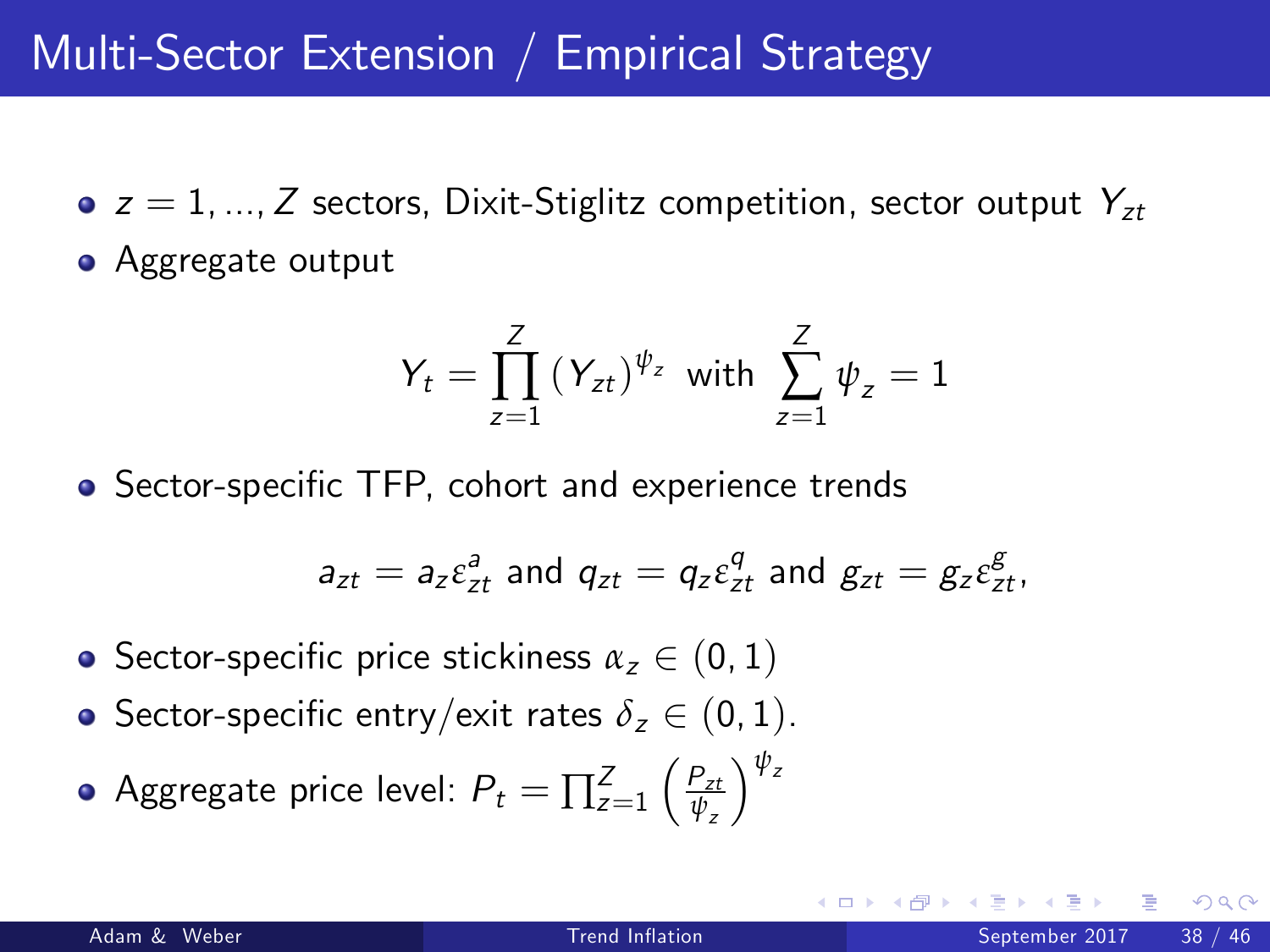**Proposition:** Suppose initial prices reflect initial productivity, no economic disturbances, and an optimal output subsidy. Consider the limit  $β(γ<sup>e</sup>)<sup>1-σ</sup> → 1$  and suppose monetary policy implements  $\Pi_t = \Pi$  for all  $t$ . The inflation rate  $\Pi$  that maximizes the resulting steady state utility is

$$
\Pi^{\star} = \sum_{z=1}^{Z} \omega_z \left( \frac{g_z}{q_z} \frac{\gamma_z^e}{\gamma^e} \right),
$$

where

$$
\frac{\gamma_z^e}{\gamma^e} = \frac{a_z q_z}{\prod_{z=1}^Z (a_z q_z)^{\psi_z}}
$$

is the growth trend of sector z relative to the growth trend of the aggregate economy in the efficient allocation.

The sector weights  $\omega_z > 0$  sum to one and are given by

$$
\tilde{\omega}_z = \frac{\psi_z \theta \alpha_z (1-\delta_z) (\Pi \gamma^e / \gamma_z^e)^{\theta} (q_z/g_z)}{[1 - \alpha_z (1 - \delta_z) (\Pi \gamma^e / \gamma_z^e)^{\theta} (q_z/g_z)] [1 - \alpha_z (1 - \delta_z) (\Pi \gamma^e / \gamma_z^e)^{\theta - 1}]}.
$$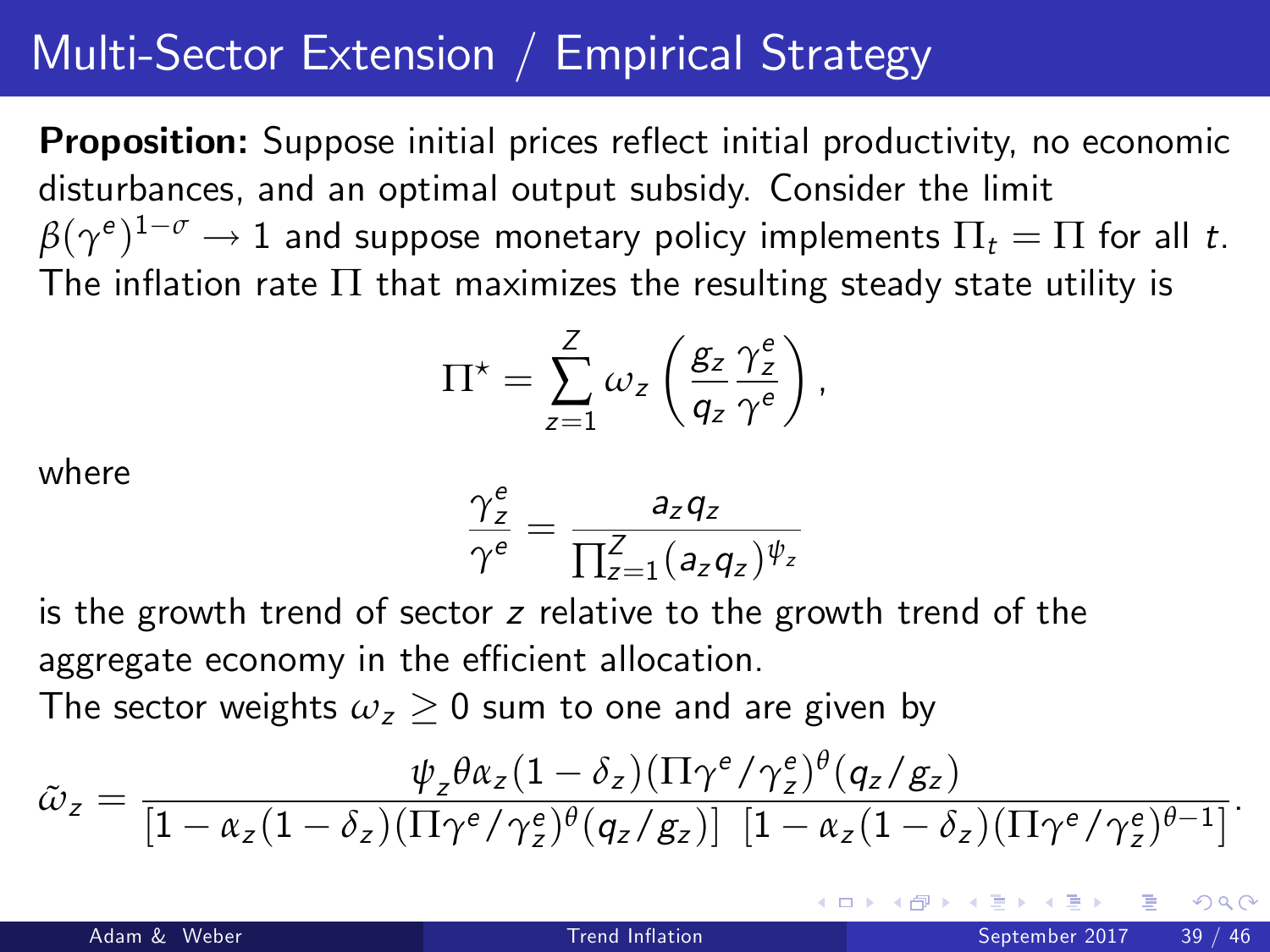• The optimal steady state inflation rate

$$
\Pi^* = \sum_{z=1}^Z \psi_z \left( \frac{g_z \gamma_z^e}{q_z \gamma^e} \right) + O(2),
$$

 $O(2)$  : second order approximation error.

 $\leftarrow$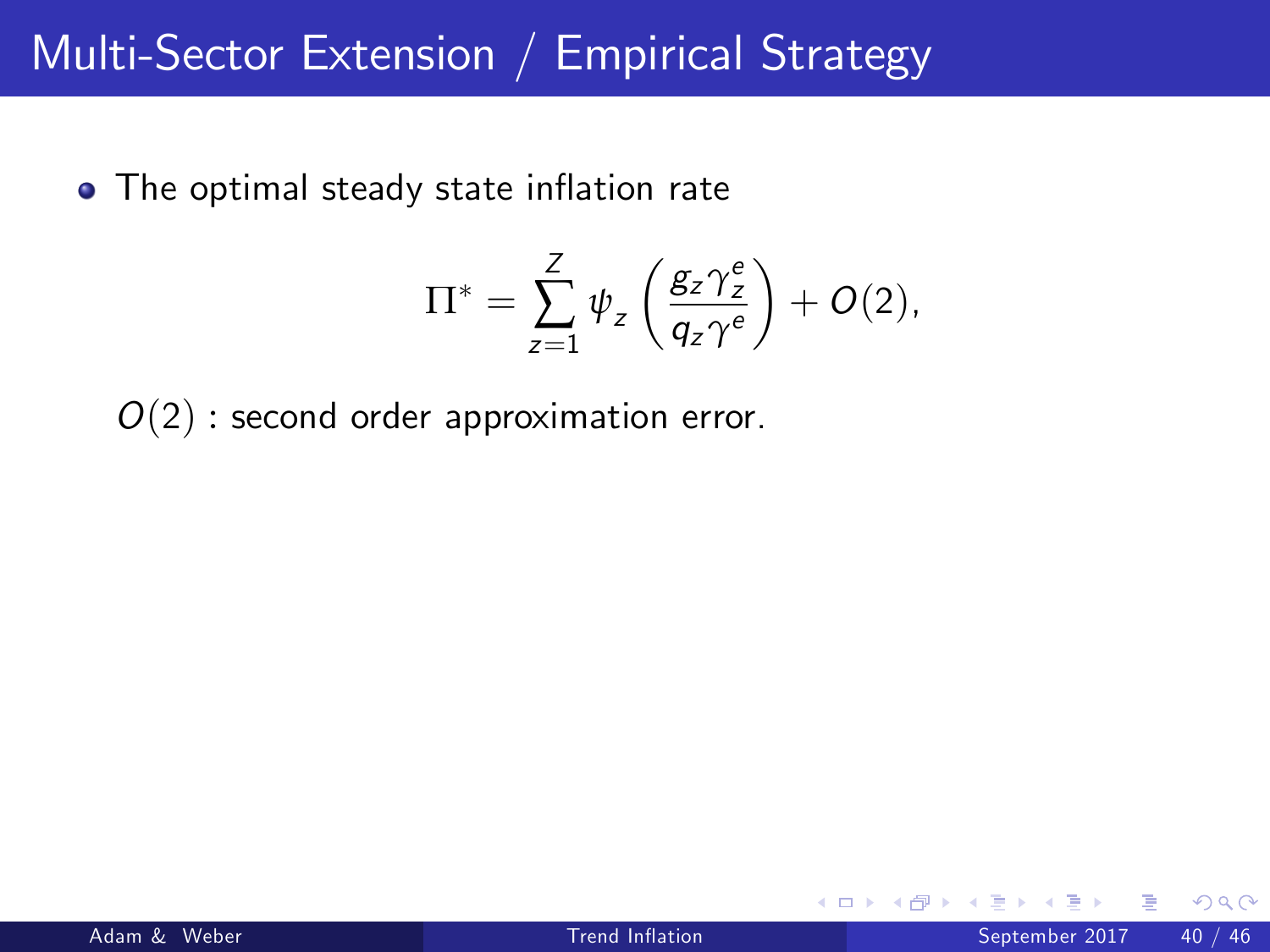• The optimal steady state inflation rate

$$
\Pi^* = \sum_{z=1}^Z \psi_z \left( \frac{g_z \gamma_z^e}{q_z \gamma^e} \right) + O(2),
$$

 $O(2)$  : second order approximation error.

Since  $\psi_z$  and  $\gamma_z^e/\gamma^e$  can be inferred from sectoral data, one only has to estimate  $g_z/q_z$  from firm level data.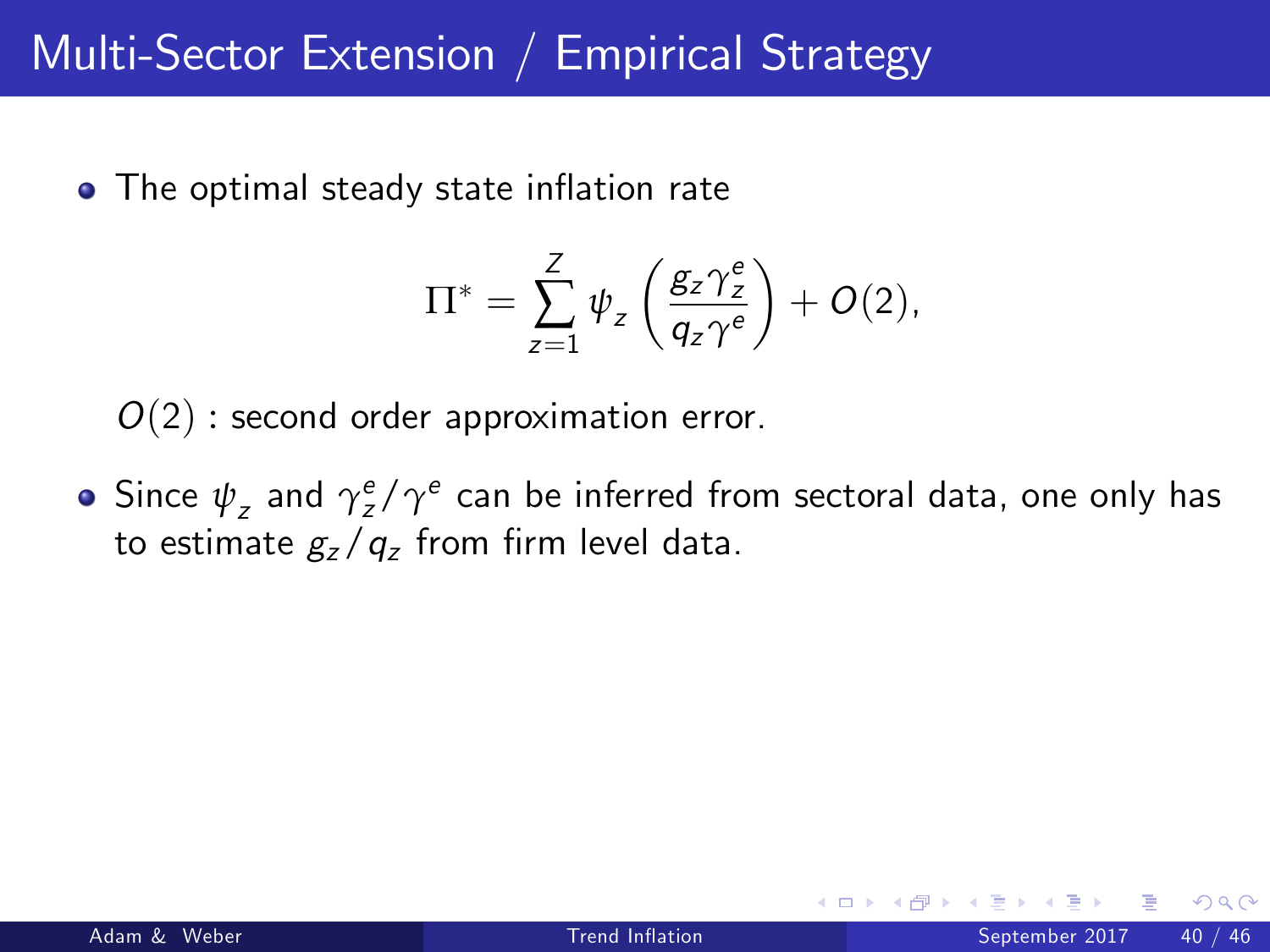• The optimal steady state inflation rate

$$
\Pi^* = \sum_{z=1}^Z \psi_z \left( \frac{g_z \gamma_z^e}{q_z \gamma^e} \right) + O(2),
$$

 $O(2)$  : second order approximation error.

- Since  $\psi_z$  and  $\gamma_z^e/\gamma^e$  can be inferred from sectoral data, one only has to estimate  $g_z/q_z$  from firm level data.
- $\bullet$  How to estimate sector specific productivity trends  $g_z/q_z$ ?
	- firm level productivity: not observed.....
	- firm level prices: not observed....
	- firm level employment: productivity->prices->demand/employment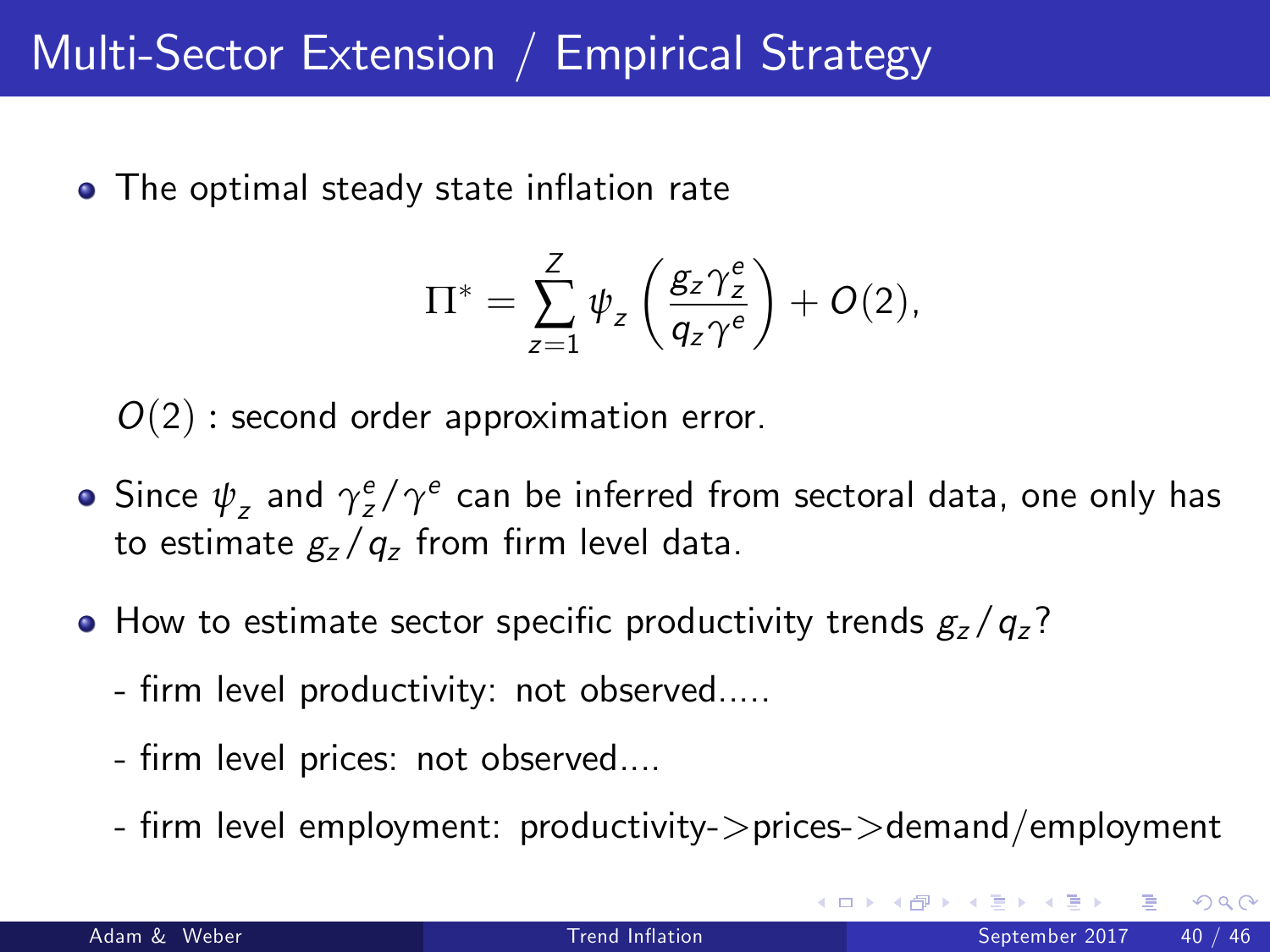• Model implies that  $g_z/q_z$  can be estimated from firm level employment trends:

$$
\ln(L_{jzt}) = d_{zt} + \eta_z \cdot s_{jzt} + \epsilon_{jzt}, \qquad (6)
$$

 $d_{zt}$  :sector dummy,  $s_{izt}$  the age of the firm j, and  $\epsilon_{izt}$  a stationary residual term, and

$$
\eta_z = (\theta - 1) \ln(g_z / q_z).
$$

つひい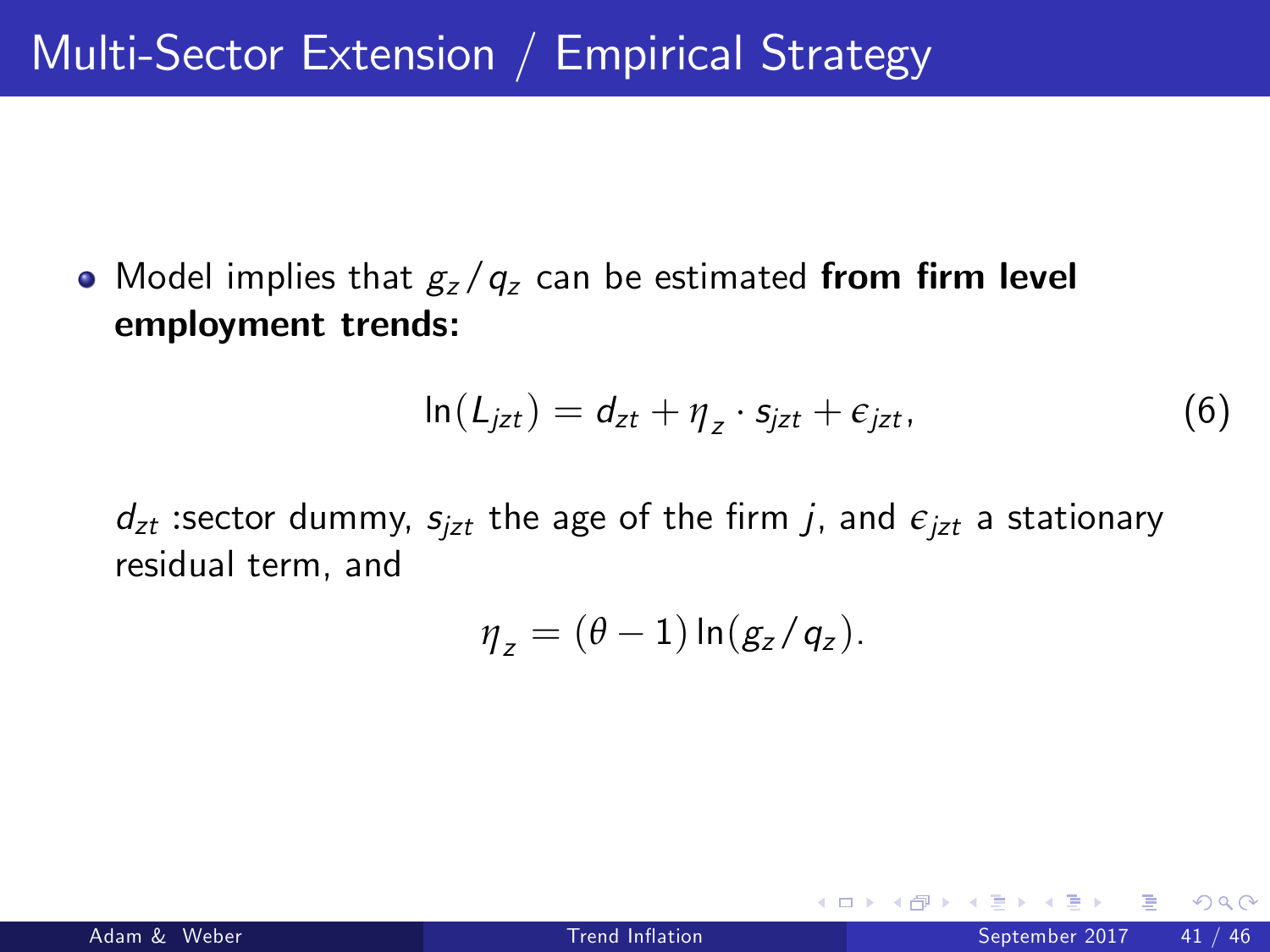- **•** Estimate the firm level trends:
	- 65 BEA private industries
	- use LBD database for US Census Data: 147 million firm employment observations
	- use repeated cross-sections from 1986-2013 to estimate  $g<sub>z</sub>/g<sub>z</sub>$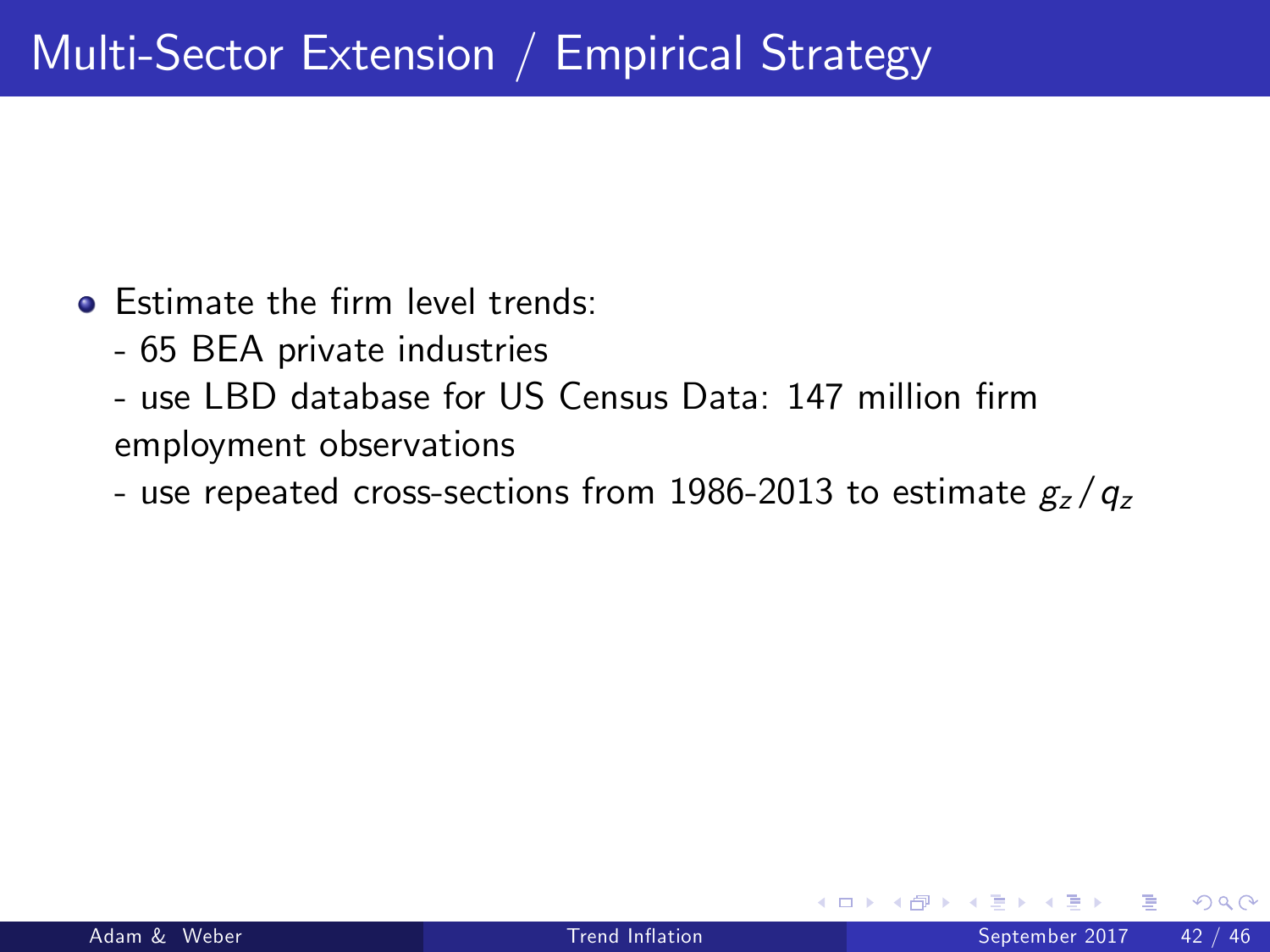- **•** Estimate the firm level trends:
	- 65 BEA private industries
	- use LBD database for US Census Data: 147 million firm employment observations
	- use repeated cross-sections from 1986-2013 to estimate  $g<sub>z</sub>/g<sub>z</sub>$

• Report 
$$
(\theta - 1) \Pi^* = (\theta - 1) \sum_{z=1}^{Z} \omega_z \left( \frac{g_z}{q_z} \frac{\gamma_z^e}{\gamma^e} \right)
$$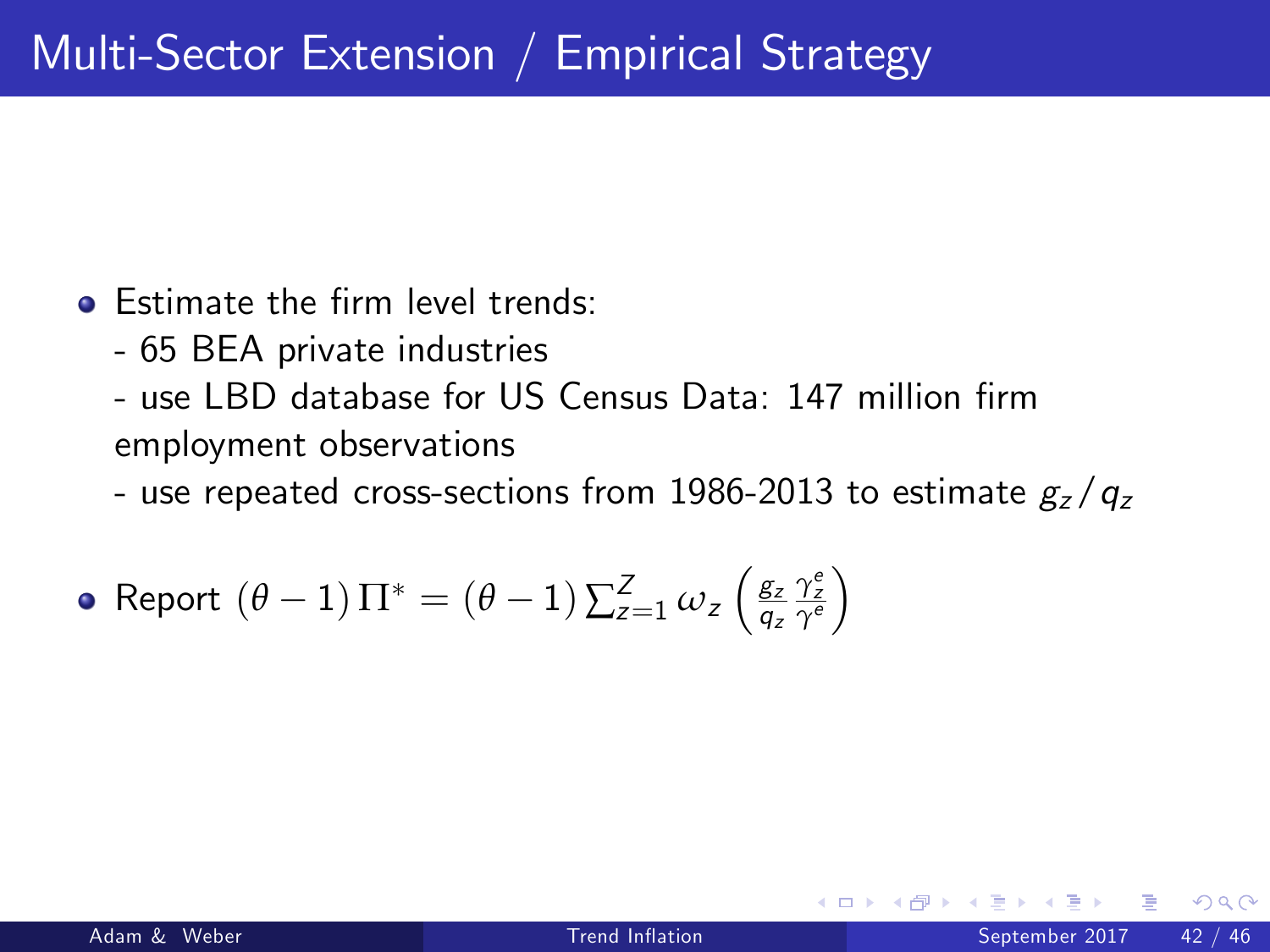# Optimal US Inflation times  $(\theta - 1)$

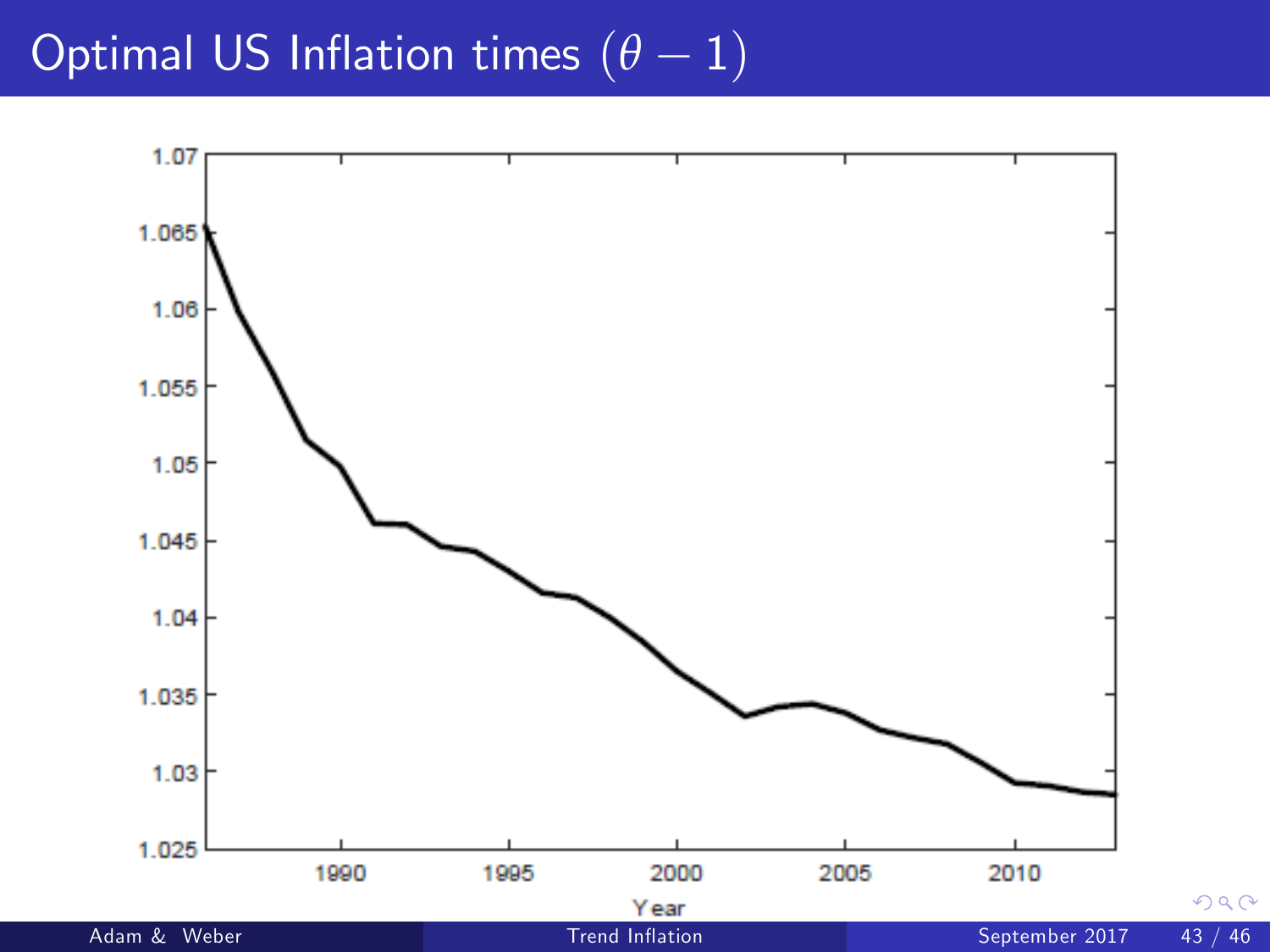# Optimal US Inflation times  $(\theta - 1)$



Ξ

 $QQ$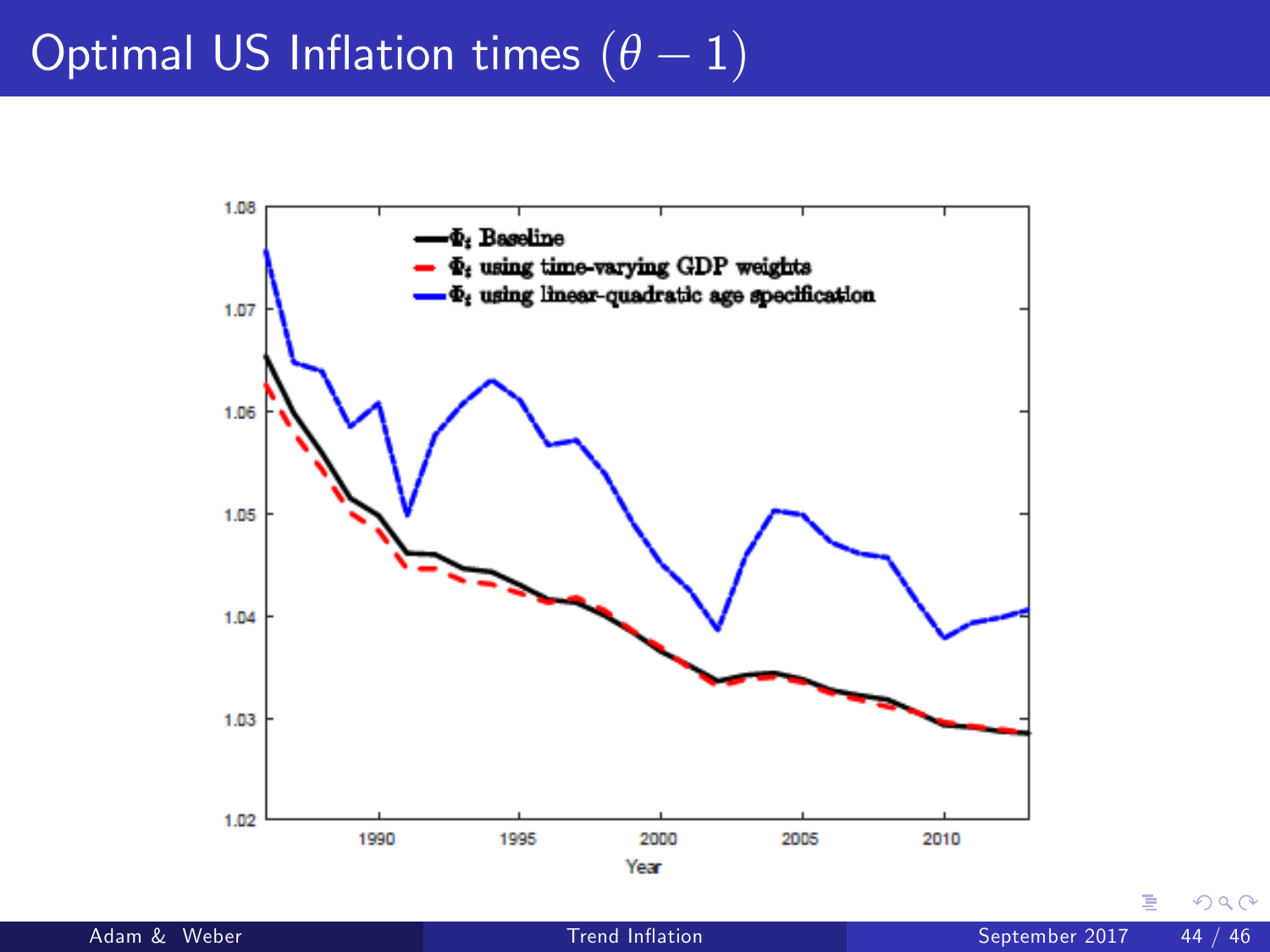Table 1: Optimal Inflation Rate (Net)

|                      |                            |          | Baseline TV Weights LQ Specification Baseline TV Weights LQ Specifica |              |          |       |
|----------------------|----------------------------|----------|-----------------------------------------------------------------------|--------------|----------|-------|
|                      | $\theta = 3.8$             |          |                                                                       | $\theta = 5$ |          |       |
|                      | $\Pi_{1986}^{\star}$ 2.34% | 2.24%    | 2.70%                                                                 | 1.64%        | $1.57\%$ | 1.89% |
| $\Pi_{2013}^{\star}$ | $1.02\%$                   | $1.02\%$ | 1.45%                                                                 | 0.71%        | 0.71%    | 1.01% |

Notes: "Baseline" refers to the baseline estimate of  $\Phi_t$  with fixed GDP weights and age as single regressor. "TV Weights" refers to the estimate of  $\Phi_4$  that is based on time-varying GDP weights. "LQ Specification" refers to the estimate of  $\Phi_t$  that is based on a specification with both age and age squared as regressors. The parameter  $\theta$  denotes the product demand elasticity.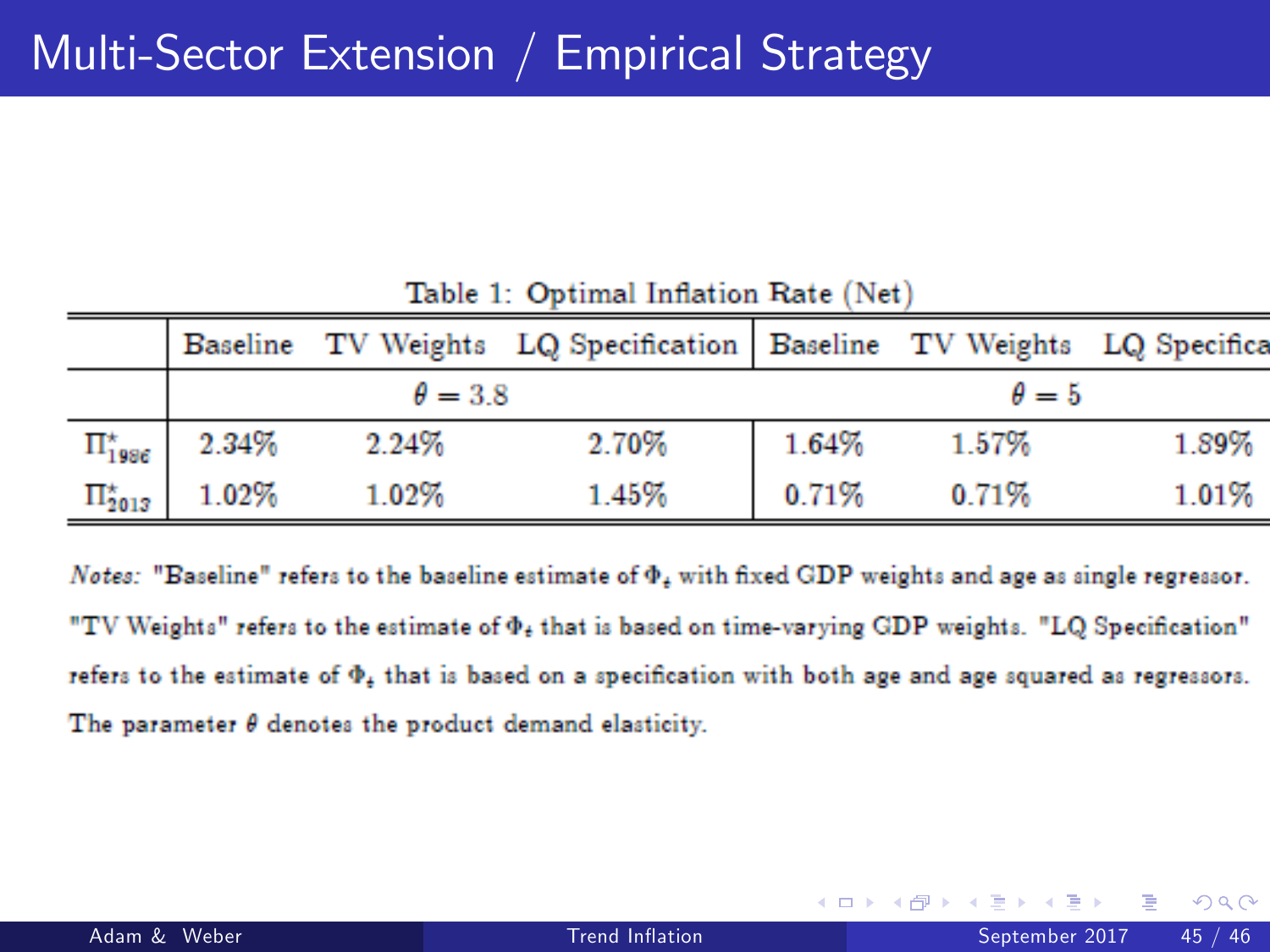• Aggregate in closed form a sticky price model with firm level productivity trends

 $\Omega$ 

**← ロ → → ← 何 →**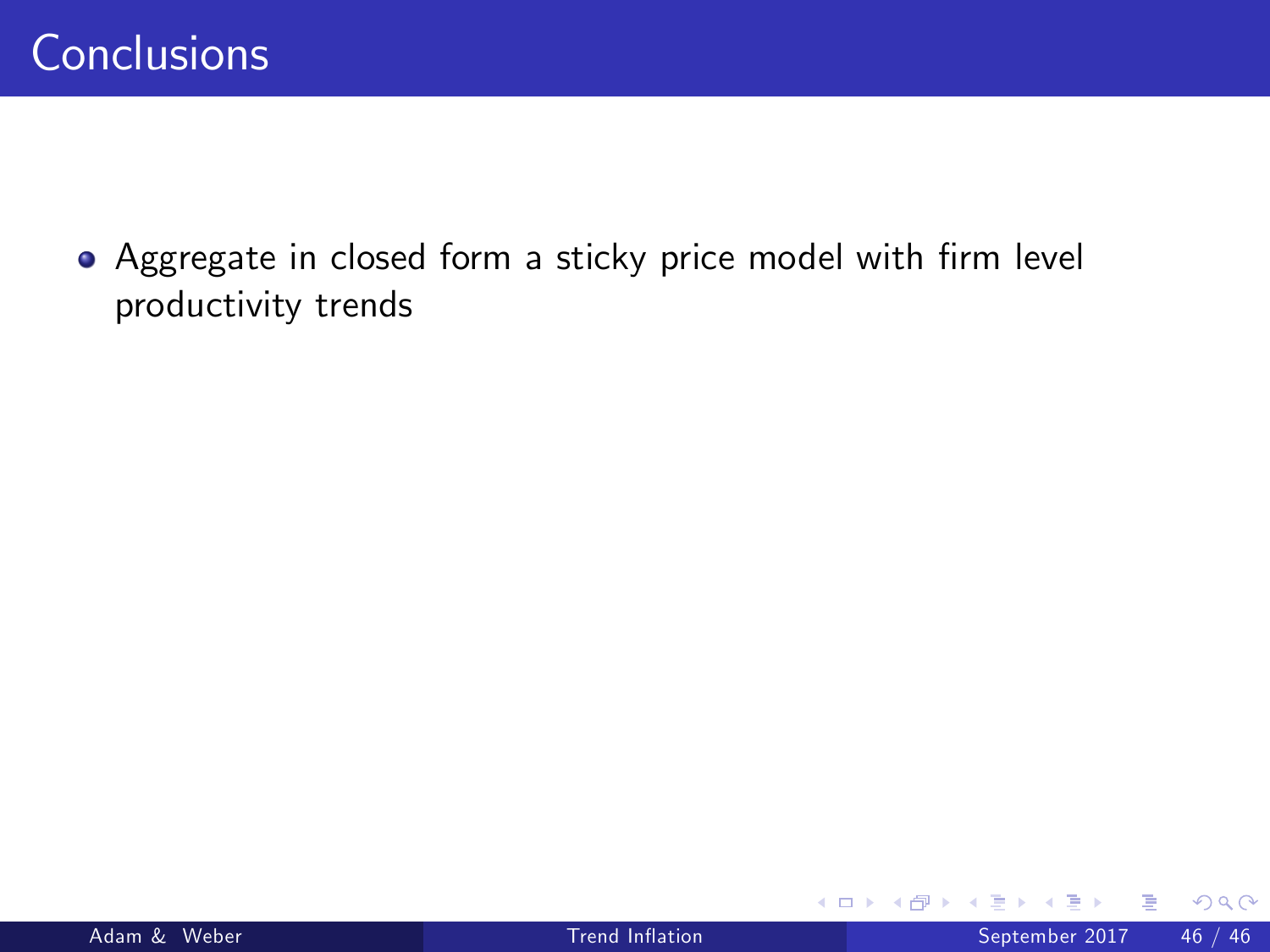- Aggregate in closed form a sticky price model with firm level productivity trends
- Trends capture: product substitution, product quality improvements, or Örm turnover

4 0 8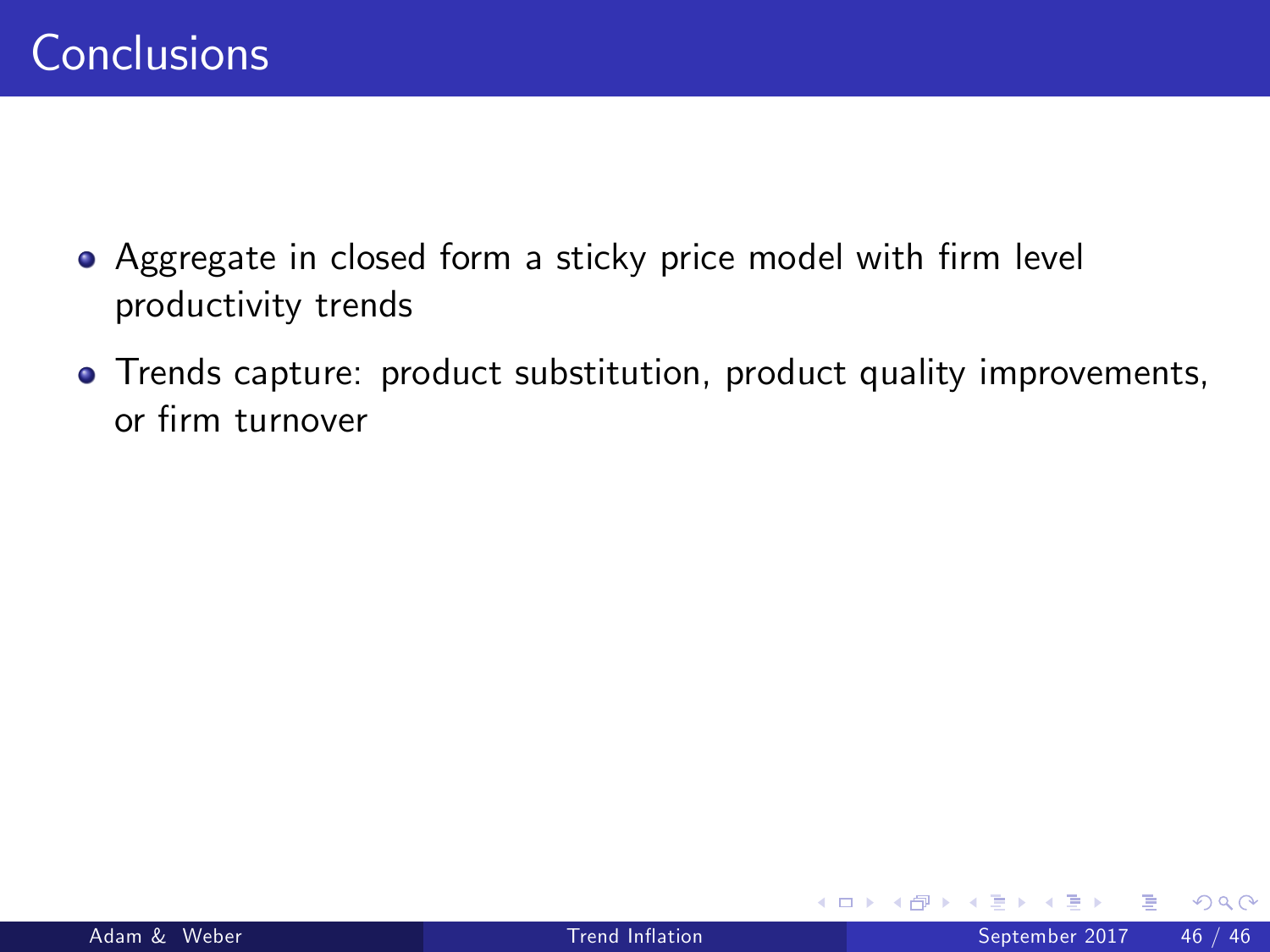- Aggregate in closed form a sticky price model with firm level productivity trends
- Trends capture: product substitution, product quality improvements, or firm turnover
- Firm level productivity trends key for optimal inflation rate in sticky price models

4 0 8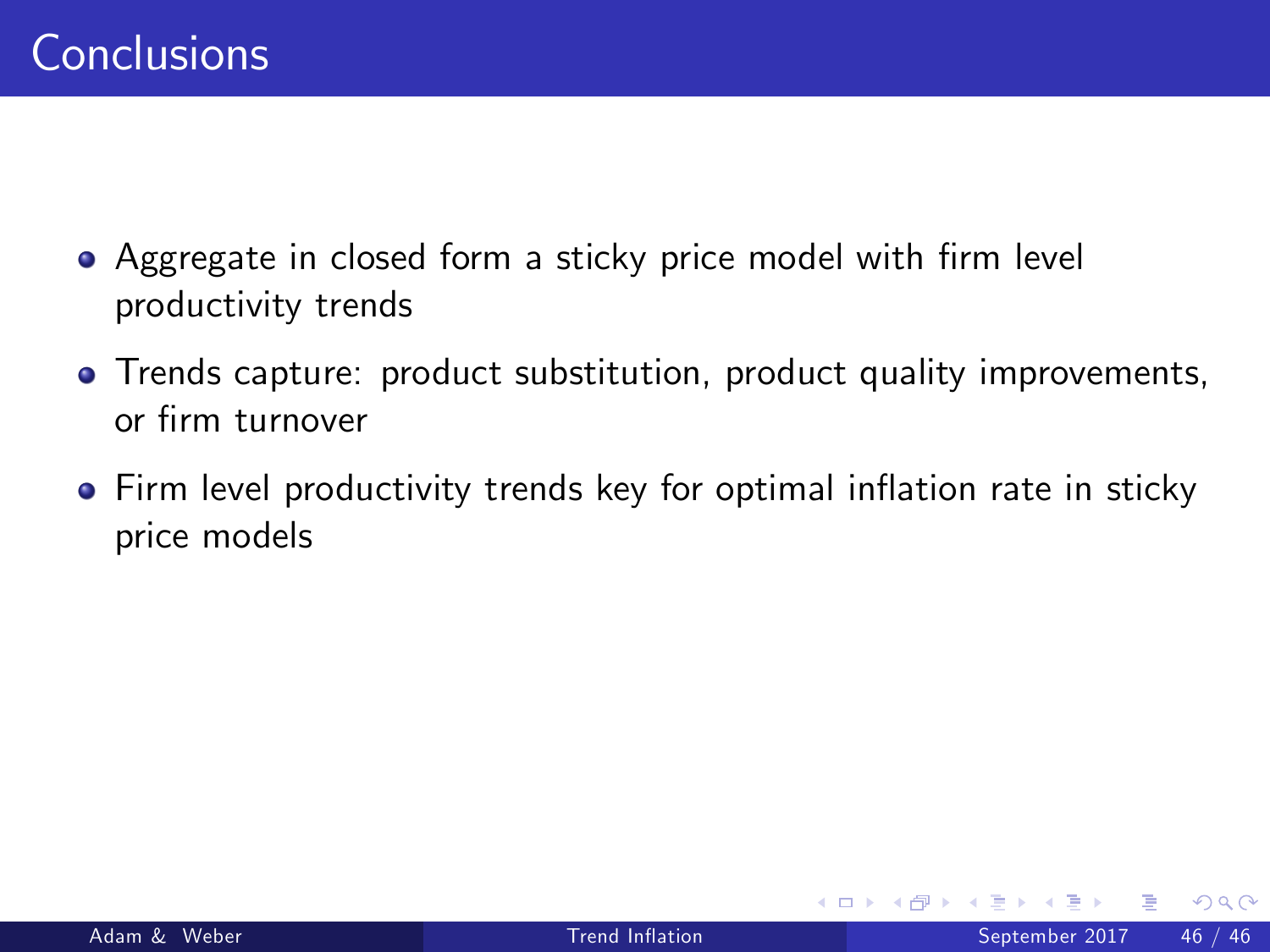- Aggregate in closed form a sticky price model with firm level productivity trends
- Trends capture: product substitution, product quality improvements, or firm turnover
- Firm level productivity trends key for optimal inflation rate in sticky price models
- Steady state inflation  $\Pi^* = \frac{\mathcal{g}}{q} > 1$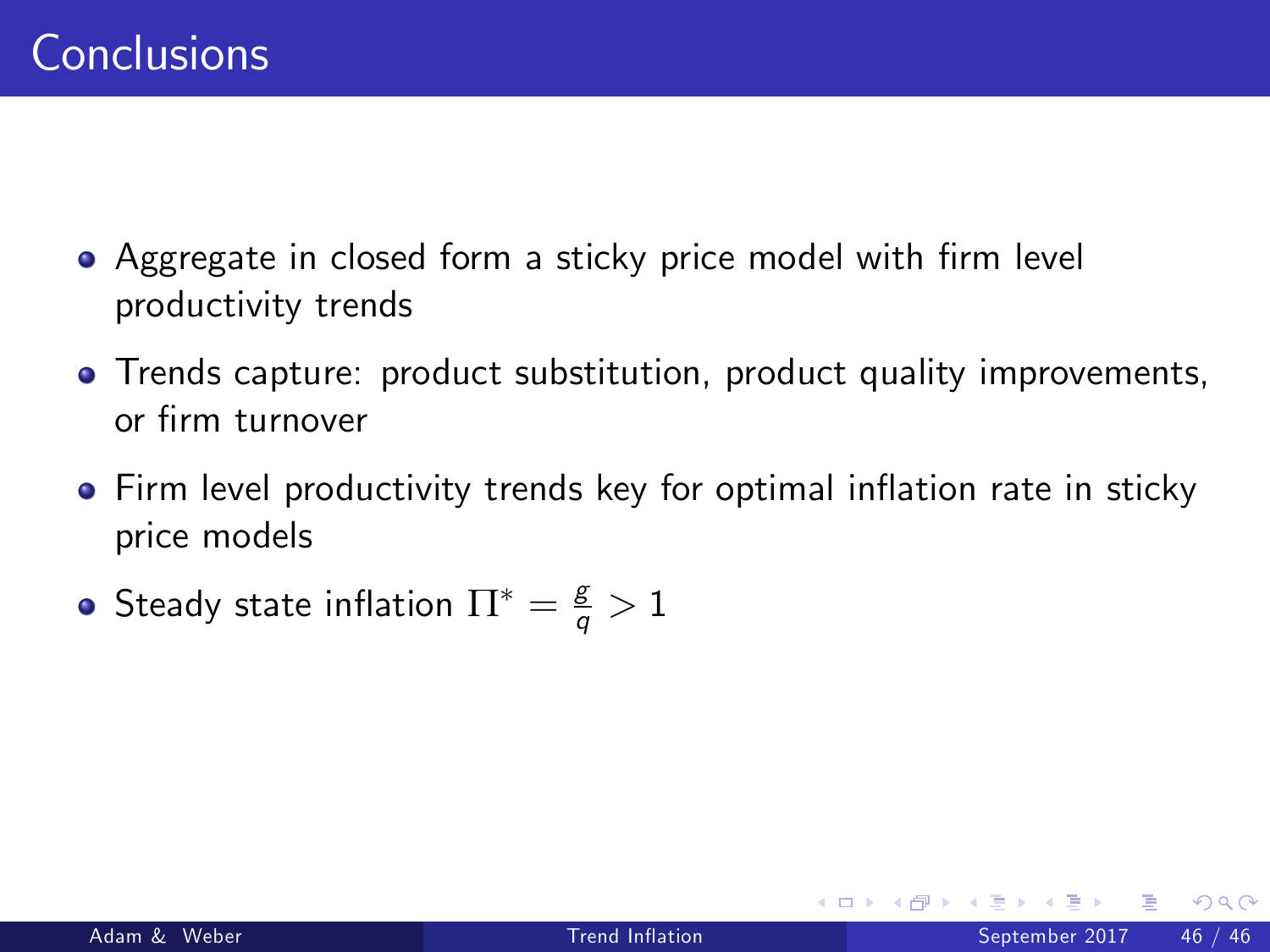- Aggregate in closed form a sticky price model with firm level productivity trends
- Trends capture: product substitution, product quality improvements, or firm turnover
- Firm level productivity trends key for optimal inflation rate in sticky price models
- Steady state inflation  $\Pi^* = \frac{\mathcal{g}}{q} > 1$
- Productivity disturbances have persistent effects on optimal inflation

 $200$